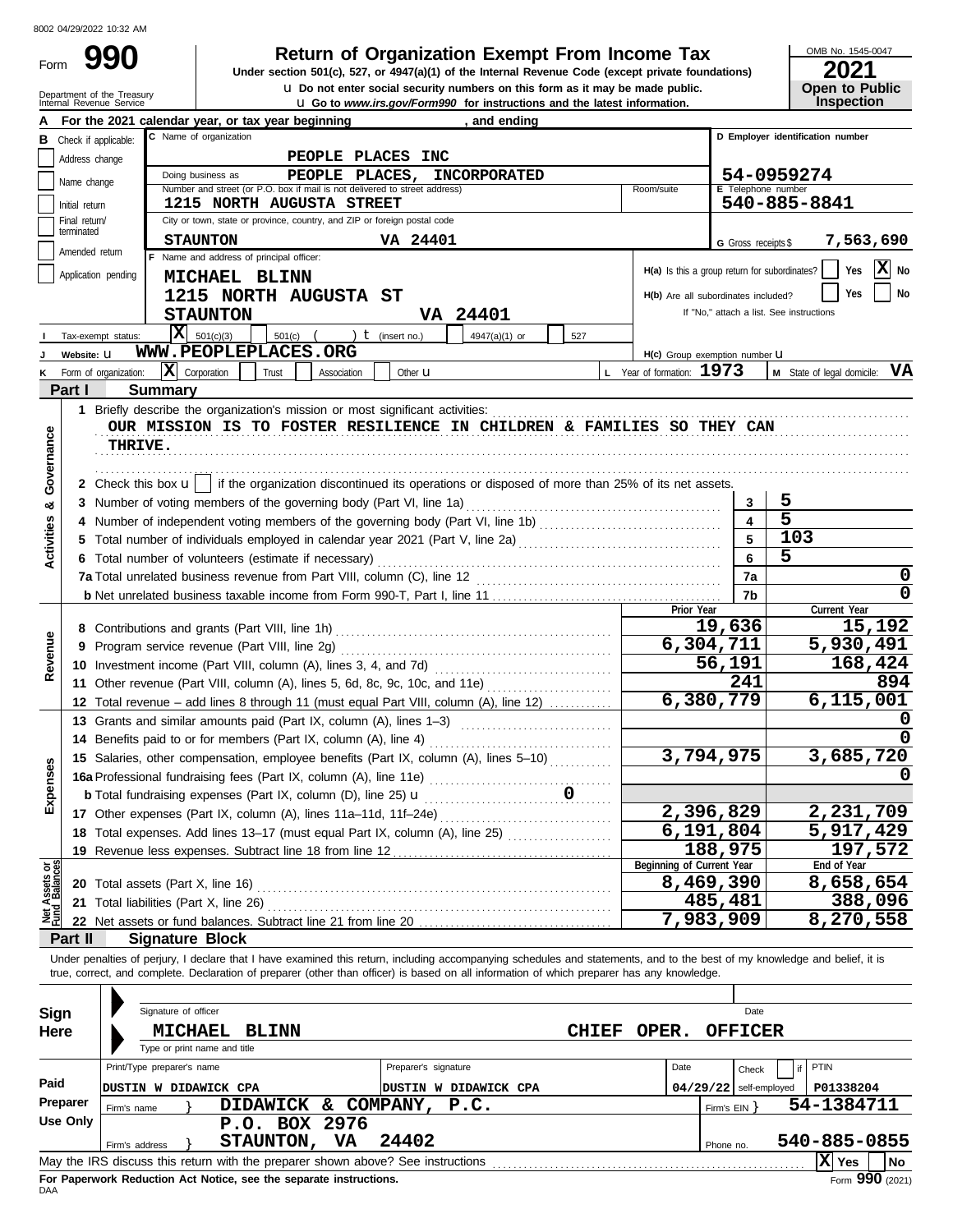|                                                                  | Form 990 (2021) PEOPLE PLACES INC                            |                                                                                                    | 54-0959274                                                                                                                                                                                                                                                                        |                                                                                       | Page 2                                                  |
|------------------------------------------------------------------|--------------------------------------------------------------|----------------------------------------------------------------------------------------------------|-----------------------------------------------------------------------------------------------------------------------------------------------------------------------------------------------------------------------------------------------------------------------------------|---------------------------------------------------------------------------------------|---------------------------------------------------------|
| Part III                                                         |                                                              | <b>Statement of Program Service Accomplishments</b>                                                |                                                                                                                                                                                                                                                                                   |                                                                                       | $\vert x \vert$                                         |
| THRIVE.                                                          | 1 Briefly describe the organization's mission:               |                                                                                                    | OUR MISSION IS TO FOSTER RESILIENCE IN CHILDREN & FAMILIES SO THEY CAN                                                                                                                                                                                                            |                                                                                       |                                                         |
|                                                                  |                                                              |                                                                                                    |                                                                                                                                                                                                                                                                                   |                                                                                       |                                                         |
| 2                                                                | If "Yes," describe these new services on Schedule O.         |                                                                                                    | Did the organization undertake any significant program services during the year which were not listed on the                                                                                                                                                                      |                                                                                       | Yes $\overline{X}$ No                                   |
| 3<br>services?                                                   |                                                              | Did the organization cease conducting, or make significant changes in how it conducts, any program |                                                                                                                                                                                                                                                                                   |                                                                                       | $\overline{\phantom{a}}$ Yes $\overline{\mathrm{X}}$ No |
| 4                                                                | If "Yes," describe these changes on Schedule O.              | the total expenses, and revenue, if any, for each program service reported.                        | Describe the organization's program service accomplishments for each of its three largest program services, as measured by<br>expenses. Section 501(c)(3) and 501(c)(4) organizations are required to report the amount of grants and allocations to others,                      |                                                                                       |                                                         |
| 4a (Code:                                                        | ) (Expenses \$                                               | 3, 355, 092 including grants of \$<br>AGENCIES AND COURT SYSTEMS FOR CARE AND TREATMENT.           | FOSTER CARE AND CASE MANAGEMENT - PROVIDES A COMMUNITY<br>BASED HOME-LIKE ATMOSPHERE FOR WARDS OF THE STATE, AS OPPOSED TO<br>INSTITUTIONALIZING THOSE ENTRUSTED BY SOCIAL SERVICE                                                                                                | ) (Revenue \$4,943,292                                                                |                                                         |
|                                                                  |                                                              |                                                                                                    |                                                                                                                                                                                                                                                                                   |                                                                                       |                                                         |
|                                                                  |                                                              |                                                                                                    |                                                                                                                                                                                                                                                                                   |                                                                                       |                                                         |
| 4b (Code:                                                        | ) (Expenses \$                                               | $429,284$ including grants of \$                                                                   | SPECIAL EDUCATION DAY SCHOOL AUTHORIZED BY THE VIRGINIA BOARD OF<br>EDUCATION TO SERVE STUDENTS FROM GRADE ONE THROUGH EIGHT WHO HAVE BEEN<br>IDENTIFIED AS EMOTIONAL DISTURBED AND WHO MAY HAVE A SECONDARY DISABILITY<br>OF LEARNING DISABLED OR MENTALLY HANDICAPPED/IMPAIRED. | ) (Revenue \$                                                                         | 499,761)                                                |
|                                                                  |                                                              |                                                                                                    |                                                                                                                                                                                                                                                                                   |                                                                                       |                                                         |
|                                                                  |                                                              |                                                                                                    |                                                                                                                                                                                                                                                                                   |                                                                                       |                                                         |
|                                                                  |                                                              |                                                                                                    |                                                                                                                                                                                                                                                                                   |                                                                                       |                                                         |
|                                                                  |                                                              |                                                                                                    |                                                                                                                                                                                                                                                                                   |                                                                                       |                                                         |
|                                                                  |                                                              |                                                                                                    |                                                                                                                                                                                                                                                                                   |                                                                                       |                                                         |
| 4c (Code:<br><b>FAMILY</b><br><b>PROVIDES</b><br><b>MODELING</b> | ) (Expenses \$<br><b>SKILLED MENTORS</b>                     | 228,708 including grants of \$<br>SUPPORT SERVICE FAMILY MENTORING                                 | <b>TRAINED AND SUPERVISED</b><br>IN<br>THE<br>OF PRACTICAL PARENTING AND FAMILY MANAGEMENT                                                                                                                                                                                        | ) (Revenue \$<br>COMMUNITY BASED SERVICE THAT<br><b>TEACHING AND</b><br><b>SKILLS</b> | 214,723                                                 |
|                                                                  |                                                              |                                                                                                    |                                                                                                                                                                                                                                                                                   |                                                                                       |                                                         |
|                                                                  |                                                              |                                                                                                    |                                                                                                                                                                                                                                                                                   |                                                                                       |                                                         |
|                                                                  |                                                              |                                                                                                    |                                                                                                                                                                                                                                                                                   |                                                                                       |                                                         |
|                                                                  |                                                              |                                                                                                    |                                                                                                                                                                                                                                                                                   |                                                                                       |                                                         |
|                                                                  |                                                              |                                                                                                    |                                                                                                                                                                                                                                                                                   |                                                                                       |                                                         |
|                                                                  |                                                              |                                                                                                    |                                                                                                                                                                                                                                                                                   |                                                                                       |                                                         |
|                                                                  |                                                              |                                                                                                    |                                                                                                                                                                                                                                                                                   |                                                                                       |                                                         |
|                                                                  | 4d Other program services (Describe on Schedule O.)          |                                                                                                    |                                                                                                                                                                                                                                                                                   |                                                                                       |                                                         |
| (Expenses \$                                                     | 197,785<br><b>4e</b> Total program service expenses <b>u</b> | including grants of \$<br>4,210,869                                                                | (Revenue \$                                                                                                                                                                                                                                                                       | 272,715                                                                               |                                                         |
|                                                                  |                                                              |                                                                                                    |                                                                                                                                                                                                                                                                                   |                                                                                       |                                                         |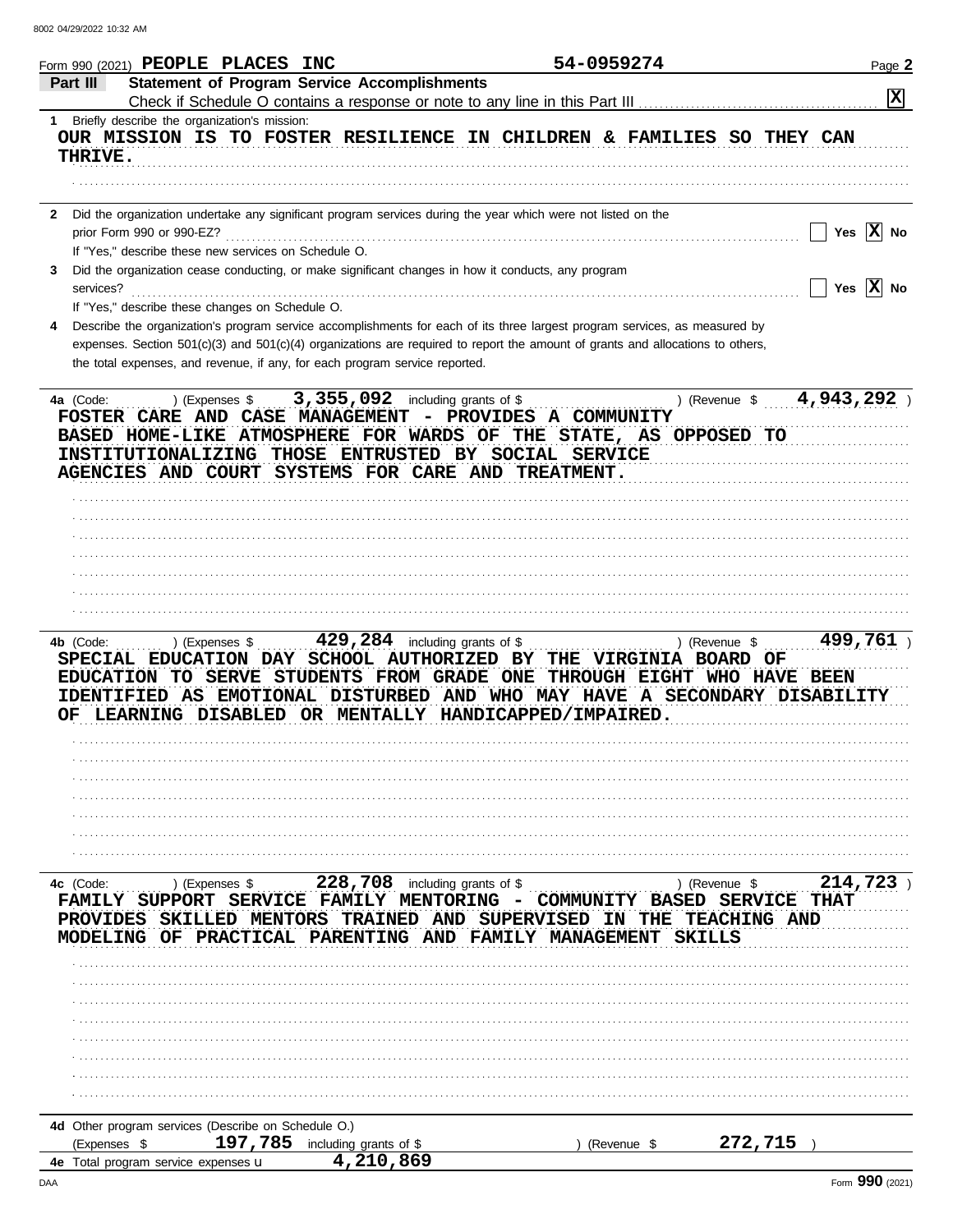**Part IV Checklist of Required Schedules**

|     |                                                                                                                                                                                                                                     |                 | Yes         | No              |
|-----|-------------------------------------------------------------------------------------------------------------------------------------------------------------------------------------------------------------------------------------|-----------------|-------------|-----------------|
| 1   | Is the organization described in section $501(c)(3)$ or $4947(a)(1)$ (other than a private foundation)? If "Yes,"                                                                                                                   |                 |             |                 |
|     | complete Schedule A                                                                                                                                                                                                                 | 1               | X           |                 |
| 2   |                                                                                                                                                                                                                                     | $\mathbf{2}$    | $\mathbf x$ |                 |
| 3   | Did the organization engage in direct or indirect political campaign activities on behalf of or in opposition to                                                                                                                    |                 |             |                 |
|     | candidates for public office? If "Yes," complete Schedule C, Part I                                                                                                                                                                 | 3               |             | x               |
| 4   | Section 501(c)(3) organizations. Did the organization engage in lobbying activities, or have a section 501(h)                                                                                                                       |                 |             |                 |
|     | election in effect during the tax year? If "Yes," complete Schedule C, Part II                                                                                                                                                      | 4               |             | x               |
| 5   | Is the organization a section $501(c)(4)$ , $501(c)(5)$ , or $501(c)(6)$ organization that receives membership dues,<br>assessments, or similar amounts as defined in Rev. Proc. 98-19? If "Yes," complete Schedule C, Part III     | 5               |             | x               |
| 6   | Did the organization maintain any donor advised funds or any similar funds or accounts for which donors                                                                                                                             |                 |             |                 |
|     | have the right to provide advice on the distribution or investment of amounts in such funds or accounts? If                                                                                                                         |                 |             |                 |
|     | "Yes," complete Schedule D, Part I                                                                                                                                                                                                  | 6               |             | x               |
| 7   | Did the organization receive or hold a conservation easement, including easements to preserve open space,                                                                                                                           |                 |             |                 |
|     | the environment, historic land areas, or historic structures? If "Yes," complete Schedule D, Part II                                                                                                                                | 7               |             | x               |
| 8   | Did the organization maintain collections of works of art, historical treasures, or other similar assets? If "Yes,"                                                                                                                 |                 |             |                 |
|     | complete Schedule D, Part III                                                                                                                                                                                                       | 8               |             | x               |
| 9   | Did the organization report an amount in Part X, line 21, for escrow or custodial account liability, serve as a                                                                                                                     |                 |             |                 |
|     | custodian for amounts not listed in Part X; or provide credit counseling, debt management, credit repair, or                                                                                                                        |                 |             |                 |
|     | debt negotiation services? If "Yes," complete Schedule D, Part IV                                                                                                                                                                   | 9               |             | x               |
| 10  | Did the organization, directly or through a related organization, hold assets in donor-restricted endowments                                                                                                                        |                 |             |                 |
|     | or in quasi endowments? If "Yes," complete Schedule D, Part V                                                                                                                                                                       | 10              |             | X.              |
| 11  | If the organization's answer to any of the following questions is "Yes," then complete Schedule D, Parts VI,                                                                                                                        |                 |             |                 |
|     | VII, VIII, IX, or X, as applicable.                                                                                                                                                                                                 |                 |             |                 |
| а   | Did the organization report an amount for land, buildings, and equipment in Part X, line 10? If "Yes,"                                                                                                                              |                 |             |                 |
|     | complete Schedule D, Part VI                                                                                                                                                                                                        | 11a             | x           |                 |
| b   | Did the organization report an amount for investments—other securities in Part X, line 12, that is 5% or more                                                                                                                       |                 |             | x               |
| c   | of its total assets reported in Part X, line 16? If "Yes," complete Schedule D, Part VII<br>Did the organization report an amount for investments—program related in Part X, line 13, that is 5% or more                            | 11 b            |             |                 |
|     | of its total assets reported in Part X, line 16? If "Yes," complete Schedule D, Part VIII                                                                                                                                           | 11c             |             | x               |
| d   | Did the organization report an amount for other assets in Part X, line 15, that is 5% or more of its total assets                                                                                                                   |                 |             |                 |
|     | reported in Part X, line 16? If "Yes," complete Schedule D, Part IX                                                                                                                                                                 | 11d             |             | X               |
| е   | Did the organization report an amount for other liabilities in Part X, line 25? If "Yes," complete Schedule D, Part X                                                                                                               | 11e             |             | X               |
| f   | Did the organization's separate or consolidated financial statements for the tax year include a footnote that addresses                                                                                                             |                 |             |                 |
|     | the organization's liability for uncertain tax positions under FIN 48 (ASC 740)? If "Yes," complete Schedule D, Part X                                                                                                              | 11f             |             | x               |
|     | 12a Did the organization obtain separate, independent audited financial statements for the tax year? If "Yes," complete                                                                                                             |                 |             |                 |
|     |                                                                                                                                                                                                                                     | 12a             | X           |                 |
|     | <b>b</b> Was the organization included in consolidated, independent audited financial statements for the tax year? If                                                                                                               |                 |             |                 |
|     | "Yes," and if the organization answered "No" to line 12a, then completing Schedule D, Parts XI and XII is optional                                                                                                                  | 12 <sub>b</sub> |             | X               |
| 13  |                                                                                                                                                                                                                                     | 13              | X           |                 |
| 14a |                                                                                                                                                                                                                                     | 14a             |             | x               |
| b   | Did the organization have aggregate revenues or expenses of more than \$10,000 from grantmaking,                                                                                                                                    |                 |             |                 |
|     | fundraising, business, investment, and program service activities outside the United States, or aggregate                                                                                                                           |                 |             | X               |
| 15  | foreign investments valued at \$100,000 or more? If "Yes," complete Schedule F, Parts I and IV [[[[[[[[[[[[[[[<br>Did the organization report on Part IX, column (A), line 3, more than \$5,000 of grants or other assistance to or | 14b             |             |                 |
|     | for any foreign organization? If "Yes," complete Schedule F, Parts II and IV [[[[[[[[[[[[[[[[[[[[[[[[[[[[[[[[                                                                                                                       | 15              |             | X               |
| 16  | Did the organization report on Part IX, column (A), line 3, more than \$5,000 of aggregate grants or other                                                                                                                          |                 |             |                 |
|     | assistance to or for foreign individuals? If "Yes," complete Schedule F, Parts III and IV [[[[[[[[[[[[[[[[[[[                                                                                                                       | 16              |             | X               |
| 17  | Did the organization report a total of more than \$15,000 of expenses for professional fundraising services on                                                                                                                      |                 |             |                 |
|     |                                                                                                                                                                                                                                     | 17              |             | X               |
| 18  | Did the organization report more than \$15,000 total of fundraising event gross income and contributions on                                                                                                                         |                 |             |                 |
|     |                                                                                                                                                                                                                                     | 18              |             | X               |
| 19  | Did the organization report more than \$15,000 of gross income from gaming activities on Part VIII, line 9a?                                                                                                                        |                 |             |                 |
|     |                                                                                                                                                                                                                                     | 19              |             | х               |
| 20a |                                                                                                                                                                                                                                     | <b>20a</b>      |             | X               |
| b   |                                                                                                                                                                                                                                     | 20 <sub>b</sub> |             |                 |
| 21  | Did the organization report more than \$5,000 of grants or other assistance to any domestic organization or                                                                                                                         |                 |             |                 |
|     |                                                                                                                                                                                                                                     | 21              |             | X.              |
| DAA |                                                                                                                                                                                                                                     |                 |             | Form 990 (2021) |

# **Form 990 (2021) PEOPLE PLACES INC 54-0959274** Page 3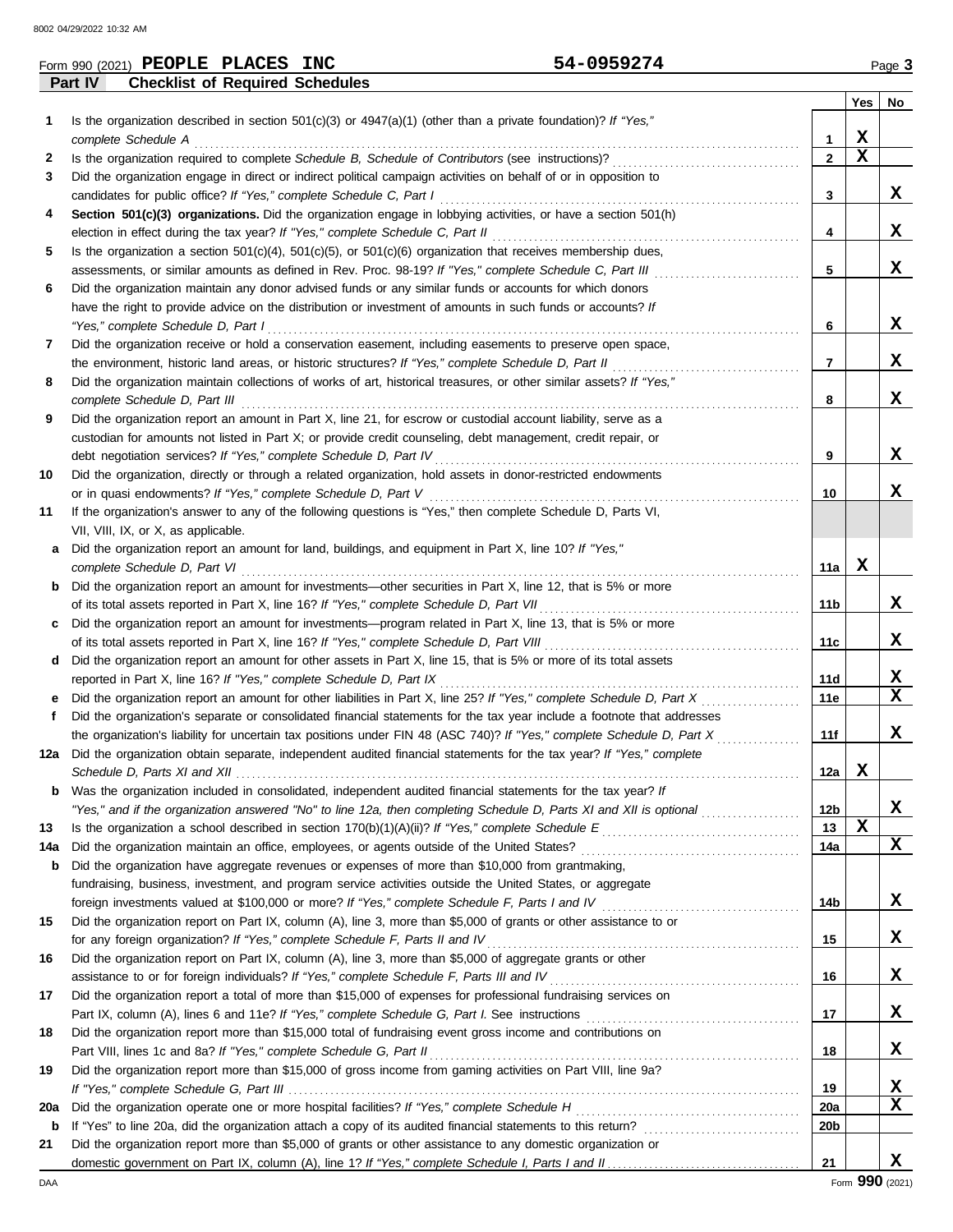|     | <b>Checklist of Required Schedules (continued)</b><br>Part IV                                                                                                                                                                    |                |             |                 |     |                 |
|-----|----------------------------------------------------------------------------------------------------------------------------------------------------------------------------------------------------------------------------------|----------------|-------------|-----------------|-----|-----------------|
|     |                                                                                                                                                                                                                                  |                |             |                 | Yes | No              |
| 22  | Did the organization report more than \$5,000 of grants or other assistance to or for domestic individuals on                                                                                                                    |                |             |                 |     | x               |
| 23  | Part IX, column (A), line 2? If "Yes," complete Schedule I, Parts I and III<br>Did the organization answer "Yes" to Part VII, Section A, line 3, 4, or 5 about compensation of the                                               |                |             | 22              |     |                 |
|     | organization's current and former officers, directors, trustees, key employees, and highest compensated                                                                                                                          |                |             |                 |     |                 |
|     | employees? If "Yes," complete Schedule J                                                                                                                                                                                         |                |             | 23              | X   |                 |
| 24a | Did the organization have a tax-exempt bond issue with an outstanding principal amount of more than                                                                                                                              |                |             |                 |     |                 |
|     | \$100,000 as of the last day of the year, that was issued after December 31, 2002? If "Yes," answer lines 24b                                                                                                                    |                |             |                 |     |                 |
|     | through 24d and complete Schedule K. If "No," go to line 25a                                                                                                                                                                     |                |             | 24a             |     | x               |
| b   |                                                                                                                                                                                                                                  |                |             | 24b             |     |                 |
| с   | Did the organization maintain an escrow account other than a refunding escrow at any time during the year                                                                                                                        |                |             |                 |     |                 |
|     | to defease any tax-exempt bonds?                                                                                                                                                                                                 |                |             | 24c             |     |                 |
| d   |                                                                                                                                                                                                                                  |                |             | 24d             |     |                 |
| 25a | Section 501(c)(3), 501(c)(4), and 501(c)(29) organizations. Did the organization engage in an excess benefit                                                                                                                     |                |             |                 |     | x               |
|     | transaction with a disqualified person during the year? If "Yes," complete Schedule L, Part I<br>Is the organization aware that it engaged in an excess benefit transaction with a disqualified person in a prior                |                |             | 25a             |     |                 |
| b   | year, and that the transaction has not been reported on any of the organization's prior Forms 990 or 990-EZ?                                                                                                                     |                |             |                 |     |                 |
|     | If "Yes," complete Schedule L, Part I                                                                                                                                                                                            |                |             | 25 <sub>b</sub> |     | x               |
| 26  | Did the organization report any amount on Part X, line 5 or 22, for receivables from or payables to any current                                                                                                                  |                |             |                 |     |                 |
|     | or former officer, director, trustee, key employee, creator or founder, substantial contributor, or 35%                                                                                                                          |                |             |                 |     |                 |
|     | controlled entity or family member of any of these persons? If "Yes," complete Schedule L, Part II                                                                                                                               |                |             | 26              |     | x               |
| 27  | Did the organization provide a grant or other assistance to any current or former officer, director, trustee, key                                                                                                                |                |             |                 |     |                 |
|     | employee, creator or founder, substantial contributor or employee thereof, a grant selection committee                                                                                                                           |                |             |                 |     |                 |
|     | member, or to a 35% controlled entity (including an employee thereof) or family member of any of these                                                                                                                           |                |             |                 |     |                 |
|     | persons? If "Yes," complete Schedule L, Part III                                                                                                                                                                                 |                |             | 27              |     | x               |
| 28  | Was the organization a party to a business transaction with one of the following parties (see the Schedule L,                                                                                                                    |                |             |                 |     |                 |
|     | Part IV, instructions for applicable filing thresholds, conditions, and exceptions):                                                                                                                                             |                |             |                 |     |                 |
| а   | A current or former officer, director, trustee, key employee, creator or founder, or substantial contributor? If                                                                                                                 |                |             |                 |     |                 |
|     | "Yes," complete Schedule L, Part IV                                                                                                                                                                                              |                |             | <b>28a</b>      |     | X               |
| b   |                                                                                                                                                                                                                                  |                |             | 28b             |     | x               |
| c   | A 35% controlled entity of one or more individuals and/or organizations described in line 28a or 28b? If<br>"Yes," complete Schedule L, Part IV                                                                                  |                |             |                 |     | х               |
| 29  |                                                                                                                                                                                                                                  |                |             | 28c<br>29       |     | $\mathbf x$     |
| 30  | Did the organization receive contributions of art, historical treasures, or other similar assets, or qualified                                                                                                                   |                |             |                 |     |                 |
|     | conservation contributions? If "Yes," complete Schedule M                                                                                                                                                                        |                |             | 30              |     | х               |
| 31  | Did the organization liquidate, terminate, or dissolve and cease operations? If "Yes," complete Schedule N, Part I                                                                                                               |                |             | 31              |     | $\mathbf x$     |
| 32  | Did the organization sell, exchange, dispose of, or transfer more than 25% of its net assets? If "Yes,"                                                                                                                          |                |             |                 |     |                 |
|     |                                                                                                                                                                                                                                  |                |             | 32              |     | X               |
| 33  | Did the organization own 100% of an entity disregarded as separate from the organization under Regulations                                                                                                                       |                |             |                 |     |                 |
|     |                                                                                                                                                                                                                                  |                |             | 33              |     | X               |
| 34  | Was the organization related to any tax-exempt or taxable entity? If "Yes," complete Schedule R, Part II, III,                                                                                                                   |                |             |                 |     |                 |
|     | or IV, and Part V, line 1                                                                                                                                                                                                        |                |             | 34              |     | х               |
| 35a |                                                                                                                                                                                                                                  |                |             | 35a             |     | $\mathbf x$     |
| b   | If "Yes" to line 35a, did the organization receive any payment from or engage in any transaction with a                                                                                                                          |                |             |                 |     |                 |
|     | controlled entity within the meaning of section 512(b)(13)? If "Yes," complete Schedule R, Part V, line 2 [[[[[ [ [ [ ]]]                                                                                                        |                |             | 35 <sub>b</sub> |     |                 |
| 36  | Section 501(c)(3) organizations. Did the organization make any transfers to an exempt non-charitable                                                                                                                             |                |             |                 |     | X               |
|     |                                                                                                                                                                                                                                  |                |             | 36              |     |                 |
| 37  | Did the organization conduct more than 5% of its activities through an entity that is not a related organization<br>and that is treated as a partnership for federal income tax purposes? If "Yes," complete Schedule R, Part VI |                |             | 37              |     | x               |
| 38  | Did the organization complete Schedule O and provide explanations on Schedule O for Part VI, lines 11b and                                                                                                                       |                |             |                 |     |                 |
|     | 19? Note: All Form 990 filers are required to complete Schedule O.                                                                                                                                                               |                |             | 38              | X   |                 |
|     | Part V<br><b>Statements Regarding Other IRS Filings and Tax Compliance</b>                                                                                                                                                       |                |             |                 |     |                 |
|     | Check if Schedule O contains a response or note to any line in this Part V                                                                                                                                                       |                |             |                 |     |                 |
|     |                                                                                                                                                                                                                                  |                |             |                 | Yes | No              |
| 1а  | Enter the number reported in box 3 of Form 1096. Enter -0- if not applicable [                                                                                                                                                   | 1a             | 20          |                 |     |                 |
| b   | Enter the number of Forms W-2G included on line 1a. Enter -0- if not applicable                                                                                                                                                  | 1 <sub>b</sub> | $\mathbf 0$ |                 |     |                 |
| c   | Did the organization comply with backup withholding rules for reportable payments to vendors and                                                                                                                                 |                |             |                 |     |                 |
|     |                                                                                                                                                                                                                                  |                |             | 1c              | X   |                 |
| DAA |                                                                                                                                                                                                                                  |                |             |                 |     | Form 990 (2021) |

Form 990 (2021) PEOPLE PLACES INC **54-0959274** Page 4 **PEOPLE PLACES INC 54-0959274**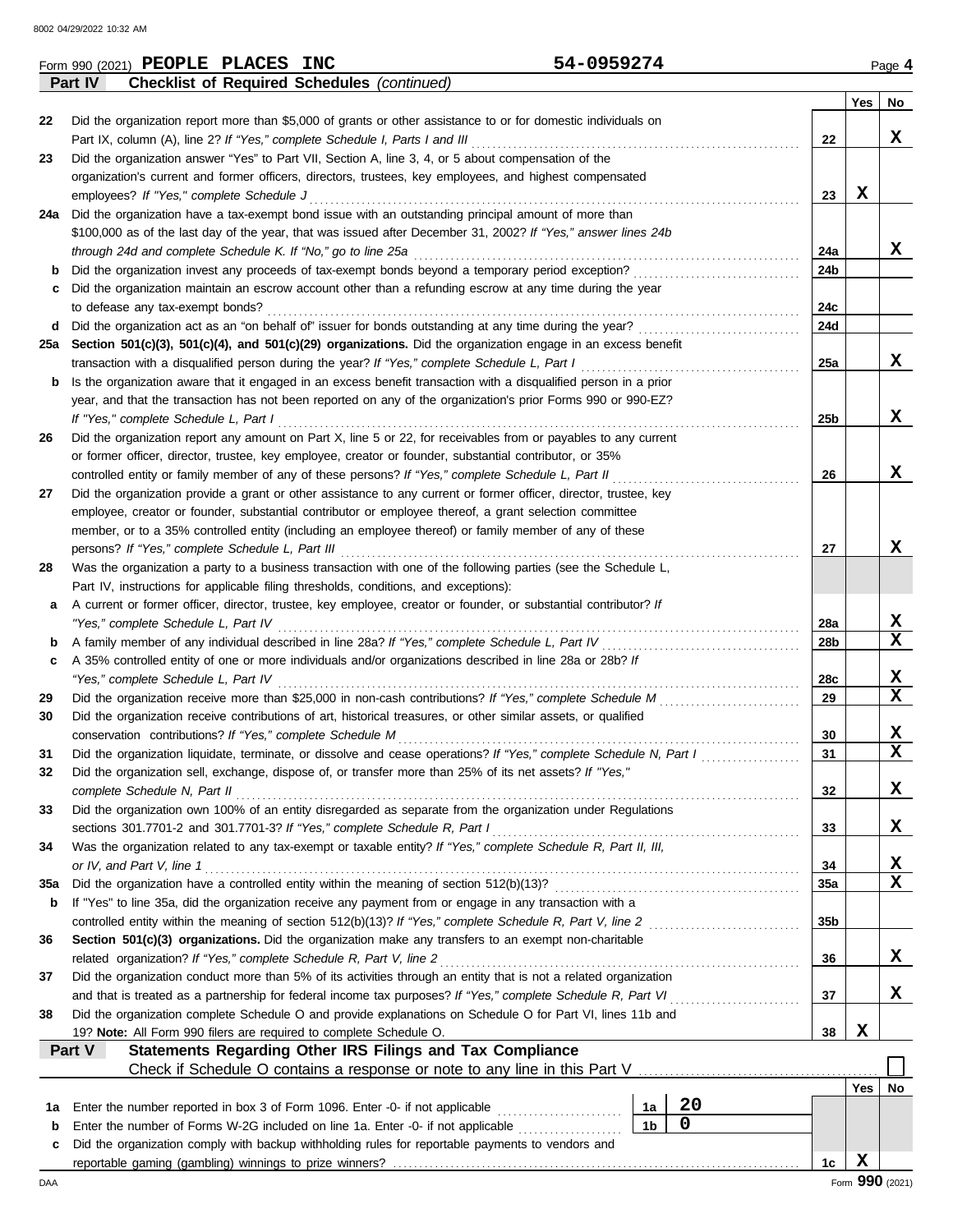|        | 54-0959274<br>Form 990 (2021) PEOPLE PLACES INC                                                                                         |                 |     |     |             | Page 5 |
|--------|-----------------------------------------------------------------------------------------------------------------------------------------|-----------------|-----|-----|-------------|--------|
|        | Statements Regarding Other IRS Filings and Tax Compliance (continued)<br>Part V                                                         |                 |     |     |             | Yes No |
| 2a     | Enter the number of employees reported on Form W-3, Transmittal of Wage and Tax                                                         |                 |     |     |             |        |
|        | Statements, filed for the calendar year ending with or within the year covered by this return                                           | 2a              | 103 |     |             |        |
| b      | If at least one is reported on line 2a, did the organization file all required federal employment tax returns?                          |                 |     | 2b  | $\mathbf x$ |        |
|        | Note: If the sum of lines 1a and 2a is greater than 250, you may be required to e-file. See instructions.                               |                 |     |     |             |        |
| за     | Did the organization have unrelated business gross income of \$1,000 or more during the year?                                           |                 |     | За  |             | X      |
| b      | If "Yes," has it filed a Form 990-T for this year? If "No" to line 3b, provide an explanation on Schedule O                             |                 |     | 3b  |             |        |
| 4a     | At any time during the calendar year, did the organization have an interest in, or a signature or other authority over,                 |                 |     |     |             |        |
|        | a financial account in a foreign country (such as a bank account, securities account, or other financial account)?                      |                 |     | 4a  |             | X      |
| b      | If "Yes," enter the name of the foreign country <b>u</b>                                                                                |                 |     |     |             |        |
|        | See instructions for filing requirements for FinCEN Form 114, Report of Foreign Bank and Financial Accounts (FBAR).                     |                 |     |     |             |        |
| 5а     | Was the organization a party to a prohibited tax shelter transaction at any time during the tax year?                                   |                 |     | 5a  |             | X      |
| b      |                                                                                                                                         |                 |     | 5b  |             | X      |
| c      | If "Yes" to line 5a or 5b, did the organization file Form 8886-T?                                                                       |                 |     | 5c  |             |        |
| 6а     | Does the organization have annual gross receipts that are normally greater than \$100,000, and did the                                  |                 |     |     |             |        |
|        | organization solicit any contributions that were not tax deductible as charitable contributions?                                        |                 |     | 6a  |             | x      |
| b      | If "Yes," did the organization include with every solicitation an express statement that such contributions or                          |                 |     |     |             |        |
|        | gifts were not tax deductible?                                                                                                          |                 |     | 6b  |             |        |
| 7      | Organizations that may receive deductible contributions under section 170(c).                                                           |                 |     |     |             |        |
| a      | Did the organization receive a payment in excess of \$75 made partly as a contribution and partly for goods                             |                 |     |     |             |        |
|        | and services provided to the payor?                                                                                                     |                 |     | 7a  |             |        |
| b      |                                                                                                                                         |                 |     | 7b  |             |        |
| c      | Did the organization sell, exchange, or otherwise dispose of tangible personal property for which it was<br>required to file Form 8282? |                 |     | 7c  |             |        |
|        |                                                                                                                                         | 7d              |     |     |             |        |
| d      | Did the organization receive any funds, directly or indirectly, to pay premiums on a personal benefit contract?                         |                 |     | 7e  |             |        |
| е<br>f | Did the organization, during the year, pay premiums, directly or indirectly, on a personal benefit contract?                            |                 |     | 7f  |             |        |
| g      | If the organization received a contribution of qualified intellectual property, did the organization file Form 8899 as required?        |                 |     | 7g  |             |        |
| h      | If the organization received a contribution of cars, boats, airplanes, or other vehicles, did the organization file a Form 1098-C?      |                 |     | 7h  |             |        |
| 8      | Sponsoring organizations maintaining donor advised funds. Did a donor advised fund maintained by the                                    |                 |     |     |             |        |
|        | sponsoring organization have excess business holdings at any time during the year?                                                      |                 |     | 8   |             |        |
| 9      | Sponsoring organizations maintaining donor advised funds.                                                                               |                 |     |     |             |        |
| а      | Did the sponsoring organization make any taxable distributions under section 4966?                                                      |                 |     | 9a  |             |        |
| b      |                                                                                                                                         |                 |     | 9b  |             |        |
| 10     | Section 501(c)(7) organizations. Enter:                                                                                                 |                 |     |     |             |        |
| а      | Initiation fees and capital contributions included on Part VIII, line 12 [11] [11] [11] [12] [11] [12] [11] [1                          | 10a             |     |     |             |        |
|        | Gross receipts, included on Form 990, Part VIII, line 12, for public use of club facilities                                             | 10 <sub>b</sub> |     |     |             |        |
| 11     | Section 501(c)(12) organizations. Enter:                                                                                                |                 |     |     |             |        |
| a      |                                                                                                                                         | 11a             |     |     |             |        |
| b      | Gross income from other sources. (Do not net amounts due or paid to other sources                                                       |                 |     |     |             |        |
|        | against amounts due or received from them.)                                                                                             | 11 <sub>b</sub> |     |     |             |        |
| 12a    | Section 4947(a)(1) non-exempt charitable trusts. Is the organization filing Form 990 in lieu of Form 1041?                              |                 |     | 12a |             |        |
| b      | If "Yes," enter the amount of tax-exempt interest received or accrued during the year <i>minimizion</i> .                               | 12 <sub>b</sub> |     |     |             |        |
| 13     | Section 501(c)(29) qualified nonprofit health insurance issuers.                                                                        |                 |     |     |             |        |
| а      | Is the organization licensed to issue qualified health plans in more than one state?                                                    |                 |     | 13a |             |        |
|        | Note: See the instructions for additional information the organization must report on Schedule O.                                       |                 |     |     |             |        |
| b      | Enter the amount of reserves the organization is required to maintain by the states in which                                            |                 |     |     |             |        |
|        |                                                                                                                                         | 13b             |     |     |             |        |
| c      | Enter the amount of reserves on hand                                                                                                    | 13c             |     |     |             |        |
| 14a    |                                                                                                                                         |                 |     | 14a |             | x      |
| b      | If "Yes," has it filed a Form 720 to report these payments? If "No," provide an explanation on Schedule O                               |                 |     | 14b |             |        |
| 15     | Is the organization subject to the section 4960 tax on payment(s) of more than \$1,000,000 in remuneration or                           |                 |     |     |             |        |
|        | excess parachute payment(s) during the year?                                                                                            |                 |     | 15  |             | x      |
|        | If "Yes," see instructions and file Form 4720, Schedule N.                                                                              |                 |     |     |             |        |
| 16     | Is the organization an educational institution subject to the section 4968 excise tax on net investment income?                         |                 |     | 16  |             | X      |
|        | If "Yes," complete Form 4720, Schedule O.                                                                                               |                 |     |     |             |        |
| 17     | Section 501(c)(21) organizations. Did the trust, any disqualified person, or mine operator engage in                                    |                 |     |     |             |        |
|        |                                                                                                                                         |                 |     | 17  |             |        |
|        | If "Yes," complete Form 6069.                                                                                                           |                 |     |     |             |        |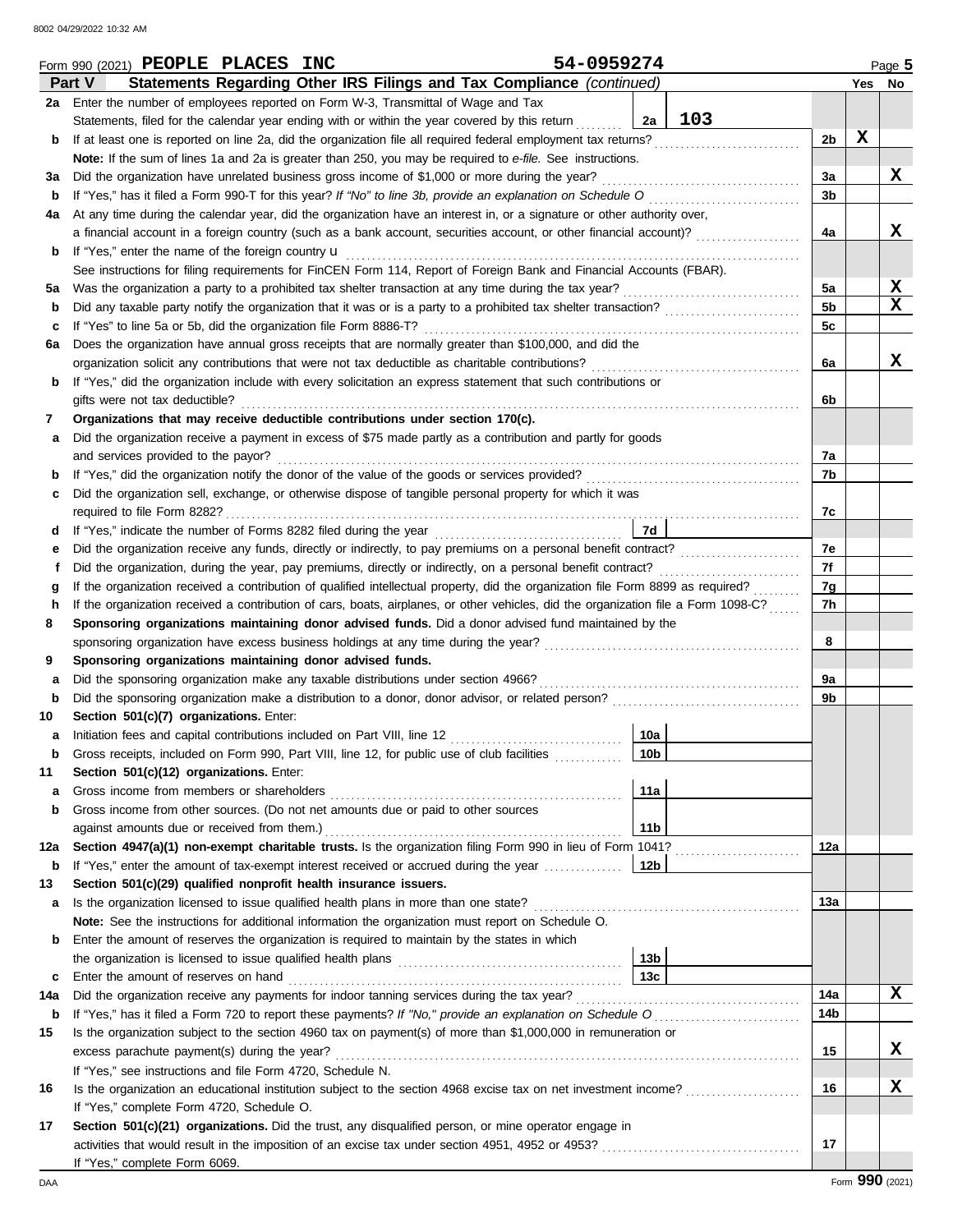|          | 54-0959274<br>Form 990 (2021) PEOPLE PLACES INC                                                                                                                                                                              |    |   |                 |     | Page 6      |
|----------|------------------------------------------------------------------------------------------------------------------------------------------------------------------------------------------------------------------------------|----|---|-----------------|-----|-------------|
|          | Part VI<br>Governance, Management, and Disclosure For each "Yes" response to lines 2 through 7b below, and for a "No"                                                                                                        |    |   |                 |     |             |
|          | response to line 8a, 8b, or 10b below, describe the circumstances, processes, or changes on Schedule O. See instructions.                                                                                                    |    |   |                 |     |             |
|          |                                                                                                                                                                                                                              |    |   |                 |     | ΙXΙ         |
|          | Section A. Governing Body and Management                                                                                                                                                                                     |    |   |                 |     |             |
|          |                                                                                                                                                                                                                              |    |   |                 | Yes | No          |
| 1а       | Enter the number of voting members of the governing body at the end of the tax year                                                                                                                                          | 1a | 5 |                 |     |             |
|          | If there are material differences in voting rights among members of the governing body, or                                                                                                                                   |    |   |                 |     |             |
|          | if the governing body delegated broad authority to an executive committee or similar                                                                                                                                         |    |   |                 |     |             |
|          | committee, explain on Schedule O.                                                                                                                                                                                            |    |   |                 |     |             |
| b        | Enter the number of voting members included on line 1a, above, who are independent                                                                                                                                           | 1b | 5 |                 |     |             |
| 2        | Did any officer, director, trustee, or key employee have a family relationship or a business relationship with                                                                                                               |    |   |                 |     |             |
|          | any other officer, director, trustee, or key employee?                                                                                                                                                                       |    |   | 2               |     | x           |
| 3        | Did the organization delegate control over management duties customarily performed by or under the direct                                                                                                                    |    |   |                 |     |             |
|          | supervision of officers, directors, trustees, or key employees to a management company or other person?                                                                                                                      |    | . | 3               |     | X           |
| 4        | Did the organization make any significant changes to its governing documents since the prior Form 990 was filed?                                                                                                             |    |   | 4               |     | $\mathbf x$ |
| 5        | Did the organization become aware during the year of a significant diversion of the organization's assets?                                                                                                                   |    |   | 5               |     | X           |
| 6        | Did the organization have members or stockholders?                                                                                                                                                                           |    |   | 6               |     | X           |
| 7a       | Did the organization have members, stockholders, or other persons who had the power to elect or appoint                                                                                                                      |    |   |                 |     |             |
|          | one or more members of the governing body?                                                                                                                                                                                   |    |   | 7a              |     | X           |
| b        | Are any governance decisions of the organization reserved to (or subject to approval by) members,                                                                                                                            |    |   |                 |     |             |
|          | stockholders, or persons other than the governing body?                                                                                                                                                                      |    |   | 7b              |     | x           |
| 8        | Did the organization contemporaneously document the meetings held or written actions undertaken during the year by the following:                                                                                            |    |   |                 |     |             |
| а        | The governing body?                                                                                                                                                                                                          |    |   | 8a              | X   |             |
| b        | Each committee with authority to act on behalf of the governing body?                                                                                                                                                        |    |   | 8b              | х   |             |
| 9        | Is there any officer, director, trustee, or key employee listed in Part VII, Section A, who cannot be reached at                                                                                                             |    |   |                 |     |             |
|          |                                                                                                                                                                                                                              |    |   | 9               |     | x           |
|          | <b>Section B. Policies</b> (This Section B requests information about policies not required by the Internal Revenue Code.)                                                                                                   |    |   |                 |     |             |
|          |                                                                                                                                                                                                                              |    |   |                 | Yes | No          |
| 10a      | Did the organization have local chapters, branches, or affiliates?                                                                                                                                                           |    |   | 10a             |     | X           |
| b        | If "Yes," did the organization have written policies and procedures governing the activities of such chapters,                                                                                                               |    |   |                 |     |             |
|          | affiliates, and branches to ensure their operations are consistent with the organization's exempt purposes?                                                                                                                  |    |   | 10 <sub>b</sub> |     |             |
| 11a      | Has the organization provided a complete copy of this Form 990 to all members of its governing body before filing the form?                                                                                                  |    |   | 11a             |     | x           |
| b        | Describe on Schedule O the process, if any, used by the organization to review this Form 990.                                                                                                                                |    |   |                 |     |             |
| 12a      | Did the organization have a written conflict of interest policy? If "No," go to line 13                                                                                                                                      |    |   | 12a             | X   |             |
| b        | Were officers, directors, or trustees, and key employees required to disclose annually interests that could give rise to conflicts?                                                                                          |    |   | 12b             | х   |             |
| c        | Did the organization regularly and consistently monitor and enforce compliance with the policy? If "Yes,"                                                                                                                    |    |   |                 |     |             |
|          | describe on Schedule O how this was done                                                                                                                                                                                     |    |   | 12c             |     |             |
| 13       | Did the organization have a written whistleblower policy?                                                                                                                                                                    |    |   | 13              | X   |             |
| 14       | Did the organization have a written document retention and destruction policy?                                                                                                                                               |    |   | 14              | x   |             |
| 15       | Did the process for determining compensation of the following persons include a review and approval by                                                                                                                       |    |   |                 |     |             |
|          | independent persons, comparability data, and contemporaneous substantiation of the deliberation and decision?                                                                                                                |    |   |                 |     |             |
| а        |                                                                                                                                                                                                                              |    |   | 15a             | X   |             |
| b        | Other officers or key employees of the organization                                                                                                                                                                          |    |   | 15b             |     | x           |
|          | If "Yes" to line 15a or 15b, describe the process on Schedule O. See instructions.                                                                                                                                           |    |   |                 |     |             |
| 16a      | Did the organization invest in, contribute assets to, or participate in a joint venture or similar arrangement                                                                                                               |    |   |                 |     |             |
|          | with a taxable entity during the year?                                                                                                                                                                                       |    |   | 16a             |     | X           |
| b        | If "Yes," did the organization follow a written policy or procedure requiring the organization to evaluate its                                                                                                               |    |   |                 |     |             |
|          | participation in joint venture arrangements under applicable federal tax law, and take steps to safeguard the                                                                                                                |    |   |                 |     |             |
|          |                                                                                                                                                                                                                              |    |   | 16b             |     |             |
|          | <b>Section C. Disclosure</b>                                                                                                                                                                                                 |    |   |                 |     |             |
| 17<br>18 | List the states with which a copy of this Form 990 is required to be filed $\mathbf{u}$ NONE<br>Section 6104 requires an organization to make its Forms 1023 (1024 or 1024-A, if applicable), 990, and 990-T (section 501(c) |    |   |                 |     |             |
|          | (3)s only) available for public inspection. Indicate how you made these available. Check all that apply.                                                                                                                     |    |   |                 |     |             |
|          | $\vert$ Another's website $\vert X \vert$ Upon request<br>  Other (explain on Schedule O)<br>Own website                                                                                                                     |    |   |                 |     |             |
|          |                                                                                                                                                                                                                              |    |   |                 |     |             |
| 19       | Describe on Schedule O whether (and if so, how) the organization made its governing documents, conflict of interest policy, and                                                                                              |    |   |                 |     |             |
|          | financial statements available to the public during the tax year.                                                                                                                                                            |    |   |                 |     |             |
| 20       | State the name, address, and telephone number of the person who possesses the organization's books and records u<br><b>1215 N. AUGUSTA ST.</b><br>PEOPLE PLACES, INC.                                                        |    |   |                 |     |             |
|          | VA 24401<br><b>STAUNTON</b>                                                                                                                                                                                                  |    |   | 540-885-8841    |     |             |
|          |                                                                                                                                                                                                                              |    |   |                 |     |             |

DAA Form **990** (2021)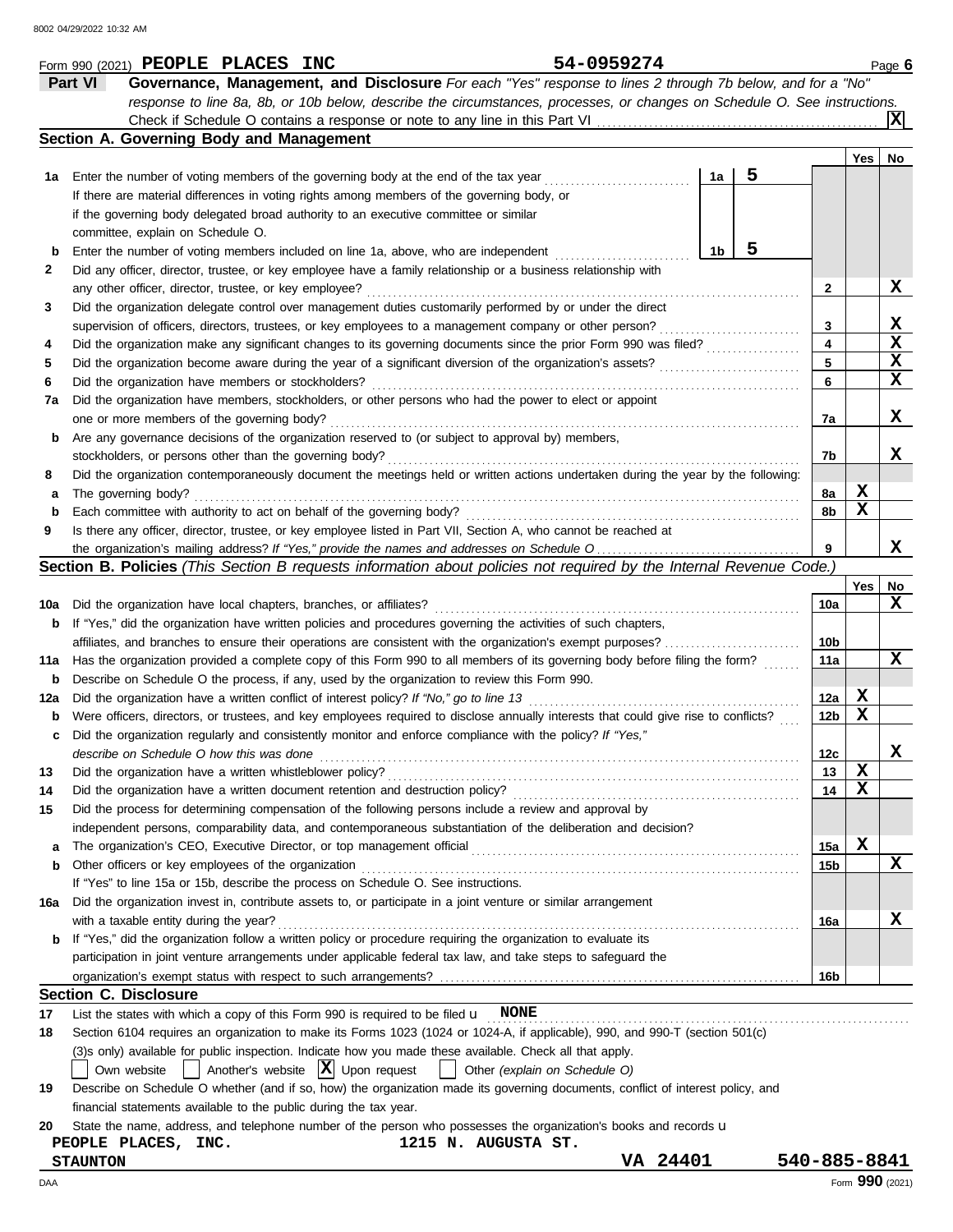|                          | Form 990 (2021) PEOPLE PLACES INC                                      |                                                                                                                                                                                                                                                          | 54-0959274 | Page 7 |
|--------------------------|------------------------------------------------------------------------|----------------------------------------------------------------------------------------------------------------------------------------------------------------------------------------------------------------------------------------------------------|------------|--------|
| <b>Part VII</b>          |                                                                        | Compensation of Officers, Directors, Trustees, Key Employees, Highest Compensated Employees, and                                                                                                                                                         |            |        |
|                          | <b>Independent Contractors</b>                                         |                                                                                                                                                                                                                                                          |            |        |
|                          |                                                                        |                                                                                                                                                                                                                                                          |            |        |
| Section A.               |                                                                        | Officers, Directors, Trustees, Key Employees, and Highest Compensated Employees                                                                                                                                                                          |            |        |
| organization's tax year. |                                                                        | 1a Complete this table for all persons required to be listed. Report compensation for the calendar year ending with or within the                                                                                                                        |            |        |
|                          |                                                                        | List all of the organization's <b>current</b> officers, directors, trustees (whether individuals or organizations), regardless of amount of<br>compensation. Enter -0- in columns (D), (E), and (F) if no compensation was paid.                         |            |        |
|                          |                                                                        | • List all of the organization's <b>current</b> key employees, if any. See instructions for definition of "key employee."                                                                                                                                |            |        |
|                          | \$100,000 from the organization and any related organizations.         | • List the organization's five current highest compensated employees (other than an officer, director, trustee, or key employee)<br>who received reportable compensation (box 5 of Form W-2, Form 1099-MISC, and/or box 1 of Form 1099-NEC) of more than |            |        |
|                          |                                                                        | • List all of the organization's former officers, key employees, and highest compensated employees who received more than<br>\$100,000 of reportable compensation from the organization and any related organizations.                                   |            |        |
|                          | See the instructions for the order in which to list the persons above. | List all of the organization's former directors or trustees that received, in the capacity as a former director or trustee of the<br>organization, more than \$10,000 of reportable compensation from the organization and any related organizations.    |            |        |
|                          |                                                                        | Check this box if neither the organization nor any related organization compensated any current officer, director, or trustee.                                                                                                                           |            |        |
|                          |                                                                        |                                                                                                                                                                                                                                                          |            |        |

| (A)<br>Name and title                    | (B)<br>Average<br>hours<br>per week                                         |                                   | (C)<br>Position<br>(do not check more than one<br>box, unless person is both an<br>officer and a director/trustee) |                |              |                                 |        | (D)<br>Reportable<br>compensation<br>from the | (E)<br>Reportable<br>compensation<br>from related | (F)<br>Estimated amount<br>of other<br>compensation   |
|------------------------------------------|-----------------------------------------------------------------------------|-----------------------------------|--------------------------------------------------------------------------------------------------------------------|----------------|--------------|---------------------------------|--------|-----------------------------------------------|---------------------------------------------------|-------------------------------------------------------|
|                                          | (list any<br>hours for<br>related<br>organizations<br>below<br>dotted line) | Individual trustee<br>or director | Institutional trustee                                                                                              | <b>Officer</b> | Key employee | Highest compensated<br>employee | Former | organization (W-2/<br>1099-MISC/<br>1099-NEC) | organizations (W-2/<br>1099-MISC/<br>1099-NEC)    | from the<br>organization and<br>related organizations |
| (1) ERIN GARCIA                          |                                                                             |                                   |                                                                                                                    |                |              |                                 |        |                                               |                                                   |                                                       |
|                                          | 1.50                                                                        |                                   |                                                                                                                    |                |              |                                 |        |                                               |                                                   |                                                       |
| <b>CHAIR</b>                             | 0.00                                                                        | $\mathbf x$                       |                                                                                                                    | $\mathbf x$    |              |                                 |        | 0                                             | 0                                                 | $\mathbf 0$                                           |
| (2) CHARLIE<br><b>ROGERS</b>             |                                                                             |                                   |                                                                                                                    |                |              |                                 |        |                                               |                                                   |                                                       |
|                                          | 1.50<br>0.00                                                                | $\mathbf x$                       |                                                                                                                    | $\mathbf x$    |              |                                 |        | 0                                             | 0                                                 | $\mathbf 0$                                           |
| <b>VICE-CHAIR</b><br>(3) LAURA DESPORTES |                                                                             |                                   |                                                                                                                    |                |              |                                 |        |                                               |                                                   |                                                       |
|                                          | 1.50                                                                        |                                   |                                                                                                                    |                |              |                                 |        |                                               |                                                   |                                                       |
| <b>SECRETARY</b>                         | 0.00                                                                        | $\mathbf x$                       |                                                                                                                    | $\mathbf x$    |              |                                 |        | 0                                             | 0                                                 | $\mathbf 0$                                           |
| (4) BRANDON<br><b>TANKESLEY</b>          |                                                                             |                                   |                                                                                                                    |                |              |                                 |        |                                               |                                                   |                                                       |
|                                          | 1.50                                                                        |                                   |                                                                                                                    |                |              |                                 |        |                                               |                                                   |                                                       |
| <b>TREASURER</b>                         | 0.00                                                                        | $\mathbf x$                       |                                                                                                                    | $\mathbf x$    |              |                                 |        | 0                                             | 0                                                 | $\mathbf 0$                                           |
| (5) REBECCA SIMMONS                      |                                                                             |                                   |                                                                                                                    |                |              |                                 |        |                                               |                                                   |                                                       |
|                                          | 1.50                                                                        |                                   |                                                                                                                    |                |              |                                 |        |                                               |                                                   |                                                       |
| <b>DIRECTOR</b>                          | 0.00                                                                        | $\mathbf x$                       |                                                                                                                    |                |              |                                 |        | 0                                             | 0                                                 | $\mathbf 0$                                           |
| (6) NANCY STRANG                         |                                                                             |                                   |                                                                                                                    |                |              |                                 |        |                                               |                                                   |                                                       |
|                                          | 40.00                                                                       |                                   |                                                                                                                    |                |              |                                 |        |                                               |                                                   |                                                       |
| EXECUTIVE DIRECTOR<br>(7) MICHAEL BLINN  | 0.00                                                                        |                                   |                                                                                                                    | $\mathbf x$    |              |                                 |        | 143,872                                       | 0                                                 | 20,316                                                |
|                                          | 40.00                                                                       |                                   |                                                                                                                    |                |              |                                 |        |                                               |                                                   |                                                       |
| <b>OFFICER</b><br>CHIEF OPER.            | 0.00                                                                        |                                   |                                                                                                                    | $\mathbf x$    |              |                                 |        | 123,510                                       | 0                                                 | 14,901                                                |
| (8)                                      |                                                                             |                                   |                                                                                                                    |                |              |                                 |        |                                               |                                                   |                                                       |
|                                          |                                                                             |                                   |                                                                                                                    |                |              |                                 |        |                                               |                                                   |                                                       |
| (9)                                      |                                                                             |                                   |                                                                                                                    |                |              |                                 |        |                                               |                                                   |                                                       |
|                                          |                                                                             |                                   |                                                                                                                    |                |              |                                 |        |                                               |                                                   |                                                       |
| (10)                                     |                                                                             |                                   |                                                                                                                    |                |              |                                 |        |                                               |                                                   |                                                       |
|                                          |                                                                             |                                   |                                                                                                                    |                |              |                                 |        |                                               |                                                   |                                                       |
| (11)                                     |                                                                             |                                   |                                                                                                                    |                |              |                                 |        |                                               |                                                   |                                                       |
|                                          |                                                                             |                                   |                                                                                                                    |                |              |                                 |        |                                               |                                                   |                                                       |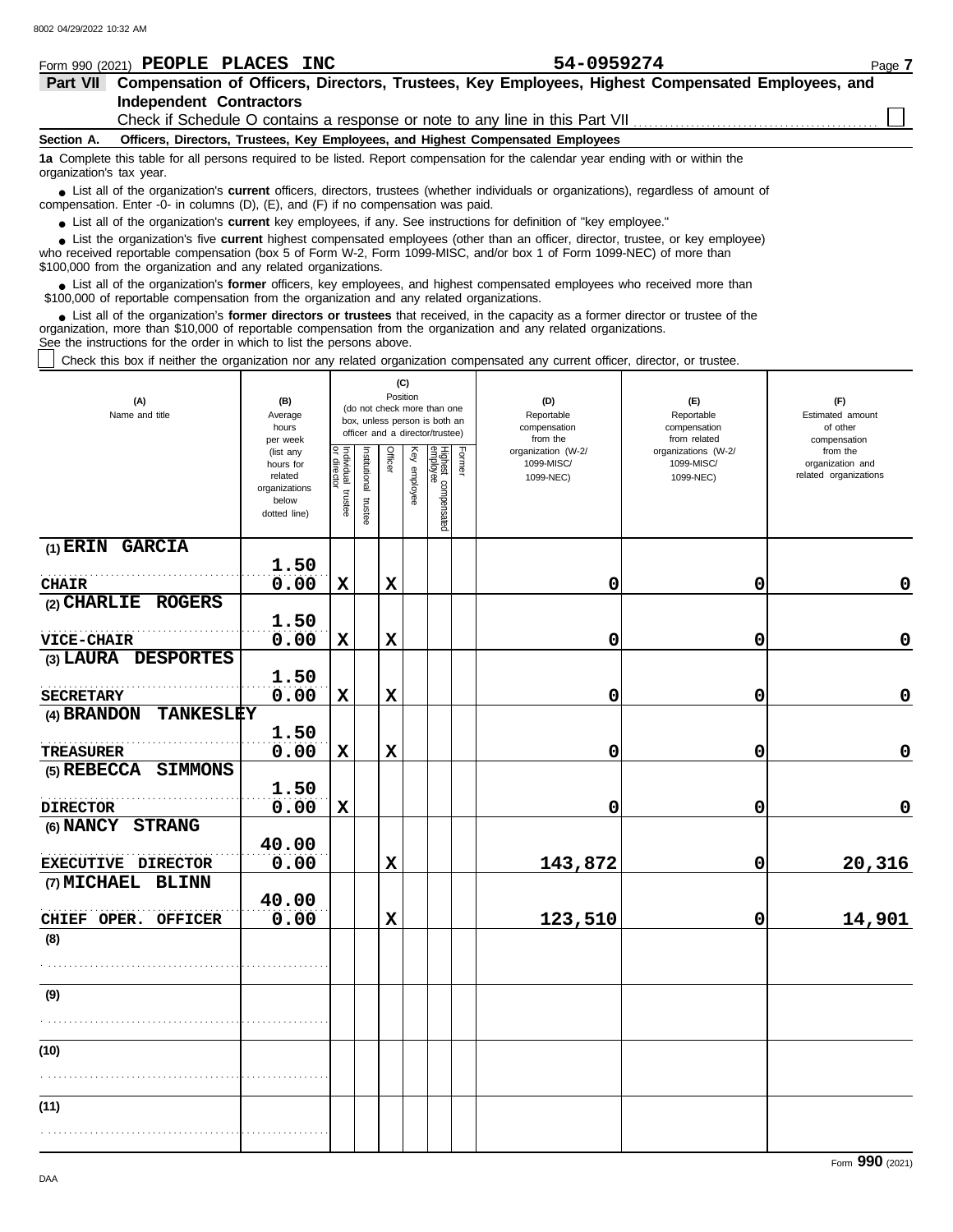| Part VII | 8002 04/29/2022 10:32 AM<br>Form 990 (2021) PEOPLE PLACES INC                                                                                                                                                        |                                                                                         |                         |                       |         |                 |                                                                                                 |        | 54-0959274<br>Section A. Officers, Directors, Trustees, Key Employees, and Highest Compensated Employees (continued) |                                                                                                                                                                                                                                |                       |                                              | Page 8 |
|----------|----------------------------------------------------------------------------------------------------------------------------------------------------------------------------------------------------------------------|-----------------------------------------------------------------------------------------|-------------------------|-----------------------|---------|-----------------|-------------------------------------------------------------------------------------------------|--------|----------------------------------------------------------------------------------------------------------------------|--------------------------------------------------------------------------------------------------------------------------------------------------------------------------------------------------------------------------------|-----------------------|----------------------------------------------|--------|
|          | (A)<br>Name and title                                                                                                                                                                                                | (B)<br>Average<br>hours                                                                 |                         |                       |         | (C)<br>Position | (do not check more than one<br>box, unless person is both an<br>officer and a director/trustee) |        | (D)<br>Reportable<br>compensation                                                                                    | (F)<br>Reportable<br>compensation                                                                                                                                                                                              |                       | (F)<br>Estimated amount<br>of other          |        |
|          |                                                                                                                                                                                                                      | per week<br>(list any<br>hours for<br>related<br>organizations<br>below<br>dotted line) | Individual t<br>trustee | Institutional trustee | Officer | Key employee    | Highest compensated<br>employee                                                                 | Former | from the<br>organization (W-2/<br>1099-MISC/<br>1099-NEC)                                                            | from related<br>organizations (W-2/<br>1099-MISC/<br>1099-NEC)                                                                                                                                                                 | related organizations | compensation<br>from the<br>organization and |        |
|          |                                                                                                                                                                                                                      |                                                                                         |                         |                       |         |                 |                                                                                                 |        |                                                                                                                      |                                                                                                                                                                                                                                |                       |                                              |        |
|          |                                                                                                                                                                                                                      |                                                                                         |                         |                       |         |                 |                                                                                                 |        |                                                                                                                      |                                                                                                                                                                                                                                |                       |                                              |        |
|          |                                                                                                                                                                                                                      |                                                                                         |                         |                       |         |                 |                                                                                                 |        |                                                                                                                      |                                                                                                                                                                                                                                |                       |                                              |        |
|          |                                                                                                                                                                                                                      |                                                                                         |                         |                       |         |                 |                                                                                                 |        |                                                                                                                      |                                                                                                                                                                                                                                |                       |                                              |        |
|          |                                                                                                                                                                                                                      |                                                                                         |                         |                       |         |                 |                                                                                                 |        |                                                                                                                      |                                                                                                                                                                                                                                |                       |                                              |        |
|          |                                                                                                                                                                                                                      |                                                                                         |                         |                       |         |                 |                                                                                                 |        |                                                                                                                      |                                                                                                                                                                                                                                |                       |                                              |        |
|          |                                                                                                                                                                                                                      |                                                                                         |                         |                       |         |                 |                                                                                                 |        |                                                                                                                      |                                                                                                                                                                                                                                |                       |                                              |        |
|          |                                                                                                                                                                                                                      |                                                                                         |                         |                       |         |                 |                                                                                                 |        |                                                                                                                      |                                                                                                                                                                                                                                |                       |                                              |        |
| 1b.<br>c | <b>Total from continuation sheets to Part VII, Section A </b>                                                                                                                                                        |                                                                                         |                         |                       |         |                 |                                                                                                 | u<br>u | 267,382                                                                                                              |                                                                                                                                                                                                                                |                       |                                              | 35,217 |
| d        |                                                                                                                                                                                                                      |                                                                                         |                         |                       |         |                 |                                                                                                 |        | 267,382                                                                                                              |                                                                                                                                                                                                                                |                       |                                              | 35,217 |
| 2        | Total number of individuals (including but not limited to those listed above) who received more than \$100,000 of<br>reportable compensation from the organization $\bf{u}$ 2                                        |                                                                                         |                         |                       |         |                 |                                                                                                 |        |                                                                                                                      |                                                                                                                                                                                                                                |                       |                                              |        |
| 3        | Did the organization list any former officer, director, trustee, key employee, or highest compensated                                                                                                                |                                                                                         |                         |                       |         |                 |                                                                                                 |        |                                                                                                                      |                                                                                                                                                                                                                                |                       | Yes                                          | No     |
|          | employee on line 1a? If "Yes," complete Schedule J for such individual                                                                                                                                               |                                                                                         |                         |                       |         |                 |                                                                                                 |        |                                                                                                                      |                                                                                                                                                                                                                                | 3                     |                                              | X      |
| 4        | For any individual listed on line 1a, is the sum of reportable compensation and other compensation from the<br>organization and related organizations greater than \$150,000? If "Yes," complete Schedule J for such |                                                                                         |                         |                       |         |                 |                                                                                                 |        |                                                                                                                      |                                                                                                                                                                                                                                |                       |                                              |        |
| 5        | Did any person listed on line 1a receive or accrue compensation from any unrelated organization or individual                                                                                                        |                                                                                         |                         |                       |         |                 |                                                                                                 |        |                                                                                                                      | individual with a construction of the construction of the construction of the construction of the construction of the construction of the construction of the construction of the construction of the construction of the cons | 4                     | X                                            |        |
|          |                                                                                                                                                                                                                      |                                                                                         |                         |                       |         |                 |                                                                                                 |        |                                                                                                                      |                                                                                                                                                                                                                                | 5                     |                                              | X      |
| 1        | Section B. Independent Contractors<br>Complete this table for your five highest compensated independent contractors that received more than \$100,000 of                                                             |                                                                                         |                         |                       |         |                 |                                                                                                 |        |                                                                                                                      |                                                                                                                                                                                                                                |                       |                                              |        |
|          |                                                                                                                                                                                                                      | (A)<br>Name and business address                                                        |                         |                       |         |                 |                                                                                                 |        |                                                                                                                      | compensation from the organization. Report compensation for the calendar year ending with or within the organization's tax year.<br>(B)<br>Description of services                                                             |                       | (C)<br>Compensation                          |        |
|          |                                                                                                                                                                                                                      |                                                                                         |                         |                       |         |                 |                                                                                                 |        |                                                                                                                      |                                                                                                                                                                                                                                |                       |                                              |        |
|          |                                                                                                                                                                                                                      |                                                                                         |                         |                       |         |                 |                                                                                                 |        |                                                                                                                      |                                                                                                                                                                                                                                |                       |                                              |        |
|          |                                                                                                                                                                                                                      |                                                                                         |                         |                       |         |                 |                                                                                                 |        |                                                                                                                      |                                                                                                                                                                                                                                |                       |                                              |        |
|          |                                                                                                                                                                                                                      |                                                                                         |                         |                       |         |                 |                                                                                                 |        |                                                                                                                      |                                                                                                                                                                                                                                |                       |                                              |        |
|          |                                                                                                                                                                                                                      |                                                                                         |                         |                       |         |                 |                                                                                                 |        |                                                                                                                      |                                                                                                                                                                                                                                |                       |                                              |        |
|          |                                                                                                                                                                                                                      |                                                                                         |                         |                       |         |                 |                                                                                                 |        |                                                                                                                      |                                                                                                                                                                                                                                |                       |                                              |        |
|          |                                                                                                                                                                                                                      |                                                                                         |                         |                       |         |                 |                                                                                                 |        |                                                                                                                      |                                                                                                                                                                                                                                |                       |                                              |        |
| 2        | Total number of independent contractors (including but not limited to those listed above) who<br>received more than \$100,000 of compensation from the organization u                                                |                                                                                         |                         |                       |         |                 |                                                                                                 |        |                                                                                                                      |                                                                                                                                                                                                                                |                       |                                              |        |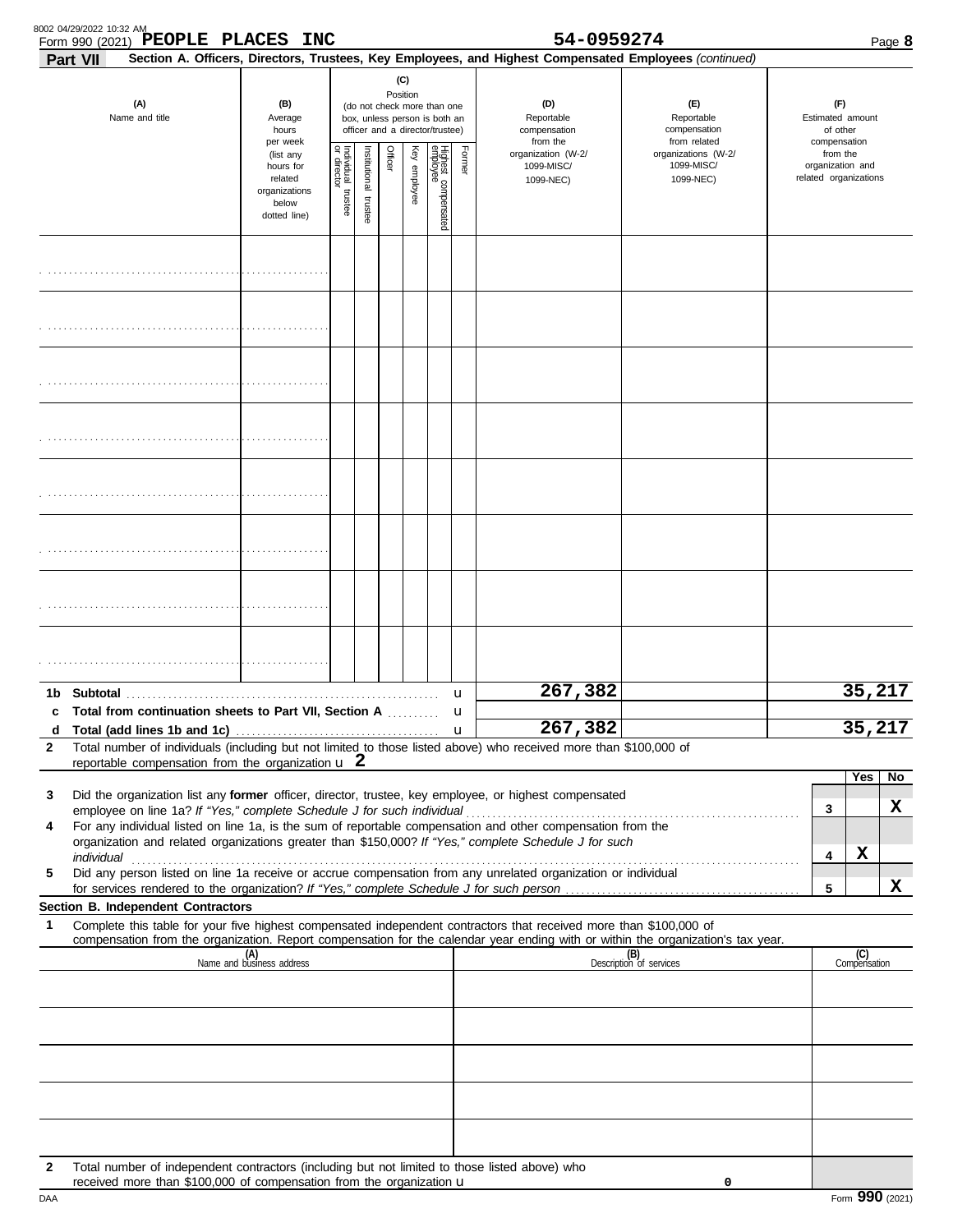Form 990 (2021) PEOPLE PLACES INC **54-0959274** Page 9 **PEOPLE PLACES INC 54-0959274**

|                                                           | Part VIII   |                                                                                     |    | <b>Statement of Revenue</b> |                |                      |                      |                                              |                                      |                                                               |
|-----------------------------------------------------------|-------------|-------------------------------------------------------------------------------------|----|-----------------------------|----------------|----------------------|----------------------|----------------------------------------------|--------------------------------------|---------------------------------------------------------------|
|                                                           |             |                                                                                     |    |                             |                |                      | (A)<br>Total revenue | (B)<br>Related or exempt<br>function revenue | (C)<br>Unrelated<br>business revenue | (D)<br>Revenue excluded<br>from tax under<br>sections 512-514 |
|                                                           |             | 1a Federated campaigns                                                              |    |                             | 1a             |                      |                      |                                              |                                      |                                                               |
| Contributions, Gifts, Grants<br>and Other Similar Amounts |             | <b>b</b> Membership dues                                                            |    |                             | 1 <sub>b</sub> |                      |                      |                                              |                                      |                                                               |
|                                                           |             | c Fundraising events                                                                |    |                             | 1 <sub>c</sub> |                      |                      |                                              |                                      |                                                               |
|                                                           |             | d Related organizations                                                             |    |                             | 1 <sub>d</sub> |                      |                      |                                              |                                      |                                                               |
|                                                           |             | e Government grants (contributions)                                                 |    |                             | 1e             |                      |                      |                                              |                                      |                                                               |
|                                                           |             | f All other contributions, gifts, grants,<br>and similar amounts not included above |    |                             | 1f             | 15,192               |                      |                                              |                                      |                                                               |
|                                                           |             | g Noncash contributions included in                                                 |    |                             |                |                      |                      |                                              |                                      |                                                               |
|                                                           |             |                                                                                     |    |                             | 1g $\sqrt{3}$  |                      |                      |                                              |                                      |                                                               |
|                                                           |             |                                                                                     |    |                             |                | $\mathbf u$          | 15,192               |                                              |                                      |                                                               |
|                                                           |             |                                                                                     |    |                             |                | <b>Business Code</b> |                      |                                              |                                      |                                                               |
|                                                           | 2a          | <b>GOVERNMENT FEE</b>                                                               |    |                             |                |                      | 5,930,491            | 5,930,491                                    |                                      |                                                               |
| Program Service<br>Revenue                                | $\mathbf b$ |                                                                                     |    |                             |                |                      |                      |                                              |                                      |                                                               |
|                                                           | c<br>d      |                                                                                     |    |                             |                |                      |                      |                                              |                                      |                                                               |
|                                                           | е           |                                                                                     |    |                             |                |                      |                      |                                              |                                      |                                                               |
|                                                           |             | f All other program service revenue                                                 |    |                             |                |                      |                      |                                              |                                      |                                                               |
|                                                           |             |                                                                                     |    |                             |                | $\mathbf{u}$         | 5,930,491            |                                              |                                      |                                                               |
|                                                           | 3.          | Investment income (including dividends, interest, and                               |    |                             |                |                      |                      |                                              |                                      |                                                               |
|                                                           |             | other similar amounts)                                                              |    |                             |                | u                    | 39,594               |                                              |                                      | 39,594                                                        |
|                                                           | 4           | Income from investment of tax-exempt bond proceeds                                  |    |                             |                | u                    |                      |                                              |                                      |                                                               |
|                                                           | 5           |                                                                                     |    |                             |                | u                    |                      |                                              |                                      |                                                               |
|                                                           |             |                                                                                     |    | (i) Real                    |                | (ii) Personal        |                      |                                              |                                      |                                                               |
|                                                           |             | <b>6a</b> Gross rents                                                               | 6a |                             |                |                      |                      |                                              |                                      |                                                               |
|                                                           |             | <b>b</b> Less: rental expenses                                                      | 6b |                             |                |                      |                      |                                              |                                      |                                                               |
|                                                           |             | <b>c</b> Rental inc. or (loss)                                                      | 6с |                             |                |                      |                      |                                              |                                      |                                                               |
|                                                           |             | <b>7a</b> Gross amount from                                                         |    | (i) Securities              |                | u<br>(ii) Other      |                      |                                              |                                      |                                                               |
|                                                           |             | sales of assets                                                                     |    | 1,577,519                   |                |                      |                      |                                              |                                      |                                                               |
|                                                           |             | other than inventory<br><b>b</b> Less: cost or other                                | 7а |                             |                |                      |                      |                                              |                                      |                                                               |
|                                                           |             | basis and sales exps.                                                               | 7b | 1,448,689                   |                |                      |                      |                                              |                                      |                                                               |
| Revenue                                                   |             | c Gain or (loss)                                                                    | 7c | 128,830                     |                |                      |                      |                                              |                                      |                                                               |
|                                                           |             |                                                                                     |    |                             |                | u                    | 128,830              |                                              |                                      | 128,830                                                       |
| <b>Other</b>                                              |             | 8a Gross income from fundraising events                                             |    |                             |                |                      |                      |                                              |                                      |                                                               |
|                                                           |             |                                                                                     |    |                             |                |                      |                      |                                              |                                      |                                                               |
|                                                           |             | of contributions reported on line                                                   |    |                             |                |                      |                      |                                              |                                      |                                                               |
|                                                           |             | 1c). See Part IV, line 18                                                           |    |                             | 8а             |                      |                      |                                              |                                      |                                                               |
|                                                           |             | <b>b</b> Less: direct expenses $\ldots$                                             |    |                             | 8b             |                      |                      |                                              |                                      |                                                               |
|                                                           |             |                                                                                     |    |                             |                |                      |                      |                                              |                                      |                                                               |
|                                                           |             | 9a Gross income from gaming                                                         |    |                             |                |                      |                      |                                              |                                      |                                                               |
|                                                           |             | activities. See Part IV, line 19                                                    |    |                             | 9а             |                      |                      |                                              |                                      |                                                               |
|                                                           |             | <b>b</b> Less: direct expenses                                                      |    |                             | 9b             |                      |                      |                                              |                                      |                                                               |
|                                                           |             | 10a Gross sales of inventory, less                                                  |    |                             |                | u                    |                      |                                              |                                      |                                                               |
|                                                           |             | returns and allowances                                                              |    |                             | 10a            |                      |                      |                                              |                                      |                                                               |
|                                                           |             | <b>b</b> Less: cost of goods sold                                                   |    |                             | 10b            |                      |                      |                                              |                                      |                                                               |
|                                                           |             | c Net income or (loss) from sales of inventory                                      |    |                             |                | $\mathbf u$          |                      |                                              |                                      |                                                               |
|                                                           |             |                                                                                     |    |                             |                | <b>Business Code</b> |                      |                                              |                                      |                                                               |
| Miscellaneous                                             | 11a         | MISCELLANEOUS INCOME                                                                |    |                             |                |                      | 894                  | 894                                          |                                      |                                                               |
| evenue                                                    | b           |                                                                                     |    |                             |                |                      |                      |                                              |                                      |                                                               |
|                                                           | c           |                                                                                     |    |                             |                |                      |                      |                                              |                                      |                                                               |
|                                                           |             |                                                                                     |    |                             |                |                      |                      |                                              |                                      |                                                               |
|                                                           |             |                                                                                     |    |                             |                | $\mathbf u$          | 894                  |                                              |                                      |                                                               |
|                                                           |             |                                                                                     |    |                             |                | $\mathbf u$          | 6,115,001            | 5,931,385                                    | 0                                    | 168,424                                                       |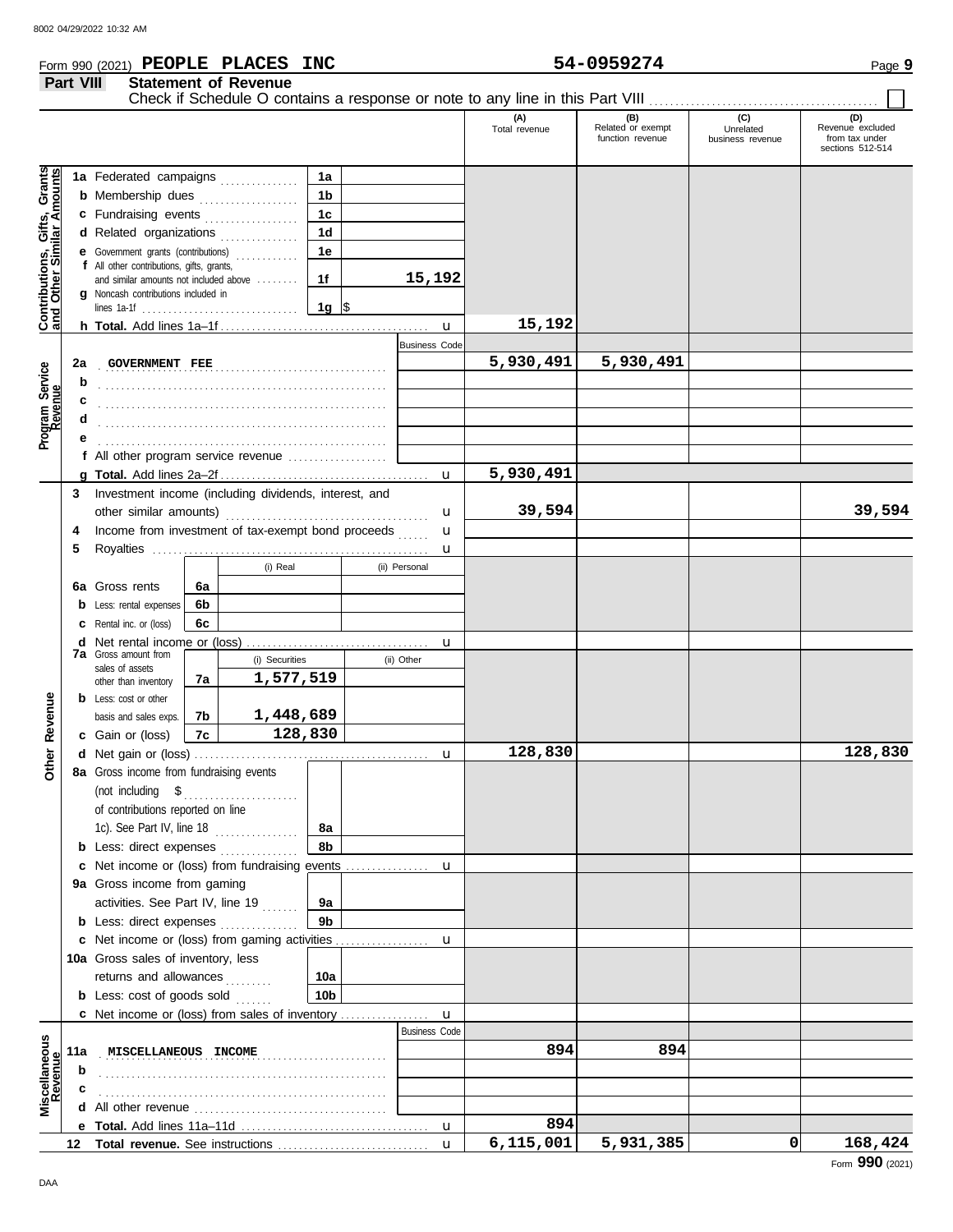#### **Part IX Statement of Functional Expenses Form 990 (2021) PEOPLE PLACES INC 54-0959274** Page 10 *Section 501(c)(3) and 501(c)(4) organizations must complete all columns. All other organizations must complete column (A). Do not include amounts reported on lines 6b, 7b, 8b, 9b, and 10b of Part VIII.* **1** Grants and other assistance to domestic organizations and domestic governments. See Part IV, line 21, . . . . . . . . . . . **(A) (B) (C) (D)** Management and expenses general expenses Fundraising expenses Check if Schedule O contains a response or note to any line in this Part IX

**302,599 226,948 75,651**

**2,578,337 1,909,365 668,972**

**107,316 79,521 27,795 514,519 297,414 217,105 182,949 134,963 47,986**

**25,774 25,774**

**93,922 5,449 88,473**

**196,862 10,240 186,622 77,680 65,842 11,838**

**84,068 84,068**

**117,896 16,775 101,121**

| $\frac{1}{2}$ and absent the set of the set of the set of the set of $\frac{1}{2}$ and $\frac{1}{2}$ and $\frac{1}{2}$ and $\frac{1}{2}$ and $\frac{1}{2}$ and $\frac{1}{2}$ and $\frac{1}{2}$ and $\frac{1}{2}$ and $\frac{1}{2}$ and $\frac{1}{2}$ and $\frac{1}{2}$ and $\$<br>. |
|-------------------------------------------------------------------------------------------------------------------------------------------------------------------------------------------------------------------------------------------------------------------------------------|
| 2 Grants and other assistance to domestic                                                                                                                                                                                                                                           |
| individuals. See Part IV, line 22<br>.                                                                                                                                                                                                                                              |

- **3** Grants and other assistance to foreign organizations, foreign governments, and foreign individuals. See Part IV, lines 15 and 16
- **4 5** Benefits paid to or for members ............. Compensation of current officers, directors, trustees, and key employees ................
- **6** Compensation not included above to disqualified persons (as defined under section 4958(f)(1)) and persons described in section  $4958(c)(3)(B)$ <sub>.......</sub>
- **7 8** Other salaries and wages ................... Pension plan accruals and contributions (include section 401(k) and 403(b) employer contributions)
- **9 10** Other employee benefits .................... Payroll taxes . . . . . . . . . . . . . . . . . . . . . . . . . . . . . . . . .
- **11 a** Management ................................. **b** Legal Fees for services (nonemployees):
- **c** Accounting . . . . . . . . . . . . . . . . . . . . . . . . . . . . . . . . . . . **d** Lobbying . . . . . . . . . . . . . . . . . . . . . . . . . . . . . . . . . . . . . **e** Professional fundraising services. See Part IV, line 17 . . . . . . . . . . . . . . . . . . . . . . . . . . . . . . . . . . . . . . . . .
- **f g** Other. (If line 11g amount exceeds 10% of line 25, column Investment management fees ................ (A) amount, list line 11g expenses on Schedule O.) . . . . . . . .
- **12** Advertising and promotion . . . . . . . . . . . . . . . . . **13 14 15 16** Office expenses ................................ Information technology ...................... Royalties . . . . . . . . . . . . . . . . . . . . . . . . . . . . . . . . . . . . . Occupancy . . . . . . . . . . . . . . . . . . . . . . . . . . . . . . . . . .
- **17 18 19** Travel . . . . . . . . . . . . . . . . . . . . . . . . . . . . . . . . . . . . . . . . Payments of travel or entertainment expenses for any federal, state, or local public officials Conferences, conventions, and meetings
- **20** Interest . . . . . . . . . . . . . . . . . . . . . . . . . . . . . . . . . . . . . .
- **21 22** Payments to affiliates . . . . . . . . . . . . . . . . . . . . . . . . Depreciation, depletion, and amortization
- **23 24** Insurance . . . . . . . . . . . . . . . . . . . . . . . . . . . . . . . . . . . . Other expenses. Itemize expenses not covered above (List miscellaneous expenses on line 24e. If line 24e amount exceeds 10% of line 25, column
- **a b** (A) amount, list line 24e expenses on Schedule O.) . . . . . . . . . . . . . . . . . . . . . . . . . . . . . . . . . . . . . . . . . . . . . . . **CONTRACTUAL FEES 1,344,375 1,319,045 25,330** . . . . . . . . . . . . . . . . . . . . . . . . . . . . . . . . . . . . . . . . . . . . . . . **SPECIFIC CLIENT ASSIST. 111,991 108,490 3,501**
- **c d EQUIPMENT EXPENSES** 250
- **e** All other expenses . . . . . . . . . . . . . . . . . . . . . . . . . . . . . . . . . . . . . . . . . . . . . . . . . . . . . . . . . . . . . . . . . . . . . . . . . . **STAFF/TEACHING PARENT DEV 88,136 24,062 64,074**
- 25 Total functional expenses. Add lines 1 through 24e . . . . . **26** fundraising solicitation. Check here  $\mathbf{u}$  | if organization reported in column (B) joint costs from a combined educational campaign and **Joint costs.** Complete this line only if the

following SOP 98-2 (ASC 958-720) .

**5,917,429 4,210,869 1,706,560 0**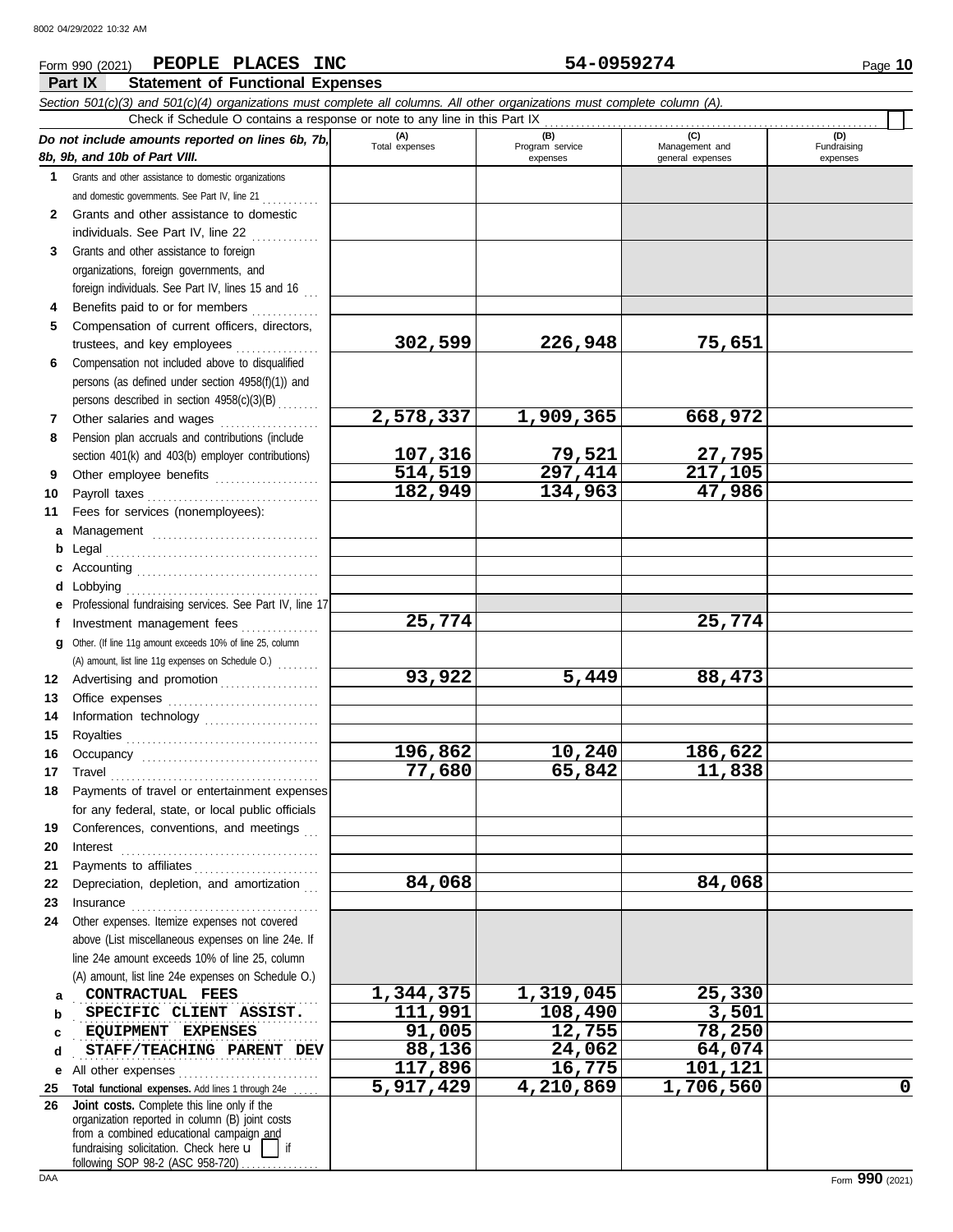## **Form 990 (2021) PEOPLE PLACES INC 54-0959274** Page 11

### **Part X Balance Sheet**

|                      |    | Check if Schedule O contains a response or note to any line in this Part X                                                |                 |                      |                   |                        |                             |
|----------------------|----|---------------------------------------------------------------------------------------------------------------------------|-----------------|----------------------|-------------------|------------------------|-----------------------------|
|                      |    |                                                                                                                           |                 |                      | (A)               |                        | (B)                         |
|                      |    |                                                                                                                           |                 |                      | Beginning of year |                        | End of year                 |
|                      | 1  | Cash-non-interest-bearing                                                                                                 |                 |                      | 2,261,961         | $\mathbf{1}$           | 2,259,095                   |
|                      | 2  |                                                                                                                           |                 |                      | 266,410           | $\mathbf{2}$           | 267,494                     |
|                      | 3  |                                                                                                                           |                 |                      |                   | 3                      |                             |
|                      | 4  | Accounts receivable, net                                                                                                  |                 | 909,767              | 4                 | 810,253                |                             |
|                      | 5  | Loans and other receivables from any current or former officer, director,                                                 |                 |                      |                   |                        |                             |
|                      |    | trustee, key employee, creator or founder, substantial contributor, or 35%                                                |                 |                      |                   |                        |                             |
|                      |    |                                                                                                                           |                 |                      |                   | 5                      |                             |
|                      | 6  | Loans and other receivables from other disqualified persons (as defined                                                   |                 |                      |                   |                        |                             |
|                      |    | under section 4958(f)(1)), and persons described in section 4958(c)(3)(B)                                                 |                 | 6                    |                   |                        |                             |
| Assets               | 7  |                                                                                                                           |                 |                      |                   | $\overline{7}$         |                             |
|                      | 8  | Inventories for sale or use                                                                                               |                 |                      | 4,434             | 8                      | 2,719                       |
|                      | 9  |                                                                                                                           |                 |                      | 49,138            | 9                      | 62,380                      |
|                      |    | 10a Land, buildings, and equipment: cost or other                                                                         |                 |                      |                   |                        |                             |
|                      |    |                                                                                                                           |                 | 2,983,257            |                   |                        |                             |
|                      | b  | Less: accumulated depreciation                                                                                            | 10 <sub>b</sub> | $\overline{897,699}$ | $2,169,626$ 10c   |                        | 2,085,558                   |
|                      | 11 |                                                                                                                           |                 | 2,741,577            | 11                | $\overline{2,941,935}$ |                             |
|                      | 12 | Investments-other securities. See Part IV, line 11                                                                        |                 |                      |                   | 12                     |                             |
|                      | 13 |                                                                                                                           |                 | 13                   |                   |                        |                             |
|                      | 14 | Intangible assets                                                                                                         |                 |                      |                   | 14                     |                             |
|                      | 15 |                                                                                                                           |                 |                      | 66,477            | 15                     | 229,220                     |
|                      | 16 |                                                                                                                           |                 |                      | 8,469,390         | 16                     | 8,658,654                   |
|                      | 17 |                                                                                                                           | 485,481         | 17                   | 388,096           |                        |                             |
|                      | 18 | Grants payable                                                                                                            |                 | 18                   |                   |                        |                             |
|                      | 19 | Deferred revenue                                                                                                          |                 |                      |                   | 19                     |                             |
|                      | 20 |                                                                                                                           |                 | 20                   |                   |                        |                             |
|                      | 21 | Escrow or custodial account liability. Complete Part IV of Schedule D                                                     |                 |                      |                   | 21                     |                             |
|                      | 22 | Loans and other payables to any current or former officer, director,                                                      |                 |                      |                   |                        |                             |
| Liabilities          |    | trustee, key employee, creator or founder, substantial contributor, or 35%                                                |                 |                      |                   |                        |                             |
|                      |    | controlled entity or family member of any of these persons                                                                |                 |                      |                   | 22                     |                             |
|                      | 23 | Secured mortgages and notes payable to unrelated third parties                                                            |                 |                      |                   | 23                     |                             |
|                      | 24 | Unsecured notes and loans payable to unrelated third parties                                                              |                 |                      |                   | 24                     |                             |
|                      | 25 | Other liabilities (including federal income tax, payables to related third                                                |                 |                      |                   |                        |                             |
|                      |    | parties, and other liabilities not included on lines 17-24). Complete Part X                                              |                 |                      |                   |                        |                             |
|                      |    | of Schedule D $\ldots$ $\ldots$ $\ldots$ $\ldots$ $\ldots$ $\ldots$ $\ldots$ $\ldots$ $\ldots$ $\ldots$ $\ldots$          |                 |                      |                   | 25                     |                             |
|                      | 26 | Total liabilities. Add lines 17 through 25<br>Organizations that follow FASB ASC 958, check here $\mathbf{u} \mathbf{X} $ |                 |                      | 485,481           | 26                     | <u>388,096</u>              |
|                      |    | and complete lines 27, 28, 32, and 33.                                                                                    |                 |                      |                   |                        |                             |
| <b>Fund Balances</b> | 27 | Net assets without donor restrictions                                                                                     |                 |                      | 7,973,024         | 27                     | 8,262,006                   |
|                      | 28 | Net assets with donor restrictions                                                                                        |                 |                      | 10,885            | 28                     | 8,552                       |
|                      |    | Organizations that do not follow FASB ASC 958, check here u                                                               |                 |                      |                   |                        |                             |
|                      |    | and complete lines 29 through 33.                                                                                         |                 |                      |                   |                        |                             |
| ŏ                    | 29 | Capital stock or trust principal, or current funds                                                                        |                 | 29                   |                   |                        |                             |
| Assets               | 30 |                                                                                                                           |                 |                      |                   | 30                     |                             |
|                      | 31 | Retained earnings, endowment, accumulated income, or other funds                                                          |                 |                      |                   | 31                     |                             |
| ğ                    | 32 | Total net assets or fund balances                                                                                         |                 |                      | 7,983,909         | 32                     | 8,270,558                   |
|                      | 33 |                                                                                                                           |                 |                      | 8,469,390         | 33                     | 8,658,654                   |
|                      |    |                                                                                                                           |                 |                      |                   |                        | $F_{\text{c}}$ 000 $(2024)$ |

Form **990** (2021)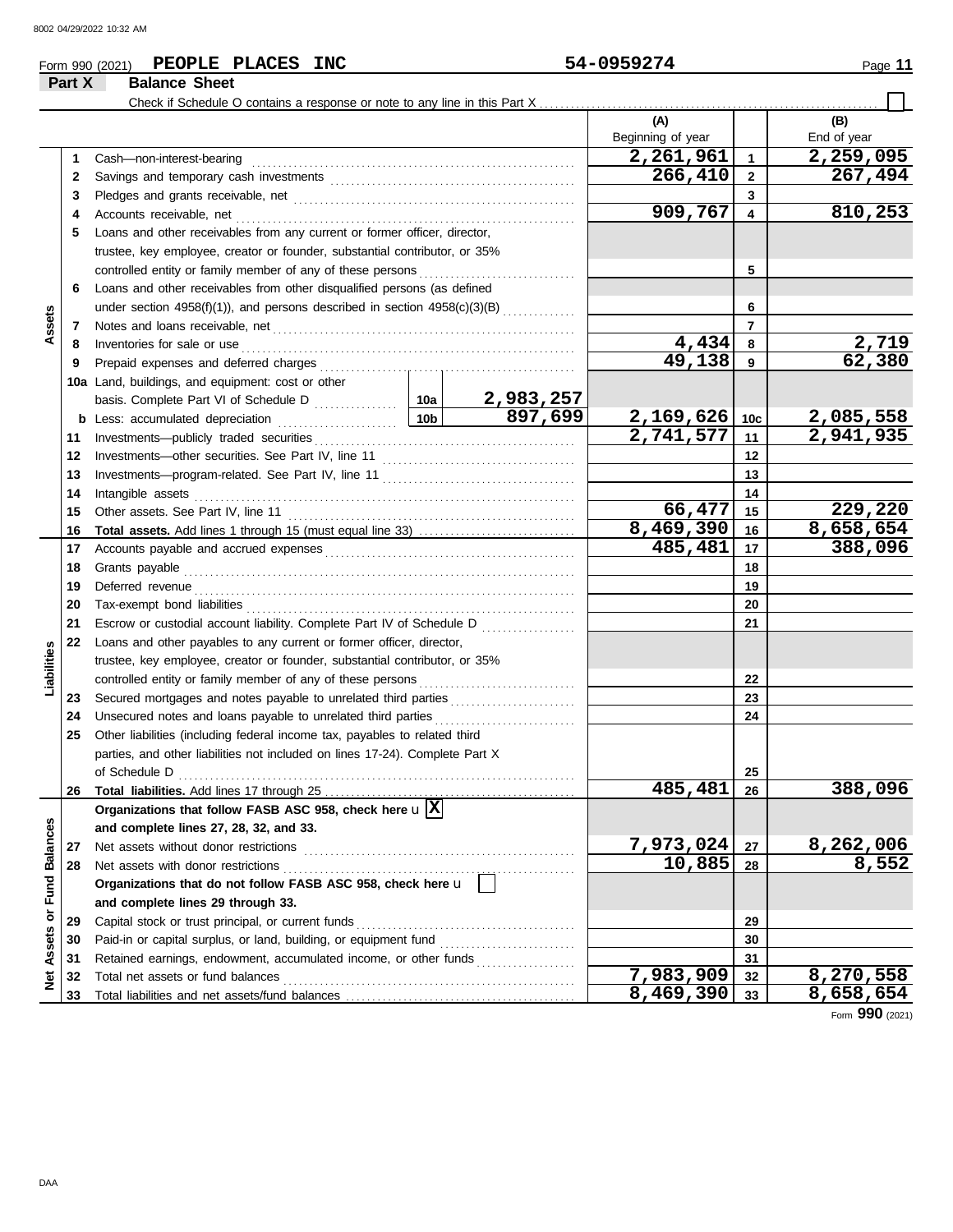| Part XI<br><b>Reconciliation of Net Assets</b><br>6,115,001<br>$\mathbf{1}$<br>1<br>5,917,429<br>$\overline{2}$<br>2<br>197,572<br>3<br>Revenue less expenses. Subtract line 2 from line 1<br>3<br>7,983,909<br>$\blacktriangle$<br>4<br>89,077<br>5<br>6<br>6<br>$\overline{7}$<br>Investment expenses <b>constant expenses</b><br>7<br>8<br>Prior period adjustments [11, 12] and the contract of the contract of the contract of the contract of the contract of the contract of the contract of the contract of the contract of the contract of the contract of the cont<br>8<br>9<br>9<br>Net assets or fund balances at end of year. Combine lines 3 through 9 (must equal Part X, line<br>10<br>8,270,558<br>10<br>$32$ , column $(B)$ )<br><b>Financial Statements and Reporting</b><br>Part XII<br>Yes<br><b>No</b><br>$ \mathbf{X} $ Accrual<br>Accounting method used to prepare the Form 990:<br>  Cash<br>Other<br>1<br>If the organization changed its method of accounting from a prior year or checked "Other," explain on<br>Schedule O.<br>x<br>2a Were the organization's financial statements compiled or reviewed by an independent accountant?<br>2a<br>If "Yes," check a box below to indicate whether the financial statements for the year were compiled or<br>reviewed on a separate basis, consolidated basis, or both:<br>Separate basis<br>  Consolidated basis<br>Both consolidated and separate basis<br>х<br>2b<br>If "Yes," check a box below to indicate whether the financial statements for the year were audited on a<br>separate basis, consolidated basis, or both:<br>$ \mathbf{X} $ Separate basis<br>Consolidated basis<br>Both consolidated and separate basis<br>c If "Yes" to line 2a or 2b, does the organization have a committee that assumes responsibility for oversight of<br>$\mathbf x$<br>the audit, review, or compilation of its financial statements and selection of an independent accountant?<br>2c<br>If the organization changed either its oversight process or selection process during the tax year, explain on<br>Schedule O.<br>3a As a result of a federal award, was the organization required to undergo an audit or audits as set forth in the<br>x<br>Single Audit Act and OMB Circular A-133?<br>За<br><b>b</b> If "Yes," did the organization undergo the required audit or audits? If the organization did not undergo the | 54-0959274<br>Form 990 (2021) PEOPLE PLACES INC |  | Page 12 |
|-------------------------------------------------------------------------------------------------------------------------------------------------------------------------------------------------------------------------------------------------------------------------------------------------------------------------------------------------------------------------------------------------------------------------------------------------------------------------------------------------------------------------------------------------------------------------------------------------------------------------------------------------------------------------------------------------------------------------------------------------------------------------------------------------------------------------------------------------------------------------------------------------------------------------------------------------------------------------------------------------------------------------------------------------------------------------------------------------------------------------------------------------------------------------------------------------------------------------------------------------------------------------------------------------------------------------------------------------------------------------------------------------------------------------------------------------------------------------------------------------------------------------------------------------------------------------------------------------------------------------------------------------------------------------------------------------------------------------------------------------------------------------------------------------------------------------------------------------------------------------------------------------------------------------------------------------------------------------------------------------------------------------------------------------------------------------------------------------------------------------------------------------------------------------------------------------------------------------------------------------------------------------------------------------------------------------------------------------------------------------------------------------------|-------------------------------------------------|--|---------|
|                                                                                                                                                                                                                                                                                                                                                                                                                                                                                                                                                                                                                                                                                                                                                                                                                                                                                                                                                                                                                                                                                                                                                                                                                                                                                                                                                                                                                                                                                                                                                                                                                                                                                                                                                                                                                                                                                                                                                                                                                                                                                                                                                                                                                                                                                                                                                                                                       |                                                 |  |         |
|                                                                                                                                                                                                                                                                                                                                                                                                                                                                                                                                                                                                                                                                                                                                                                                                                                                                                                                                                                                                                                                                                                                                                                                                                                                                                                                                                                                                                                                                                                                                                                                                                                                                                                                                                                                                                                                                                                                                                                                                                                                                                                                                                                                                                                                                                                                                                                                                       |                                                 |  |         |
|                                                                                                                                                                                                                                                                                                                                                                                                                                                                                                                                                                                                                                                                                                                                                                                                                                                                                                                                                                                                                                                                                                                                                                                                                                                                                                                                                                                                                                                                                                                                                                                                                                                                                                                                                                                                                                                                                                                                                                                                                                                                                                                                                                                                                                                                                                                                                                                                       |                                                 |  |         |
|                                                                                                                                                                                                                                                                                                                                                                                                                                                                                                                                                                                                                                                                                                                                                                                                                                                                                                                                                                                                                                                                                                                                                                                                                                                                                                                                                                                                                                                                                                                                                                                                                                                                                                                                                                                                                                                                                                                                                                                                                                                                                                                                                                                                                                                                                                                                                                                                       |                                                 |  |         |
|                                                                                                                                                                                                                                                                                                                                                                                                                                                                                                                                                                                                                                                                                                                                                                                                                                                                                                                                                                                                                                                                                                                                                                                                                                                                                                                                                                                                                                                                                                                                                                                                                                                                                                                                                                                                                                                                                                                                                                                                                                                                                                                                                                                                                                                                                                                                                                                                       |                                                 |  |         |
|                                                                                                                                                                                                                                                                                                                                                                                                                                                                                                                                                                                                                                                                                                                                                                                                                                                                                                                                                                                                                                                                                                                                                                                                                                                                                                                                                                                                                                                                                                                                                                                                                                                                                                                                                                                                                                                                                                                                                                                                                                                                                                                                                                                                                                                                                                                                                                                                       |                                                 |  |         |
|                                                                                                                                                                                                                                                                                                                                                                                                                                                                                                                                                                                                                                                                                                                                                                                                                                                                                                                                                                                                                                                                                                                                                                                                                                                                                                                                                                                                                                                                                                                                                                                                                                                                                                                                                                                                                                                                                                                                                                                                                                                                                                                                                                                                                                                                                                                                                                                                       |                                                 |  |         |
|                                                                                                                                                                                                                                                                                                                                                                                                                                                                                                                                                                                                                                                                                                                                                                                                                                                                                                                                                                                                                                                                                                                                                                                                                                                                                                                                                                                                                                                                                                                                                                                                                                                                                                                                                                                                                                                                                                                                                                                                                                                                                                                                                                                                                                                                                                                                                                                                       |                                                 |  |         |
|                                                                                                                                                                                                                                                                                                                                                                                                                                                                                                                                                                                                                                                                                                                                                                                                                                                                                                                                                                                                                                                                                                                                                                                                                                                                                                                                                                                                                                                                                                                                                                                                                                                                                                                                                                                                                                                                                                                                                                                                                                                                                                                                                                                                                                                                                                                                                                                                       |                                                 |  |         |
|                                                                                                                                                                                                                                                                                                                                                                                                                                                                                                                                                                                                                                                                                                                                                                                                                                                                                                                                                                                                                                                                                                                                                                                                                                                                                                                                                                                                                                                                                                                                                                                                                                                                                                                                                                                                                                                                                                                                                                                                                                                                                                                                                                                                                                                                                                                                                                                                       |                                                 |  |         |
|                                                                                                                                                                                                                                                                                                                                                                                                                                                                                                                                                                                                                                                                                                                                                                                                                                                                                                                                                                                                                                                                                                                                                                                                                                                                                                                                                                                                                                                                                                                                                                                                                                                                                                                                                                                                                                                                                                                                                                                                                                                                                                                                                                                                                                                                                                                                                                                                       |                                                 |  |         |
|                                                                                                                                                                                                                                                                                                                                                                                                                                                                                                                                                                                                                                                                                                                                                                                                                                                                                                                                                                                                                                                                                                                                                                                                                                                                                                                                                                                                                                                                                                                                                                                                                                                                                                                                                                                                                                                                                                                                                                                                                                                                                                                                                                                                                                                                                                                                                                                                       |                                                 |  |         |
|                                                                                                                                                                                                                                                                                                                                                                                                                                                                                                                                                                                                                                                                                                                                                                                                                                                                                                                                                                                                                                                                                                                                                                                                                                                                                                                                                                                                                                                                                                                                                                                                                                                                                                                                                                                                                                                                                                                                                                                                                                                                                                                                                                                                                                                                                                                                                                                                       |                                                 |  |         |
|                                                                                                                                                                                                                                                                                                                                                                                                                                                                                                                                                                                                                                                                                                                                                                                                                                                                                                                                                                                                                                                                                                                                                                                                                                                                                                                                                                                                                                                                                                                                                                                                                                                                                                                                                                                                                                                                                                                                                                                                                                                                                                                                                                                                                                                                                                                                                                                                       |                                                 |  |         |
|                                                                                                                                                                                                                                                                                                                                                                                                                                                                                                                                                                                                                                                                                                                                                                                                                                                                                                                                                                                                                                                                                                                                                                                                                                                                                                                                                                                                                                                                                                                                                                                                                                                                                                                                                                                                                                                                                                                                                                                                                                                                                                                                                                                                                                                                                                                                                                                                       |                                                 |  |         |
|                                                                                                                                                                                                                                                                                                                                                                                                                                                                                                                                                                                                                                                                                                                                                                                                                                                                                                                                                                                                                                                                                                                                                                                                                                                                                                                                                                                                                                                                                                                                                                                                                                                                                                                                                                                                                                                                                                                                                                                                                                                                                                                                                                                                                                                                                                                                                                                                       |                                                 |  |         |
|                                                                                                                                                                                                                                                                                                                                                                                                                                                                                                                                                                                                                                                                                                                                                                                                                                                                                                                                                                                                                                                                                                                                                                                                                                                                                                                                                                                                                                                                                                                                                                                                                                                                                                                                                                                                                                                                                                                                                                                                                                                                                                                                                                                                                                                                                                                                                                                                       |                                                 |  |         |
|                                                                                                                                                                                                                                                                                                                                                                                                                                                                                                                                                                                                                                                                                                                                                                                                                                                                                                                                                                                                                                                                                                                                                                                                                                                                                                                                                                                                                                                                                                                                                                                                                                                                                                                                                                                                                                                                                                                                                                                                                                                                                                                                                                                                                                                                                                                                                                                                       |                                                 |  |         |
|                                                                                                                                                                                                                                                                                                                                                                                                                                                                                                                                                                                                                                                                                                                                                                                                                                                                                                                                                                                                                                                                                                                                                                                                                                                                                                                                                                                                                                                                                                                                                                                                                                                                                                                                                                                                                                                                                                                                                                                                                                                                                                                                                                                                                                                                                                                                                                                                       |                                                 |  |         |
|                                                                                                                                                                                                                                                                                                                                                                                                                                                                                                                                                                                                                                                                                                                                                                                                                                                                                                                                                                                                                                                                                                                                                                                                                                                                                                                                                                                                                                                                                                                                                                                                                                                                                                                                                                                                                                                                                                                                                                                                                                                                                                                                                                                                                                                                                                                                                                                                       |                                                 |  |         |
|                                                                                                                                                                                                                                                                                                                                                                                                                                                                                                                                                                                                                                                                                                                                                                                                                                                                                                                                                                                                                                                                                                                                                                                                                                                                                                                                                                                                                                                                                                                                                                                                                                                                                                                                                                                                                                                                                                                                                                                                                                                                                                                                                                                                                                                                                                                                                                                                       |                                                 |  |         |
|                                                                                                                                                                                                                                                                                                                                                                                                                                                                                                                                                                                                                                                                                                                                                                                                                                                                                                                                                                                                                                                                                                                                                                                                                                                                                                                                                                                                                                                                                                                                                                                                                                                                                                                                                                                                                                                                                                                                                                                                                                                                                                                                                                                                                                                                                                                                                                                                       |                                                 |  |         |
|                                                                                                                                                                                                                                                                                                                                                                                                                                                                                                                                                                                                                                                                                                                                                                                                                                                                                                                                                                                                                                                                                                                                                                                                                                                                                                                                                                                                                                                                                                                                                                                                                                                                                                                                                                                                                                                                                                                                                                                                                                                                                                                                                                                                                                                                                                                                                                                                       |                                                 |  |         |
|                                                                                                                                                                                                                                                                                                                                                                                                                                                                                                                                                                                                                                                                                                                                                                                                                                                                                                                                                                                                                                                                                                                                                                                                                                                                                                                                                                                                                                                                                                                                                                                                                                                                                                                                                                                                                                                                                                                                                                                                                                                                                                                                                                                                                                                                                                                                                                                                       |                                                 |  |         |
|                                                                                                                                                                                                                                                                                                                                                                                                                                                                                                                                                                                                                                                                                                                                                                                                                                                                                                                                                                                                                                                                                                                                                                                                                                                                                                                                                                                                                                                                                                                                                                                                                                                                                                                                                                                                                                                                                                                                                                                                                                                                                                                                                                                                                                                                                                                                                                                                       |                                                 |  |         |
|                                                                                                                                                                                                                                                                                                                                                                                                                                                                                                                                                                                                                                                                                                                                                                                                                                                                                                                                                                                                                                                                                                                                                                                                                                                                                                                                                                                                                                                                                                                                                                                                                                                                                                                                                                                                                                                                                                                                                                                                                                                                                                                                                                                                                                                                                                                                                                                                       |                                                 |  |         |
|                                                                                                                                                                                                                                                                                                                                                                                                                                                                                                                                                                                                                                                                                                                                                                                                                                                                                                                                                                                                                                                                                                                                                                                                                                                                                                                                                                                                                                                                                                                                                                                                                                                                                                                                                                                                                                                                                                                                                                                                                                                                                                                                                                                                                                                                                                                                                                                                       |                                                 |  |         |
|                                                                                                                                                                                                                                                                                                                                                                                                                                                                                                                                                                                                                                                                                                                                                                                                                                                                                                                                                                                                                                                                                                                                                                                                                                                                                                                                                                                                                                                                                                                                                                                                                                                                                                                                                                                                                                                                                                                                                                                                                                                                                                                                                                                                                                                                                                                                                                                                       |                                                 |  |         |
|                                                                                                                                                                                                                                                                                                                                                                                                                                                                                                                                                                                                                                                                                                                                                                                                                                                                                                                                                                                                                                                                                                                                                                                                                                                                                                                                                                                                                                                                                                                                                                                                                                                                                                                                                                                                                                                                                                                                                                                                                                                                                                                                                                                                                                                                                                                                                                                                       |                                                 |  |         |
|                                                                                                                                                                                                                                                                                                                                                                                                                                                                                                                                                                                                                                                                                                                                                                                                                                                                                                                                                                                                                                                                                                                                                                                                                                                                                                                                                                                                                                                                                                                                                                                                                                                                                                                                                                                                                                                                                                                                                                                                                                                                                                                                                                                                                                                                                                                                                                                                       |                                                 |  |         |
|                                                                                                                                                                                                                                                                                                                                                                                                                                                                                                                                                                                                                                                                                                                                                                                                                                                                                                                                                                                                                                                                                                                                                                                                                                                                                                                                                                                                                                                                                                                                                                                                                                                                                                                                                                                                                                                                                                                                                                                                                                                                                                                                                                                                                                                                                                                                                                                                       |                                                 |  |         |
|                                                                                                                                                                                                                                                                                                                                                                                                                                                                                                                                                                                                                                                                                                                                                                                                                                                                                                                                                                                                                                                                                                                                                                                                                                                                                                                                                                                                                                                                                                                                                                                                                                                                                                                                                                                                                                                                                                                                                                                                                                                                                                                                                                                                                                                                                                                                                                                                       |                                                 |  |         |
|                                                                                                                                                                                                                                                                                                                                                                                                                                                                                                                                                                                                                                                                                                                                                                                                                                                                                                                                                                                                                                                                                                                                                                                                                                                                                                                                                                                                                                                                                                                                                                                                                                                                                                                                                                                                                                                                                                                                                                                                                                                                                                                                                                                                                                                                                                                                                                                                       |                                                 |  |         |
|                                                                                                                                                                                                                                                                                                                                                                                                                                                                                                                                                                                                                                                                                                                                                                                                                                                                                                                                                                                                                                                                                                                                                                                                                                                                                                                                                                                                                                                                                                                                                                                                                                                                                                                                                                                                                                                                                                                                                                                                                                                                                                                                                                                                                                                                                                                                                                                                       |                                                 |  |         |
| 3 <sub>b</sub>                                                                                                                                                                                                                                                                                                                                                                                                                                                                                                                                                                                                                                                                                                                                                                                                                                                                                                                                                                                                                                                                                                                                                                                                                                                                                                                                                                                                                                                                                                                                                                                                                                                                                                                                                                                                                                                                                                                                                                                                                                                                                                                                                                                                                                                                                                                                                                                        |                                                 |  |         |

Form **990** (2021)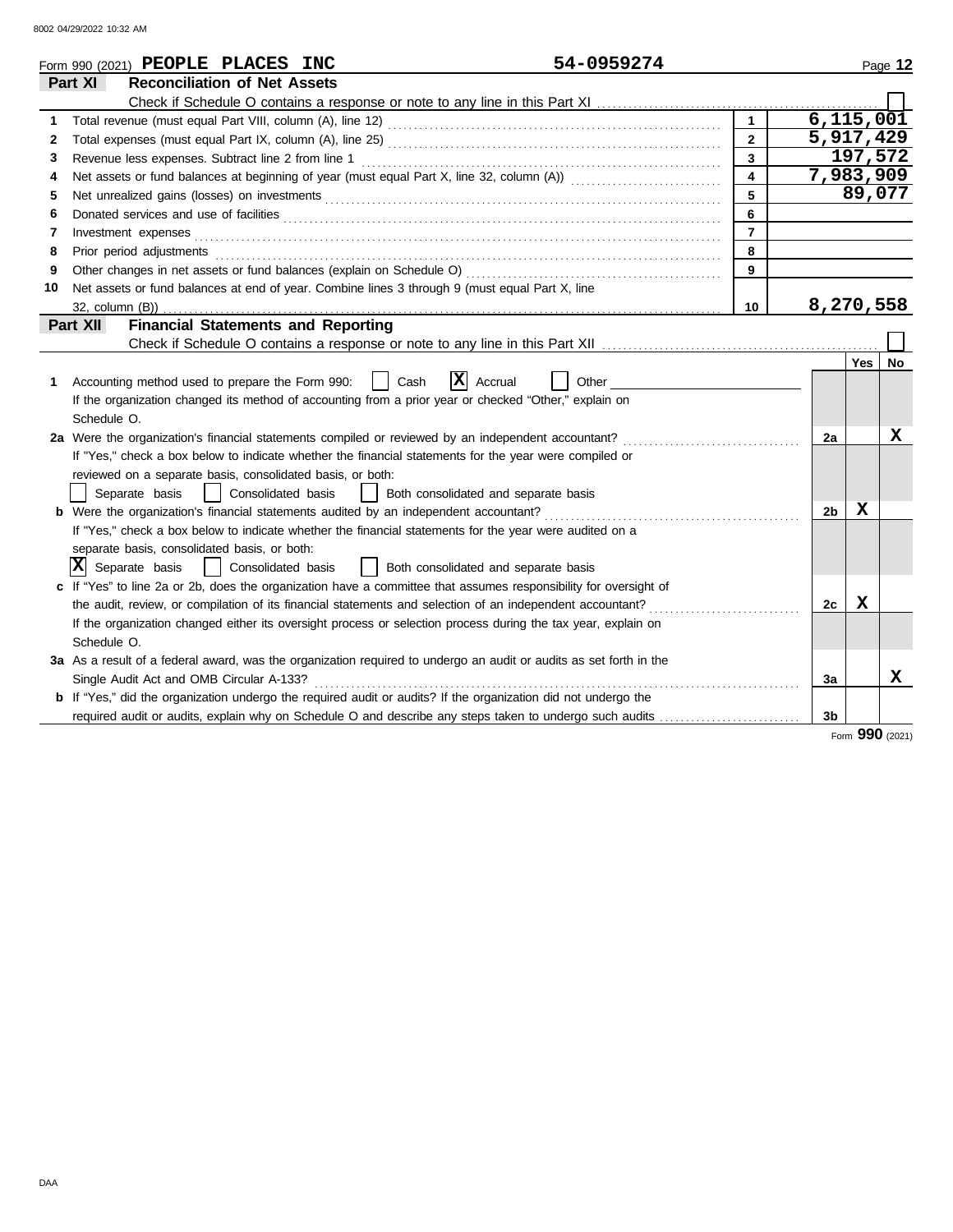**(Form 990)**

| <b>SCHEDULE A</b> | <b>Public Charity Status and Public Support</b> |  |
|-------------------|-------------------------------------------------|--|
|-------------------|-------------------------------------------------|--|

**Complete if the organization is a section 501(c)(3) organization or a section 4947(a)(1) nonexempt charitable trust.**

#### u **Attach to Form 990 or Form 990-EZ.**

**2021 Open to Public**

OMB No. 1545-0047

|       |             | Department of the Treasury |                                                            | Let Attach to Form 990 or Form 990-EZ.                                                                                                                                                                                           |     |                                       |                               |                                              | Open to Public                      |
|-------|-------------|----------------------------|------------------------------------------------------------|----------------------------------------------------------------------------------------------------------------------------------------------------------------------------------------------------------------------------------|-----|---------------------------------------|-------------------------------|----------------------------------------------|-------------------------------------|
|       |             | Internal Revenue Service   |                                                            | <b>u</b> Go to <i>www.irs.gov/Form990</i> for instructions and the latest information.                                                                                                                                           |     |                                       |                               |                                              | Inspection                          |
|       |             | Name of the organization   | PEOPLE PLACES INC                                          |                                                                                                                                                                                                                                  |     |                                       |                               | Employer identification number<br>54-0959274 |                                     |
|       | Part I      |                            |                                                            | <b>Reason for Public Charity Status.</b> (All organizations must complete this part.) See instructions.                                                                                                                          |     |                                       |                               |                                              |                                     |
|       |             |                            |                                                            | The organization is not a private foundation because it is: (For lines 1 through 12, check only one box.)                                                                                                                        |     |                                       |                               |                                              |                                     |
| 1     |             |                            |                                                            | A church, convention of churches, or association of churches described in section 170(b)(1)(A)(i).                                                                                                                               |     |                                       |                               |                                              |                                     |
| 2     |             |                            |                                                            | A school described in section 170(b)(1)(A)(ii). (Attach Schedule E (Form 990).)                                                                                                                                                  |     |                                       |                               |                                              |                                     |
|       |             |                            |                                                            | A hospital or a cooperative hospital service organization described in section 170(b)(1)(A)(iii).                                                                                                                                |     |                                       |                               |                                              |                                     |
| 3     |             |                            |                                                            |                                                                                                                                                                                                                                  |     |                                       |                               |                                              |                                     |
| 4     |             |                            |                                                            | A medical research organization operated in conjunction with a hospital described in section 170(b)(1)(A)(iii). Enter the hospital's name,                                                                                       |     |                                       |                               |                                              |                                     |
|       |             | city, and state:           |                                                            |                                                                                                                                                                                                                                  |     |                                       |                               |                                              |                                     |
| 5     |             |                            |                                                            | An organization operated for the benefit of a college or university owned or operated by a governmental unit described in                                                                                                        |     |                                       |                               |                                              |                                     |
|       |             |                            | section 170(b)(1)(A)(iv). (Complete Part II.)              |                                                                                                                                                                                                                                  |     |                                       |                               |                                              |                                     |
| 6     |             |                            |                                                            | A federal, state, or local government or governmental unit described in section 170(b)(1)(A)(v).                                                                                                                                 |     |                                       |                               |                                              |                                     |
| 7     |             |                            |                                                            | An organization that normally receives a substantial part of its support from a governmental unit or from the general public                                                                                                     |     |                                       |                               |                                              |                                     |
|       |             |                            | described in section 170(b)(1)(A)(vi). (Complete Part II.) |                                                                                                                                                                                                                                  |     |                                       |                               |                                              |                                     |
| 8     |             |                            |                                                            | A community trust described in section 170(b)(1)(A)(vi). (Complete Part II.)                                                                                                                                                     |     |                                       |                               |                                              |                                     |
| 9     |             |                            |                                                            | An agricultural research organization described in section 170(b)(1)(A)(ix) operated in conjunction with a land-grant college                                                                                                    |     |                                       |                               |                                              |                                     |
|       |             | university:                |                                                            | or university or a non-land-grant college of agriculture (see instructions). Enter the name, city, and state of the college or                                                                                                   |     |                                       |                               |                                              |                                     |
| 10    | $ {\bf x} $ |                            |                                                            | An organization that normally receives (1) more than 33 1/3% of its support from contributions, membership fees, and gross                                                                                                       |     |                                       |                               |                                              |                                     |
|       |             |                            |                                                            | receipts from activities related to its exempt functions, subject to certain exceptions; and (2) no more than 331/3% of its                                                                                                      |     |                                       |                               |                                              |                                     |
|       |             |                            |                                                            | support from gross investment income and unrelated business taxable income (less section 511 tax) from businesses                                                                                                                |     |                                       |                               |                                              |                                     |
|       |             |                            |                                                            | acquired by the organization after June 30, 1975. See section 509(a)(2). (Complete Part III.)                                                                                                                                    |     |                                       |                               |                                              |                                     |
| 11    |             |                            |                                                            | An organization organized and operated exclusively to test for public safety. See section 509(a)(4).                                                                                                                             |     |                                       |                               |                                              |                                     |
| 12    |             |                            |                                                            | An organization organized and operated exclusively for the benefit of, to perform the functions of, or to carry out the purposes of                                                                                              |     |                                       |                               |                                              |                                     |
|       |             |                            |                                                            | one or more publicly supported organizations described in section 509(a)(1) or section 509(a)(2). See section 509(a)(3). Check                                                                                                   |     |                                       |                               |                                              |                                     |
|       |             |                            |                                                            | the box on lines 12a through 12d that describes the type of supporting organization and complete lines 12e, 12f, and 12g.                                                                                                        |     |                                       |                               |                                              |                                     |
|       | a           |                            |                                                            | Type I. A supporting organization operated, supervised, or controlled by its supported organization(s), typically by giving                                                                                                      |     |                                       |                               |                                              |                                     |
|       |             |                            |                                                            | the supported organization(s) the power to regularly appoint or elect a majority of the directors or trustees of the                                                                                                             |     |                                       |                               |                                              |                                     |
|       |             |                            |                                                            | supporting organization. You must complete Part IV, Sections A and B.                                                                                                                                                            |     |                                       |                               |                                              |                                     |
|       | b           |                            |                                                            | Type II. A supporting organization supervised or controlled in connection with its supported organization(s), by having                                                                                                          |     |                                       |                               |                                              |                                     |
|       |             |                            |                                                            | control or management of the supporting organization vested in the same persons that control or manage the supported                                                                                                             |     |                                       |                               |                                              |                                     |
|       |             |                            |                                                            | organization(s). You must complete Part IV, Sections A and C.                                                                                                                                                                    |     |                                       |                               |                                              |                                     |
|       | c           |                            |                                                            | Type III functionally integrated. A supporting organization operated in connection with, and functionally integrated with,<br>its supported organization(s) (see instructions). You must complete Part IV, Sections A, D, and E. |     |                                       |                               |                                              |                                     |
|       | d           |                            |                                                            | Type III non-functionally integrated. A supporting organization operated in connection with its supported organization(s)                                                                                                        |     |                                       |                               |                                              |                                     |
|       |             |                            |                                                            | that is not functionally integrated. The organization generally must satisfy a distribution requirement and an attentiveness                                                                                                     |     |                                       |                               |                                              |                                     |
|       |             |                            |                                                            | requirement (see instructions). You must complete Part IV, Sections A and D, and Part V.                                                                                                                                         |     |                                       |                               |                                              |                                     |
|       | е           |                            |                                                            | Check this box if the organization received a written determination from the IRS that it is a Type I, Type II, Type III                                                                                                          |     |                                       |                               |                                              |                                     |
|       |             |                            |                                                            | functionally integrated, or Type III non-functionally integrated supporting organization.                                                                                                                                        |     |                                       |                               |                                              |                                     |
|       | f           |                            | Enter the number of supported organizations                |                                                                                                                                                                                                                                  |     |                                       |                               |                                              |                                     |
|       | g           |                            |                                                            | Provide the following information about the supported organization(s).                                                                                                                                                           |     |                                       |                               |                                              |                                     |
|       |             | (i) Name of supported      | (ii) EIN                                                   | (iii) Type of organization                                                                                                                                                                                                       |     | (iv) Is the organization              | (v) Amount of monetary        |                                              | (vi) Amount of                      |
|       |             | organization               |                                                            | (described on lines 1-10<br>above (see instructions))                                                                                                                                                                            |     | listed in your governing<br>document? | support (see<br>instructions) |                                              | other support (see<br>instructions) |
|       |             |                            |                                                            |                                                                                                                                                                                                                                  | Yes | No                                    |                               |                                              |                                     |
| (A)   |             |                            |                                                            |                                                                                                                                                                                                                                  |     |                                       |                               |                                              |                                     |
|       |             |                            |                                                            |                                                                                                                                                                                                                                  |     |                                       |                               |                                              |                                     |
| (B)   |             |                            |                                                            |                                                                                                                                                                                                                                  |     |                                       |                               |                                              |                                     |
|       |             |                            |                                                            |                                                                                                                                                                                                                                  |     |                                       |                               |                                              |                                     |
| (C)   |             |                            |                                                            |                                                                                                                                                                                                                                  |     |                                       |                               |                                              |                                     |
|       |             |                            |                                                            |                                                                                                                                                                                                                                  |     |                                       |                               |                                              |                                     |
|       |             |                            |                                                            |                                                                                                                                                                                                                                  |     |                                       |                               |                                              |                                     |
| (D)   |             |                            |                                                            |                                                                                                                                                                                                                                  |     |                                       |                               |                                              |                                     |
|       |             |                            |                                                            |                                                                                                                                                                                                                                  |     |                                       |                               |                                              |                                     |
| (E)   |             |                            |                                                            |                                                                                                                                                                                                                                  |     |                                       |                               |                                              |                                     |
|       |             |                            |                                                            |                                                                                                                                                                                                                                  |     |                                       |                               |                                              |                                     |
| Total |             |                            |                                                            |                                                                                                                                                                                                                                  |     |                                       |                               |                                              |                                     |

**For Paperwork Reduction Act Notice, see the Instructions for Form 990 or 990-EZ.**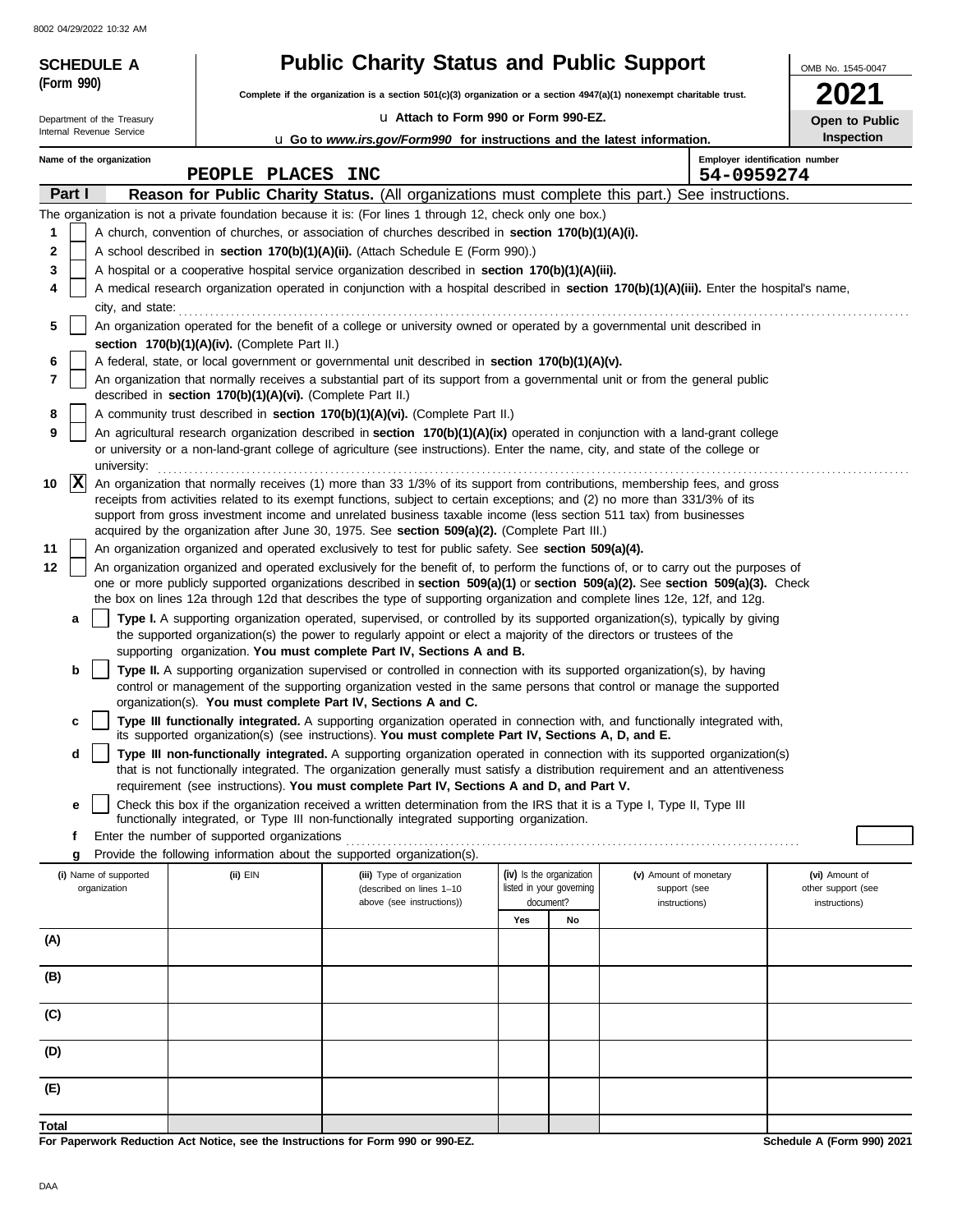|          | Schedule A (Form 990) 2021                                                                                                                                                                                                     | PEOPLE PLACES INC |          |            |            | 54-0959274 | Page 2    |
|----------|--------------------------------------------------------------------------------------------------------------------------------------------------------------------------------------------------------------------------------|-------------------|----------|------------|------------|------------|-----------|
|          | Part II<br>Support Schedule for Organizations Described in Sections 170(b)(1)(A)(iv) and 170(b)(1)(A)(vi)                                                                                                                      |                   |          |            |            |            |           |
|          | (Complete only if you checked the box on line 5, 7, or 8 of Part I or if the organization failed to qualify under                                                                                                              |                   |          |            |            |            |           |
|          | Part III. If the organization fails to qualify under the tests listed below, please complete Part III.)                                                                                                                        |                   |          |            |            |            |           |
|          | <b>Section A. Public Support</b>                                                                                                                                                                                               |                   |          |            |            |            |           |
|          | Calendar year (or fiscal year beginning in)<br>u                                                                                                                                                                               | (a) 2017          | (b) 2018 | $(c)$ 2019 | (d) $2020$ | (e) $2021$ | (f) Total |
| 1        | Gifts, grants, contributions, and                                                                                                                                                                                              |                   |          |            |            |            |           |
|          | membership fees received. (Do not<br>include any "unusual grants.")                                                                                                                                                            |                   |          |            |            |            |           |
| 2        | Tax revenues levied for the<br>organization's benefit and either paid<br>to or expended on its behalf                                                                                                                          |                   |          |            |            |            |           |
| 3        | The value of services or facilities<br>furnished by a governmental unit to the<br>organization without charge                                                                                                                  |                   |          |            |            |            |           |
| 4        | Total. Add lines 1 through 3                                                                                                                                                                                                   |                   |          |            |            |            |           |
| 5        | The portion of total contributions by<br>each person (other than a<br>governmental unit or publicly<br>supported organization) included on<br>line 1 that exceeds 2% of the amount<br>shown on line 11, column (f)             |                   |          |            |            |            |           |
| 6        | Public support. Subtract line 5 from line 4                                                                                                                                                                                    |                   |          |            |            |            |           |
|          | <b>Section B. Total Support</b>                                                                                                                                                                                                |                   |          |            |            |            |           |
|          | Calendar year (or fiscal year beginning in)<br>$\mathbf{u}$                                                                                                                                                                    | (a) 2017          | (b) 2018 | $(c)$ 2019 | $(d)$ 2020 | (e) $2021$ | (f) Total |
| 7        | Amounts from line 4                                                                                                                                                                                                            |                   |          |            |            |            |           |
| 8        | Gross income from interest, dividends,<br>payments received on securities loans,<br>rents, royalties, and income from                                                                                                          |                   |          |            |            |            |           |
| 9        | Net income from unrelated business<br>activities, whether or not the business<br>is regularly carried on                                                                                                                       |                   |          |            |            |            |           |
| 10<br>11 | Other income. Do not include gain or<br>loss from the sale of capital assets<br>(Explain in Part VI.)<br>Total support. Add lines 7 through 10                                                                                 |                   |          |            |            |            |           |
| 12       | Gross receipts from related activities, etc. (see instructions)                                                                                                                                                                |                   |          |            |            | 12         |           |
| 13       | First 5 years. If the Form 990 is for the organization's first, second, third, fourth, or fifth tax year as a section $501(c)(3)$                                                                                              |                   |          |            |            |            |           |
|          | organization, check this box and stop here manufactured and contact the control of the state of the contact of                                                                                                                 |                   |          |            |            |            |           |
|          | Section C. Computation of Public Support Percentage                                                                                                                                                                            |                   |          |            |            |            |           |
| 14       | Public support percentage for 2021 (line 6, column (f) divided by line 11, column (f)) [[[[[[[[[[[[[[[[[[[[[[                                                                                                                  |                   |          |            |            | 14         | %         |
| 15       | Public support percentage from 2020 Schedule A, Part II, line 14                                                                                                                                                               |                   |          |            |            | 15         | %         |
| 16a      | 33 1/3% support test-2021. If the organization did not check the box on line 13, and line 14 is 33 1/3% or more, check this                                                                                                    |                   |          |            |            |            |           |
|          |                                                                                                                                                                                                                                |                   |          |            |            |            |           |
| b        | 33 1/3% support test-2020. If the organization did not check a box on line 13 or 16a, and line 15 is 33 1/3% or more, check                                                                                                    |                   |          |            |            |            |           |
|          | this box and stop here. The organization qualifies as a publicly supported organization [11] content content to the content of the content of the content of the content of the content of the content of the content of the c |                   |          |            |            |            |           |
| 17а      | 10%-facts-and-circumstances test-2021. If the organization did not check a box on line 13, 16a, or 16b, and line 14 is                                                                                                         |                   |          |            |            |            |           |
|          | 10% or more, and if the organization meets the facts-and-circumstances test, check this box and stop here. Explain in                                                                                                          |                   |          |            |            |            |           |
|          | Part VI how the organization meets the facts-and-circumstances test. The organization qualifies as a publicly supported                                                                                                        |                   |          |            |            |            |           |
|          | organization www.commutation.com/www.commutation.com/www.commutation.com/www.commutation.com/www.commutation.com                                                                                                               |                   |          |            |            |            |           |
| b        | 10%-facts-and-circumstances test-2020. If the organization did not check a box on line 13, 16a, 16b, or 17a, and line                                                                                                          |                   |          |            |            |            |           |
|          | 15 is 10% or more, and if the organization meets the facts-and-circumstances test, check this box and stop here. Explain                                                                                                       |                   |          |            |            |            |           |
|          | in Part VI how the organization meets the facts-and-circumstances test. The organization qualifies as a publicly supported                                                                                                     |                   |          |            |            |            |           |
|          | organization                                                                                                                                                                                                                   |                   |          |            |            |            |           |
| 18       | Private foundation. If the organization did not check a box on line 13, 16a, 16b, 17a, or 17b, check this box and see                                                                                                          |                   |          |            |            |            |           |
|          | instructions                                                                                                                                                                                                                   |                   |          |            |            |            |           |

**Schedule A (Form 990) 2021**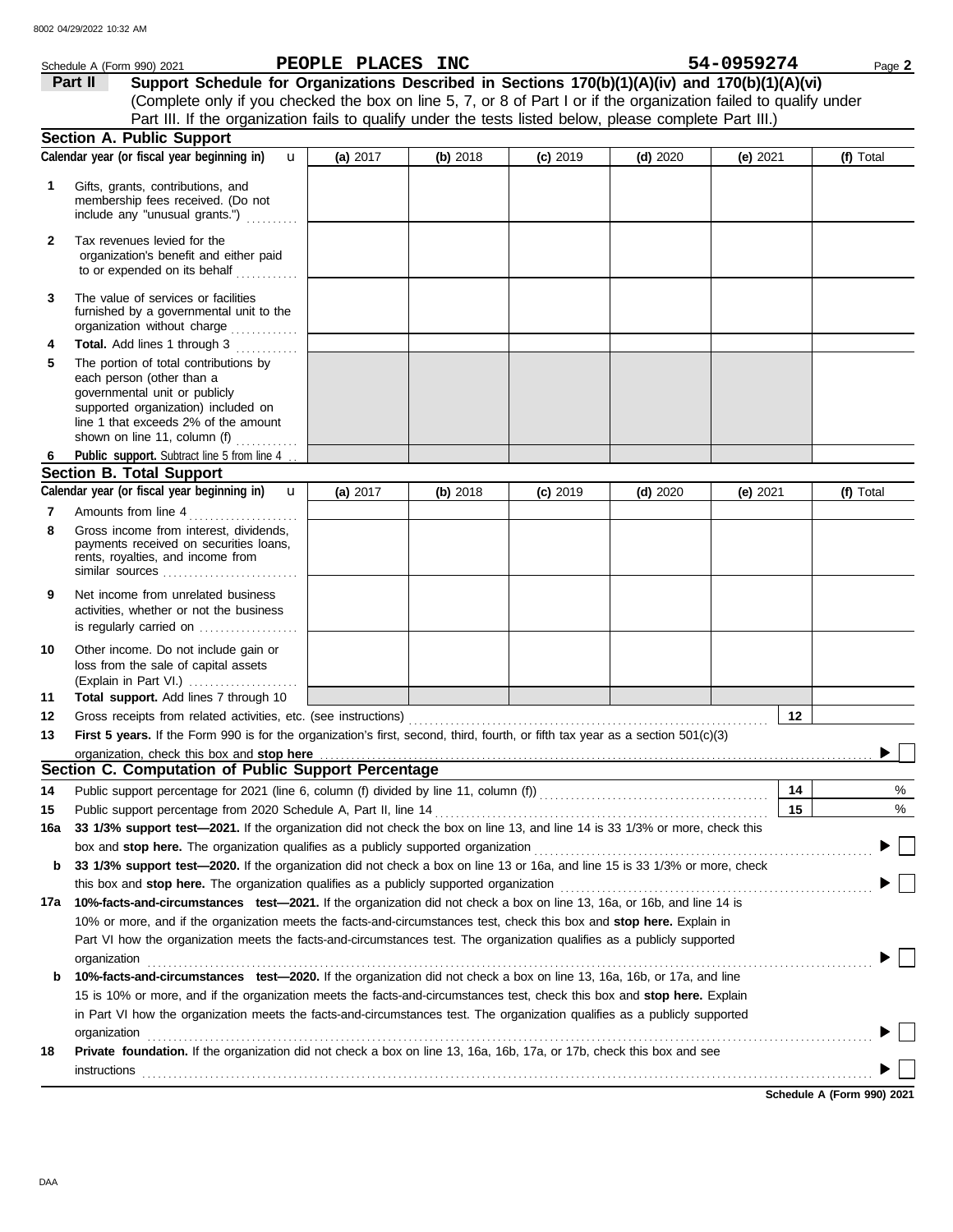|              | Schedule A (Form 990) 2021                                                                                                                                                    | PEOPLE PLACES INC |           |            |            | 54-0959274 | Page 3     |
|--------------|-------------------------------------------------------------------------------------------------------------------------------------------------------------------------------|-------------------|-----------|------------|------------|------------|------------|
|              | Part III<br>Support Schedule for Organizations Described in Section 509(a)(2)                                                                                                 |                   |           |            |            |            |            |
|              | (Complete only if you checked the box on line 10 of Part I or if the organization failed to qualify under Part II.                                                            |                   |           |            |            |            |            |
|              | If the organization fails to qualify under the tests listed below, please complete Part II.)                                                                                  |                   |           |            |            |            |            |
|              | <b>Section A. Public Support</b>                                                                                                                                              |                   |           |            |            |            |            |
|              | Calendar year (or fiscal year beginning in)<br>u                                                                                                                              | (a) 2017          | (b) 2018  | $(c)$ 2019 | $(d)$ 2020 | (e) 2021   | (f) Total  |
| 1            | Gifts, grants, contributions, and membership fees                                                                                                                             |                   |           |            |            |            |            |
|              | received. (Do not include any "unusual grants.")                                                                                                                              | 12,657            | 19,611    | 16,908     | 19,636     | 15,192     | 84,004     |
| $\mathbf{2}$ | Gross receipts from admissions, merchandise                                                                                                                                   |                   |           |            |            |            |            |
|              | sold or services performed, or facilities<br>furnished in any activity that is related to the                                                                                 |                   |           |            |            |            |            |
|              | organization's tax-exempt purpose                                                                                                                                             | 6,647,749         | 7,269,300 | 7,288,777  | 6,304,952  | 5,931,385  | 33,442,163 |
| 3            | Gross receipts from activities that are not an<br>unrelated trade or business under section 513                                                                               |                   |           |            |            |            |            |
| 4            | Tax revenues levied for the                                                                                                                                                   |                   |           |            |            |            |            |
|              | organization's benefit and either paid                                                                                                                                        |                   |           |            |            |            |            |
|              | to or expended on its behalf                                                                                                                                                  |                   |           |            |            |            |            |
| 5            | The value of services or facilities<br>furnished by a governmental unit to the<br>organization without charge                                                                 |                   |           |            |            |            |            |
| 6            | Total. Add lines 1 through 5                                                                                                                                                  | 6,660,406         | 7,288,911 | 7,305,685  | 6,324,588  | 5,946,577  | 33,526,167 |
|              | <b>7a</b> Amounts included on lines 1, 2, and 3<br>received from disqualified persons                                                                                         |                   |           |            |            |            |            |
| b.           | Amounts included on lines 2 and 3                                                                                                                                             |                   |           |            |            |            |            |
|              | received from other than disqualified                                                                                                                                         |                   |           |            |            |            |            |
|              | persons that exceed the greater of \$5,000<br>or 1% of the amount on line 13 for the year $\ldots$                                                                            |                   |           |            |            |            |            |
| c            | Add lines 7a and 7b                                                                                                                                                           |                   |           |            |            |            |            |
| 8            | Public support. (Subtract line 7c from                                                                                                                                        |                   |           |            |            |            |            |
|              |                                                                                                                                                                               |                   |           |            |            |            | 33,526,167 |
|              | <b>Section B. Total Support</b>                                                                                                                                               |                   |           |            |            |            |            |
|              | Calendar year (or fiscal year beginning in)<br>$\mathbf{u}$                                                                                                                   | (a) 2017          | (b) 2018  | $(c)$ 2019 | $(d)$ 2020 | (e) 2021   | (f) Total  |
| 9            | Amounts from line 6                                                                                                                                                           | 6,660,406         | 7,288,911 | 7,305,685  | 6,324,588  | 5,946,577  | 33,526,167 |
| 10a          | Gross income from interest, dividends,                                                                                                                                        |                   |           |            |            |            |            |
|              | payments received on securities loans, rents,                                                                                                                                 |                   |           |            |            |            |            |
|              | royalties, and income from similar sources                                                                                                                                    | 38,510            | 41,147    | 60,247     | 46,618     | 39,594     | 226,116    |
| b            | Unrelated business taxable income (less<br>section 511 taxes) from businesses<br>acquired after June 30, 1975                                                                 |                   |           |            |            |            |            |
|              | c Add lines 10a and 10b $\ldots$                                                                                                                                              | 38,510            | 41,147    | 60, 247    | 46,618     | 39,594     | 226,116    |
| 11           | Net income from unrelated business<br>activities not included on line 10b, whether<br>or not the business is regularly carried on                                             |                   |           |            |            |            |            |
| 12           | Other income. Do not include gain or<br>loss from the sale of capital assets<br>(Explain in Part VI.)<br>.                                                                    |                   |           |            |            |            |            |
| 13           | Total support. (Add lines 9, 10c, 11,                                                                                                                                         |                   |           |            |            |            |            |
|              | and 12.) $\ldots$                                                                                                                                                             | 6,698,916         | 7,330,058 | 7,365,932  | 6,371,206  | 5,986,171  | 33,752,283 |
| 14           | First 5 years. If the Form 990 is for the organization's first, second, third, fourth, or fifth tax year as a section 501(c)(3)<br>organization, check this box and stop here |                   |           |            |            |            |            |
|              | Section C. Computation of Public Support Percentage                                                                                                                           |                   |           |            |            |            |            |
| 15           |                                                                                                                                                                               |                   |           |            |            | 15         | 99.33%     |
| 16           |                                                                                                                                                                               |                   |           |            |            | 16         | 99.32%     |
|              | Section D. Computation of Investment Income Percentage                                                                                                                        |                   |           |            |            |            |            |
| 17           | Investment income percentage for 2021 (line 10c, column (f), divided by line 13, column (f)) [[[[[[[[[[[[[[[[[                                                                |                   |           |            |            | 17         | $1\%$      |
| 18           | Investment income percentage from 2020 Schedule A, Part III, line 17                                                                                                          |                   |           |            |            | 18         | $1\%$      |
| 19a          | 33 1/3% support tests-2021. If the organization did not check the box on line 14, and line 15 is more than 33 1/3%, and line                                                  |                   |           |            |            |            |            |
|              |                                                                                                                                                                               |                   |           |            |            |            | .  x       |
| b            | 33 1/3% support tests-2020. If the organization did not check a box on line 14 or line 19a, and line 16 is more than 33 1/3%, and                                             |                   |           |            |            |            |            |
|              |                                                                                                                                                                               |                   |           |            |            |            |            |
| 20           |                                                                                                                                                                               |                   |           |            |            |            |            |

| Schedule A (Form 990) 2021 |  |  |
|----------------------------|--|--|
|                            |  |  |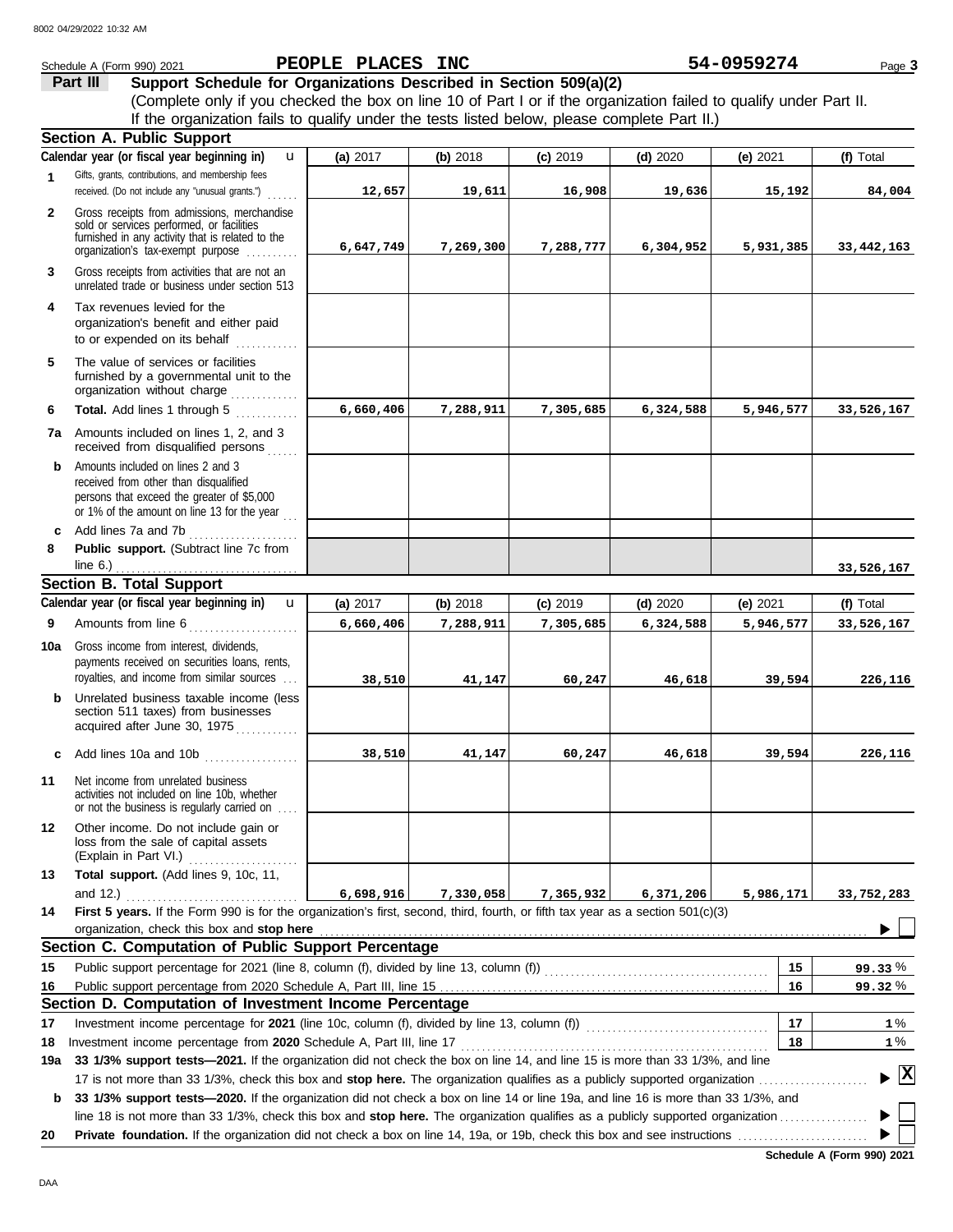|     | PEOPLE PLACES INC<br>Schedule A (Form 990) 2021                                                                                                                                                                                                                                                                                                                                     | 54-0959274                 |     | Page 4 |
|-----|-------------------------------------------------------------------------------------------------------------------------------------------------------------------------------------------------------------------------------------------------------------------------------------------------------------------------------------------------------------------------------------|----------------------------|-----|--------|
|     | Part IV<br><b>Supporting Organizations</b><br>(Complete only if you checked a box in line 12 on Part I. If you checked box 12a, Part I, complete Sections A<br>and B. If you checked box 12b, Part I, complete Sections A and C. If you checked box 12c, Part I, complete<br>Sections A, D, and E. If you checked box 12d, Part I, complete Sections A and D, and complete Part V.) |                            |     |        |
|     | Section A. All Supporting Organizations                                                                                                                                                                                                                                                                                                                                             |                            |     |        |
|     |                                                                                                                                                                                                                                                                                                                                                                                     |                            | Yes | No     |
| 1   | Are all of the organization's supported organizations listed by name in the organization's governing<br>documents? If "No," describe in Part VI how the supported organizations are designated. If designated by<br>class or purpose, describe the designation. If historic and continuing relationship, explain.                                                                   | 1                          |     |        |
| 2   | Did the organization have any supported organization that does not have an IRS determination of status                                                                                                                                                                                                                                                                              |                            |     |        |
|     | under section 509(a)(1) or (2)? If "Yes," explain in Part VI how the organization determined that the supported                                                                                                                                                                                                                                                                     |                            |     |        |
|     | organization was described in section 509(a)(1) or (2).                                                                                                                                                                                                                                                                                                                             | 2                          |     |        |
| За  | Did the organization have a supported organization described in section $501(c)(4)$ , (5), or (6)? If "Yes," answer                                                                                                                                                                                                                                                                 |                            |     |        |
|     | lines 3b and 3c below.                                                                                                                                                                                                                                                                                                                                                              | 3a                         |     |        |
| b   | Did the organization confirm that each supported organization qualified under section $501(c)(4)$ , $(5)$ , or $(6)$ and                                                                                                                                                                                                                                                            |                            |     |        |
|     | satisfied the public support tests under section 509(a)(2)? If "Yes," describe in Part VI when and how the                                                                                                                                                                                                                                                                          |                            |     |        |
| c   | organization made the determination.<br>Did the organization ensure that all support to such organizations was used exclusively for section $170(c)(2)(B)$                                                                                                                                                                                                                          | 3b                         |     |        |
|     | purposes? If "Yes," explain in Part VI what controls the organization put in place to ensure such use.                                                                                                                                                                                                                                                                              | 3c                         |     |        |
| 4a  | Was any supported organization not organized in the United States ("foreign supported organization")? If                                                                                                                                                                                                                                                                            |                            |     |        |
|     | "Yes," and if you checked box 12a or 12b in Part I, answer lines 4b and 4c below.                                                                                                                                                                                                                                                                                                   | 4a                         |     |        |
| b   | Did the organization have ultimate control and discretion in deciding whether to make grants to the foreign                                                                                                                                                                                                                                                                         |                            |     |        |
|     | supported organization? If "Yes," describe in Part VI how the organization had such control and discretion                                                                                                                                                                                                                                                                          |                            |     |        |
|     | despite being controlled or supervised by or in connection with its supported organizations.                                                                                                                                                                                                                                                                                        | 4b                         |     |        |
| c   | Did the organization support any foreign supported organization that does not have an IRS determination                                                                                                                                                                                                                                                                             |                            |     |        |
|     | under sections $501(c)(3)$ and $509(a)(1)$ or $(2)?$ If "Yes," explain in Part VI what controls the organization used<br>to ensure that all support to the foreign supported organization was used exclusively for section $170(c)(2)(B)$                                                                                                                                           |                            |     |        |
|     | purposes.                                                                                                                                                                                                                                                                                                                                                                           | 4c                         |     |        |
| 5a  | Did the organization add, substitute, or remove any supported organizations during the tax year? If "Yes,"                                                                                                                                                                                                                                                                          |                            |     |        |
|     | answer lines 5b and 5c below (if applicable). Also, provide detail in Part VI, including (i) the names and EIN                                                                                                                                                                                                                                                                      |                            |     |        |
|     | numbers of the supported organizations added, substituted, or removed; (ii) the reasons for each such action;                                                                                                                                                                                                                                                                       |                            |     |        |
|     | (iii) the authority under the organization's organizing document authorizing such action; and (iv) how the action                                                                                                                                                                                                                                                                   |                            |     |        |
|     | was accomplished (such as by amendment to the organizing document).                                                                                                                                                                                                                                                                                                                 | 5a                         |     |        |
| b   | Type I or Type II only. Was any added or substituted supported organization part of a class already<br>designated in the organization's organizing document?                                                                                                                                                                                                                        | 5b                         |     |        |
| c   | <b>Substitutions only.</b> Was the substitution the result of an event beyond the organization's control?                                                                                                                                                                                                                                                                           | 5c                         |     |        |
| 6   | Did the organization provide support (whether in the form of grants or the provision of services or facilities) to                                                                                                                                                                                                                                                                  |                            |     |        |
|     | anyone other than (i) its supported organizations, (ii) individuals that are part of the charitable class benefited                                                                                                                                                                                                                                                                 |                            |     |        |
|     | by one or more of its supported organizations, or (iii) other supporting organizations that also support or                                                                                                                                                                                                                                                                         |                            |     |        |
|     | benefit one or more of the filing organization's supported organizations? If "Yes," provide detail in Part VI.                                                                                                                                                                                                                                                                      | 6                          |     |        |
| 7   | Did the organization provide a grant, loan, compensation, or other similar payment to a substantial contributor                                                                                                                                                                                                                                                                     |                            |     |        |
|     | (as defined in section $4958(c)(3)(C)$ ), a family member of a substantial contributor, or a 35% controlled entity                                                                                                                                                                                                                                                                  | 7                          |     |        |
| 8   | with regard to a substantial contributor? If "Yes," complete Part I of Schedule L (Form 990).<br>Did the organization make a loan to a disqualified person (as defined in section 4958) not described on line                                                                                                                                                                       |                            |     |        |
|     | 7? If "Yes," complete Part I of Schedule L (Form 990).                                                                                                                                                                                                                                                                                                                              | 8                          |     |        |
| 9а  | Was the organization controlled directly or indirectly at any time during the tax year by one or more                                                                                                                                                                                                                                                                               |                            |     |        |
|     | disqualified persons, as defined in section 4946 (other than foundation managers and organizations                                                                                                                                                                                                                                                                                  |                            |     |        |
|     | described in section 509(a)(1) or (2))? If "Yes," provide detail in Part VI.                                                                                                                                                                                                                                                                                                        | 9a                         |     |        |
| b   | Did one or more disqualified persons (as defined on line 9a) hold a controlling interest in any entity in which                                                                                                                                                                                                                                                                     |                            |     |        |
|     | the supporting organization had an interest? If "Yes," provide detail in Part VI.                                                                                                                                                                                                                                                                                                   | 9b                         |     |        |
| c   | Did a disqualified person (as defined on line 9a) have an ownership interest in, or derive any personal benefit                                                                                                                                                                                                                                                                     |                            |     |        |
| 10a | from, assets in which the supporting organization also had an interest? If "Yes," provide detail in Part VI.<br>Was the organization subject to the excess business holdings rules of section 4943 because of section                                                                                                                                                               | 9c                         |     |        |
|     | 4943(f) (regarding certain Type II supporting organizations, and all Type III non-functionally integrated                                                                                                                                                                                                                                                                           |                            |     |        |
|     | supporting organizations)? If "Yes," answer line 10b below.                                                                                                                                                                                                                                                                                                                         | 10a                        |     |        |
| b   | Did the organization have any excess business holdings in the tax year? (Use Schedule C, Form 4720, to                                                                                                                                                                                                                                                                              |                            |     |        |
|     | determine whether the organization had excess business holdings.)                                                                                                                                                                                                                                                                                                                   | 10 <sub>b</sub>            |     |        |
|     |                                                                                                                                                                                                                                                                                                                                                                                     | Schedule A (Form 990) 2021 |     |        |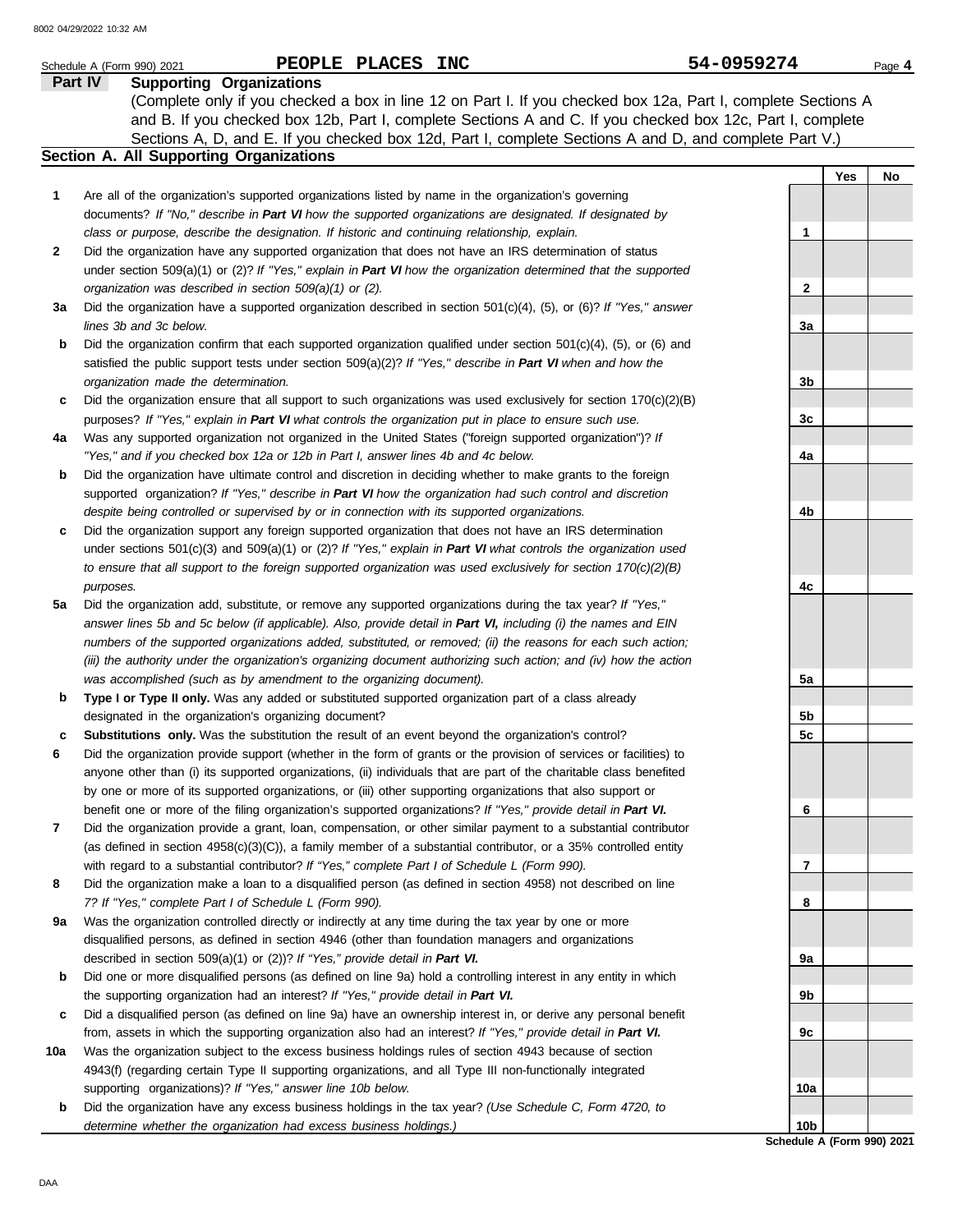|    | 8002 04/29/2022 10:32 AM                                                                                                          |                 |     |        |
|----|-----------------------------------------------------------------------------------------------------------------------------------|-----------------|-----|--------|
|    | PEOPLE PLACES INC<br>Schedule A (Form 990) 2021                                                                                   | 54-0959274      |     | Page 5 |
|    | <b>Supporting Organizations (continued)</b><br><b>Part IV</b>                                                                     |                 |     |        |
| 11 | Has the organization accepted a gift or contribution from any of the following persons?                                           |                 | Yes | No     |
| а  | A person who directly or indirectly controls, either alone or together with persons described on lines 11b and                    |                 |     |        |
|    | 11c below, the governing body of a supported organization?                                                                        | 11a             |     |        |
| b  | A family member of a person described on line 11a above?                                                                          | 11 <sub>b</sub> |     |        |
|    | c A 35% controlled entity of a person described on line 11a or 11b above? If "Yes" to line 11a, 11b, or 11c,                      |                 |     |        |
|    | provide detail in Part VI.                                                                                                        | 11c             |     |        |
|    | Section B. Type I Supporting Organizations                                                                                        |                 |     |        |
|    |                                                                                                                                   |                 | Yes | No     |
| 1  | Did the governing body, members of the governing body, officers acting in their official capacity, or membership of one or        |                 |     |        |
|    | more supported organizations have the power to regularly appoint or elect at least a majority of the organization's officers,     |                 |     |        |
|    | directors, or trustees at all times during the tax year? If "No," describe in Part VI how the supported organization(s)           |                 |     |        |
|    | effectively operated, supervised, or controlled the organization's activities. If the organization had more than one supported    |                 |     |        |
|    | organization, describe how the powers to appoint and/or remove officers, directors, or trustees were allocated among the          |                 |     |        |
|    | supported organizations and what conditions or restrictions, if any, applied to such powers during the tax year.                  | 1               |     |        |
| 2  | Did the organization operate for the benefit of any supported organization other than the supported                               |                 |     |        |
|    | organization(s) that operated, supervised, or controlled the supporting organization? If "Yes," explain in Part                   |                 |     |        |
|    | VI how providing such benefit carried out the purposes of the supported organization(s) that operated,                            |                 |     |        |
|    | supervised, or controlled the supporting organization.                                                                            | 2               |     |        |
|    | Section C. Type II Supporting Organizations                                                                                       |                 |     |        |
|    |                                                                                                                                   |                 | Yes | No     |
| 1  | Were a majority of the organization's directors or trustees during the tax year also a majority of the directors                  |                 |     |        |
|    | or trustees of each of the organization's supported organization(s)? If "No," describe in Part VI how control                     |                 |     |        |
|    | or management of the supporting organization was vested in the same persons that controlled or managed                            |                 |     |        |
|    | the supported organization(s).                                                                                                    | 1               |     |        |
|    | Section D. All Type III Supporting Organizations                                                                                  |                 |     |        |
|    |                                                                                                                                   |                 | Yes | No     |
| 1  | Did the organization provide to each of its supported organizations, by the last day of the fifth month of the                    |                 |     |        |
|    | organization's tax year, (i) a written notice describing the type and amount of support provided during the prior tax             |                 |     |        |
|    | year, (ii) a copy of the Form 990 that was most recently filed as of the date of notification, and (iii) copies of the            |                 |     |        |
|    | organization's governing documents in effect on the date of notification, to the extent not previously provided?                  | 1               |     |        |
| 2  | Were any of the organization's officers, directors, or trustees either (i) appointed or elected by the supported                  |                 |     |        |
|    | organization(s) or (ii) serving on the governing body of a supported organization? If "No," explain in Part VI how                |                 |     |        |
|    | the organization maintained a close and continuous working relationship with the supported organization(s).                       | 2               |     |        |
| 3  | By reason of the relationship described on line 2, above, did the organization's supported organizations have                     |                 |     |        |
|    | a significant voice in the organization's investment policies and in directing the use of the organization's                      |                 |     |        |
|    | income or assets at all times during the tax year? If "Yes," describe in Part VI the role the organization's                      |                 |     |        |
|    | supported organizations played in this regard.                                                                                    | 3               |     |        |
|    | Section E. Type III Functionally Integrated Supporting Organizations                                                              |                 |     |        |
| 1  | Check the box next to the method that the organization used to satisfy the Integral Part Test during the year (see instructions). |                 |     |        |
| a  | The organization satisfied the Activities Test. Complete line 2 below.                                                            |                 |     |        |
| b  | The organization is the parent of each of its supported organizations. Complete line 3 below.                                     |                 |     |        |
| c  | The organization supported a governmental entity. Describe in Part VI how you supported a governmental entity (see instructions). |                 |     |        |
| 2  | Activities Test. Answer lines 2a and 2b below.                                                                                    |                 | Yes | No     |
| а  | Did substantially all of the organization's activities during the tax year directly further the exempt purposes of                |                 |     |        |
|    | the supported organization(s) to which the organization was responsive? If "Yes," then in Part VI identify                        |                 |     |        |
|    | those supported organizations and explain how these activities directly furthered their exempt purposes,                          |                 |     |        |
|    | how the organization was responsive to those supported organizations, and how the organization determined                         |                 |     |        |
|    | that these activities constituted substantially all of its activities.                                                            | 2a              |     |        |
| b  | Did the activities described on line 2a, above, constitute activities that, but for the organization's                            |                 |     |        |
|    | involvement, one or more of the organization's supported organization(s) would have been engaged in? If                           |                 |     |        |
|    | "Yes," explain in Part VI the reasons for the organization's position that its supported organization(s) would                    |                 |     |        |
|    | have engaged in these activities but for the organization's involvement.                                                          | 2b              |     |        |
| 3  | Parent of Supported Organizations. Answer lines 3a and 3b below.                                                                  |                 |     |        |
|    | Did the erganization have the nower to requierly appoint or elect a majority of the efficers directors or                         |                 |     |        |

- **a** Did the organization have the power to regularly appoint or elect a majority of the officers, directors, or trustees of each of the supported organizations? *If "Yes" or "No," provide details in Part VI.*
- **b** Did the organization exercise a substantial degree of direction over the policies, programs, and activities of each of its supported organizations? *If "Yes," describe in Part VI the role played by the organization in this regard.*

**3a**

**3b**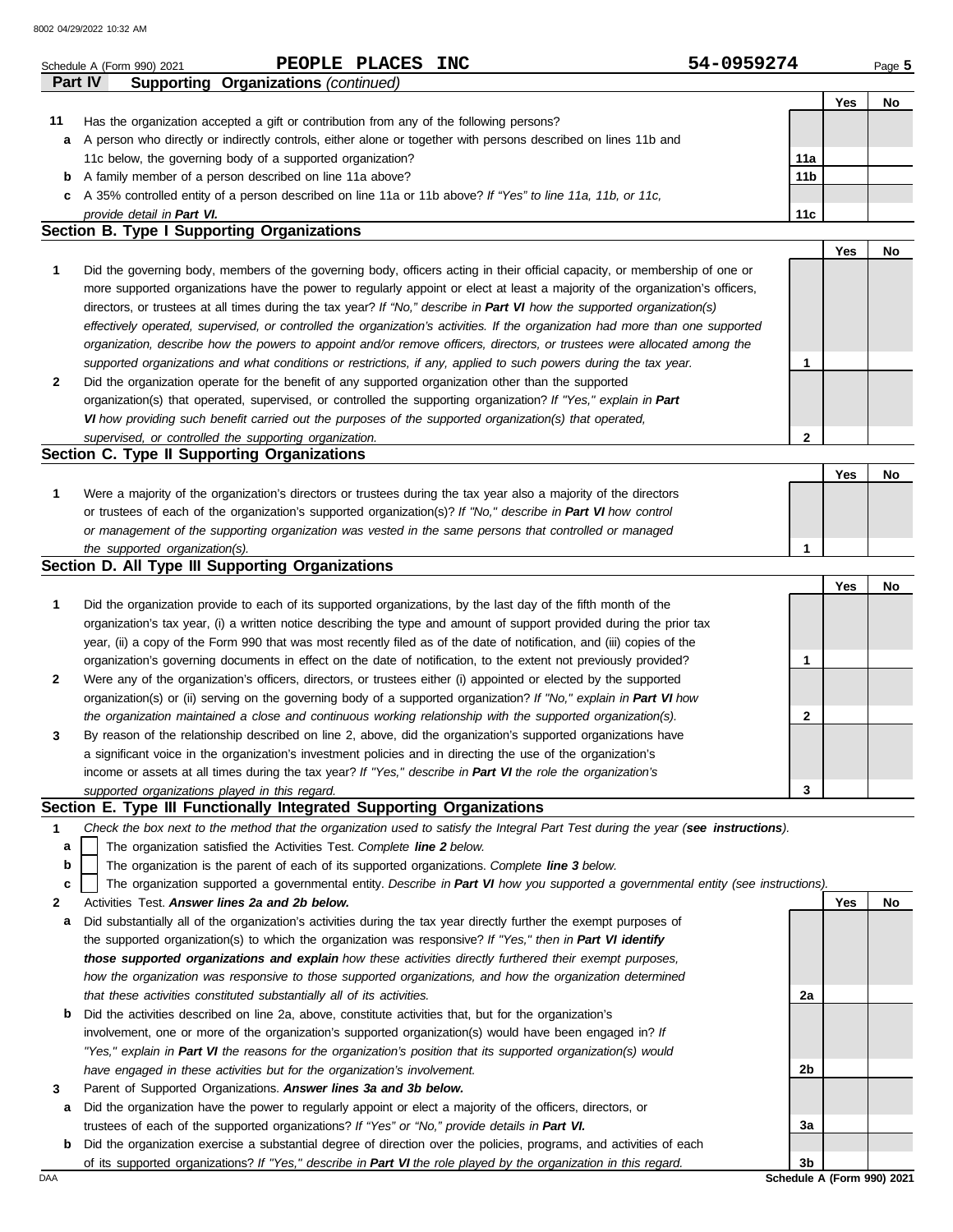|               | PEOPLE PLACES INC<br>Schedule A (Form 990) 2021                                                                                  |                         | 54-0959274     | Page 6                         |
|---------------|----------------------------------------------------------------------------------------------------------------------------------|-------------------------|----------------|--------------------------------|
| <b>Part V</b> | Type III Non-Functionally Integrated 509(a)(3) Supporting Organizations                                                          |                         |                |                                |
| $\mathbf{1}$  | Check here if the organization satisfied the Integral Part Test as a qualifying trust on Nov. 20, 1970 (explain in Part VI). See |                         |                |                                |
|               | <b>instructions.</b> All other Type III non-functionally integrated supporting organizations must complete Sections A through E. |                         |                |                                |
|               | Section A - Adjusted Net Income                                                                                                  |                         | (A) Prior Year | (B) Current Year               |
|               |                                                                                                                                  |                         |                | (optional)                     |
| 1.            | Net short-term capital gain                                                                                                      | 1                       |                |                                |
| $\mathbf{2}$  | Recoveries of prior-year distributions                                                                                           | $\mathbf{2}$            |                |                                |
| 3             | Other gross income (see instructions)                                                                                            | 3                       |                |                                |
| 4             | Add lines 1 through 3.                                                                                                           | 4                       |                |                                |
| 5             | Depreciation and depletion                                                                                                       | 5                       |                |                                |
| 6             | Portion of operating expenses paid or incurred for production or collection                                                      |                         |                |                                |
|               | of gross income or for management, conservation, or maintenance of                                                               |                         |                |                                |
|               | property held for production of income (see instructions)                                                                        | 6                       |                |                                |
| 7             | Other expenses (see instructions)                                                                                                | $\overline{\mathbf{r}}$ |                |                                |
| 8             | <b>Adjusted Net Income</b> (subtract lines 5, 6, and 7 from line 4)                                                              | 8                       |                |                                |
|               | Section B - Minimum Asset Amount                                                                                                 |                         | (A) Prior Year | (B) Current Year<br>(optional) |
| 1             | Aggregate fair market value of all non-exempt-use assets (see                                                                    |                         |                |                                |
|               | instructions for short tax year or assets held for part of year):                                                                |                         |                |                                |
|               | a Average monthly value of securities                                                                                            | 1a                      |                |                                |
|               | <b>b</b> Average monthly cash balances                                                                                           | 1 <sub>b</sub>          |                |                                |
|               | c Fair market value of other non-exempt-use assets                                                                               | 1 <sub>c</sub>          |                |                                |
|               | d Total (add lines 1a, 1b, and 1c)                                                                                               | 1 <sub>d</sub>          |                |                                |
|               | e Discount claimed for blockage or other factors                                                                                 |                         |                |                                |
|               | (explain in detail in Part VI):                                                                                                  |                         |                |                                |
| 2             | Acquisition indebtedness applicable to non-exempt-use assets                                                                     | $\mathbf{2}$            |                |                                |
| 3             | Subtract line 2 from line 1d.                                                                                                    | 3                       |                |                                |
| 4             | Cash deemed held for exempt use. Enter 0.015 of line 3 (for greater amount,                                                      |                         |                |                                |
|               | see instructions).                                                                                                               | 4                       |                |                                |
| 5             | Net value of non-exempt-use assets (subtract line 4 from line 3)                                                                 | 5                       |                |                                |
| 6             | Multiply line 5 by 0.035.                                                                                                        | 6                       |                |                                |
| 7             | Recoveries of prior-year distributions                                                                                           | $\overline{7}$          |                |                                |
| 8             | Minimum Asset Amount (add line 7 to line 6)                                                                                      | 8                       |                |                                |
|               | Section C - Distributable Amount                                                                                                 |                         |                | <b>Current Year</b>            |
| 1             | Adjusted net income for prior year (from Section A, line 8, column A)                                                            | $\mathbf{1}$            |                |                                |
| $\mathbf{2}$  | Enter 0.85 of line 1.                                                                                                            | $\mathbf{2}$            |                |                                |
| 3             | Minimum asset amount for prior year (from Section B, line 8, column A)                                                           | 3                       |                |                                |
| 4             | Enter greater of line 2 or line 3.                                                                                               | 4                       |                |                                |
| 5             | Income tax imposed in prior year                                                                                                 | 5                       |                |                                |
| 6             | <b>Distributable Amount.</b> Subtract line 5 from line 4, unless subject to                                                      |                         |                |                                |
|               | emergency temporary reduction (see instructions).                                                                                | 6                       |                |                                |

**7** | Check here if the current year is the organization's first as a non-functionally integrated Type III supporting organization (see instructions).

**Schedule A (Form 990) 2021**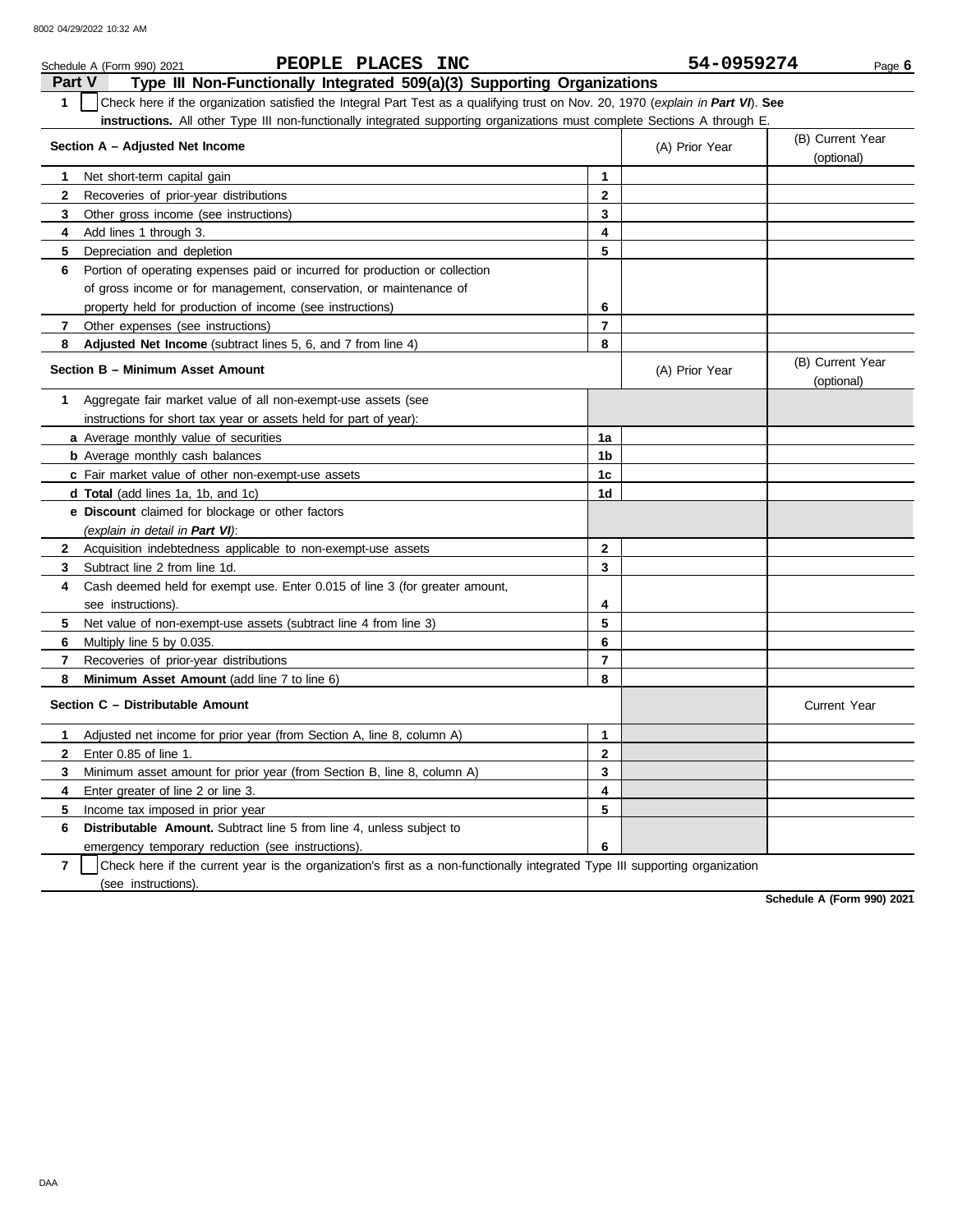| <b>Part V</b> | PEOPLE PLACES INC<br>Schedule A (Form 990) 2021<br>Type III Non-Functionally Integrated 509(a)(3) Supporting Organizations (continued) |                             | 54-0959274                            | Page 7                                  |
|---------------|----------------------------------------------------------------------------------------------------------------------------------------|-----------------------------|---------------------------------------|-----------------------------------------|
|               | Section D - Distributions                                                                                                              |                             |                                       | <b>Current Year</b>                     |
| 1             | Amounts paid to supported organizations to accomplish exempt purposes                                                                  |                             |                                       |                                         |
| 2             | Amounts paid to perform activity that directly furthers exempt purposes of supported                                                   |                             |                                       |                                         |
|               | organizations, in excess of income from activity                                                                                       |                             |                                       |                                         |
| 3             | Administrative expenses paid to accomplish exempt purposes of supported organizations                                                  |                             |                                       |                                         |
| 4             | Amounts paid to acquire exempt-use assets                                                                                              |                             |                                       |                                         |
| 5             | Qualified set-aside amounts (prior IRS approval required—provide details in Part VI)                                                   |                             |                                       |                                         |
| 6             | Other distributions (describe in Part VI). See instructions.                                                                           |                             |                                       |                                         |
| 7             | Total annual distributions. Add lines 1 through 6.                                                                                     |                             |                                       |                                         |
| 8             | Distributions to attentive supported organizations to which the organization is responsive                                             |                             |                                       |                                         |
|               | (provide details in Part VI). See instructions.                                                                                        |                             |                                       |                                         |
| 9             | Distributable amount for 2021 from Section C, line 6                                                                                   |                             |                                       |                                         |
| 10            | Line 8 amount divided by line 9 amount                                                                                                 |                             |                                       |                                         |
|               |                                                                                                                                        | (i)                         | (iii)                                 | (iii)                                   |
|               | <b>Section E - Distribution Allocations (see instructions)</b>                                                                         | <b>Excess Distributions</b> | <b>Underdistributions</b><br>Pre-2021 | <b>Distributable</b><br>Amount for 2021 |
| 1             | Distributable amount for 2021 from Section C, line 6                                                                                   |                             |                                       |                                         |
| $\mathbf{2}$  | Underdistributions, if any, for years prior to 2021                                                                                    |                             |                                       |                                         |
|               | (reasonable cause required-explain in Part VI). See                                                                                    |                             |                                       |                                         |
|               | instructions.                                                                                                                          |                             |                                       |                                         |
| 3             | Excess distributions carryover, if any, to 2021                                                                                        |                             |                                       |                                         |
|               |                                                                                                                                        |                             |                                       |                                         |
|               |                                                                                                                                        |                             |                                       |                                         |
|               |                                                                                                                                        |                             |                                       |                                         |
|               |                                                                                                                                        |                             |                                       |                                         |
|               | f Total of lines 3a through 3e                                                                                                         |                             |                                       |                                         |
|               | g Applied to underdistributions of prior years                                                                                         |                             |                                       |                                         |
|               | h Applied to 2021 distributable amount                                                                                                 |                             |                                       |                                         |
|               | <i>i</i> Carryover from 2016 not applied (see instructions)                                                                            |                             |                                       |                                         |
|               | Remainder. Subtract lines 3g, 3h, and 3i from line 3f.                                                                                 |                             |                                       |                                         |
| 4             | Distributions for 2021 from                                                                                                            |                             |                                       |                                         |
|               | \$<br>Section D, line 7:                                                                                                               |                             |                                       |                                         |
|               | a Applied to underdistributions of prior years                                                                                         |                             |                                       |                                         |
|               | <b>b</b> Applied to 2021 distributable amount                                                                                          |                             |                                       |                                         |
|               | c Remainder. Subtract lines 4a and 4b from line 4.                                                                                     |                             |                                       |                                         |
| 5             | Remaining underdistributions for years prior to 2021, if                                                                               |                             |                                       |                                         |
|               | any. Subtract lines 3g and 4a from line 2. For result                                                                                  |                             |                                       |                                         |
|               | greater than zero, explain in Part VI. See instructions.                                                                               |                             |                                       |                                         |
| 6             | Remaining underdistributions for 2021 Subtract lines 3h                                                                                |                             |                                       |                                         |
|               | and 4b from line 1. For result greater than zero, explain in                                                                           |                             |                                       |                                         |
|               | Part VI. See instructions.                                                                                                             |                             |                                       |                                         |
| 7             | Excess distributions carryover to 2022. Add lines 3j                                                                                   |                             |                                       |                                         |
|               | and 4c.                                                                                                                                |                             |                                       |                                         |
| 8             | Breakdown of line 7:                                                                                                                   |                             |                                       |                                         |
|               |                                                                                                                                        |                             |                                       |                                         |
|               |                                                                                                                                        |                             |                                       |                                         |
|               |                                                                                                                                        |                             |                                       |                                         |
|               | d Excess from 2020                                                                                                                     |                             |                                       |                                         |
|               | e Excess from 2021                                                                                                                     |                             |                                       |                                         |

**Schedule A (Form 990) 2021**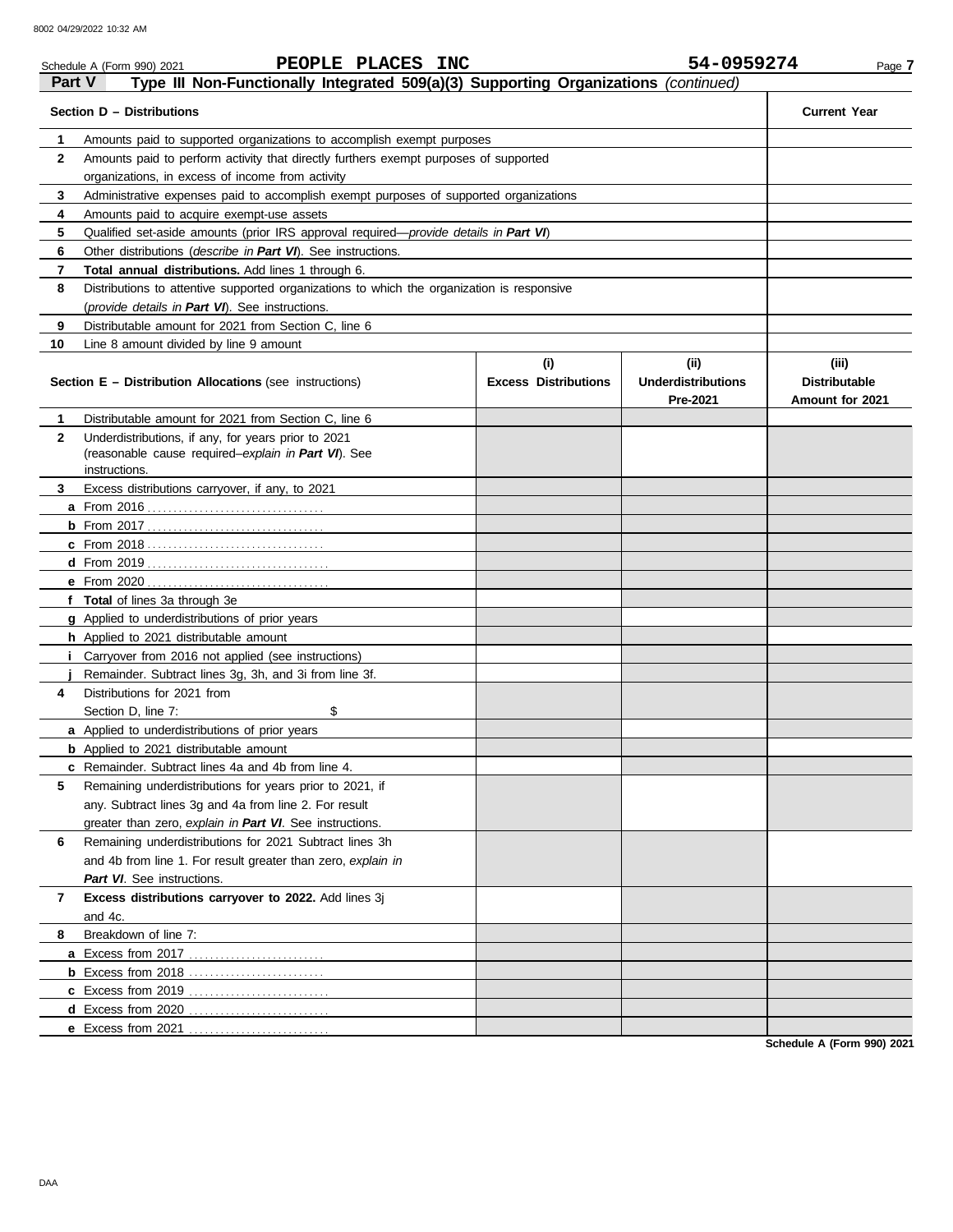| Schedule A (Form 990) 2021 | PEOPLE PLACES INC |  |                                                                                                | 54-0959274                                                                                                                                                                                                                                                                                                                                                                                                                                                                                | Page 8 |
|----------------------------|-------------------|--|------------------------------------------------------------------------------------------------|-------------------------------------------------------------------------------------------------------------------------------------------------------------------------------------------------------------------------------------------------------------------------------------------------------------------------------------------------------------------------------------------------------------------------------------------------------------------------------------------|--------|
| Part VI                    |                   |  | lines 2, 5, and 6. Also complete this part for any additional information. (See instructions.) | Supplemental Information. Provide the explanations required by Part II, line 10; Part II, line 17a or 17b; Part<br>III, line 12; Part IV, Section A, lines 1, 2, 3b, 3c, 4b, 4c, 5a, 6, 9a, 9b, 9c, 11a, 11b, and 11c; Part IV, Section<br>B, lines 1 and 2; Part IV, Section C, line 1; Part IV, Section D, lines 2 and 3; Part IV, Section E, lines 1c, 2a, 2b,<br>3a, and 3b; Part V, line 1; Part V, Section B, line 1e; Part V, Section D, lines 5, 6, and 8; and Part V, Section E, |        |
|                            |                   |  |                                                                                                |                                                                                                                                                                                                                                                                                                                                                                                                                                                                                           |        |
|                            |                   |  |                                                                                                |                                                                                                                                                                                                                                                                                                                                                                                                                                                                                           |        |
|                            |                   |  |                                                                                                |                                                                                                                                                                                                                                                                                                                                                                                                                                                                                           |        |
|                            |                   |  |                                                                                                |                                                                                                                                                                                                                                                                                                                                                                                                                                                                                           |        |
|                            |                   |  |                                                                                                |                                                                                                                                                                                                                                                                                                                                                                                                                                                                                           |        |
|                            |                   |  |                                                                                                |                                                                                                                                                                                                                                                                                                                                                                                                                                                                                           |        |
|                            |                   |  |                                                                                                |                                                                                                                                                                                                                                                                                                                                                                                                                                                                                           |        |
|                            |                   |  |                                                                                                |                                                                                                                                                                                                                                                                                                                                                                                                                                                                                           |        |
|                            |                   |  |                                                                                                |                                                                                                                                                                                                                                                                                                                                                                                                                                                                                           |        |
|                            |                   |  |                                                                                                |                                                                                                                                                                                                                                                                                                                                                                                                                                                                                           |        |
|                            |                   |  |                                                                                                |                                                                                                                                                                                                                                                                                                                                                                                                                                                                                           |        |
|                            |                   |  |                                                                                                |                                                                                                                                                                                                                                                                                                                                                                                                                                                                                           |        |
|                            |                   |  |                                                                                                |                                                                                                                                                                                                                                                                                                                                                                                                                                                                                           |        |
|                            |                   |  |                                                                                                |                                                                                                                                                                                                                                                                                                                                                                                                                                                                                           |        |
|                            |                   |  |                                                                                                |                                                                                                                                                                                                                                                                                                                                                                                                                                                                                           |        |
|                            |                   |  |                                                                                                |                                                                                                                                                                                                                                                                                                                                                                                                                                                                                           |        |
|                            |                   |  |                                                                                                |                                                                                                                                                                                                                                                                                                                                                                                                                                                                                           |        |
|                            |                   |  |                                                                                                |                                                                                                                                                                                                                                                                                                                                                                                                                                                                                           |        |
|                            |                   |  |                                                                                                |                                                                                                                                                                                                                                                                                                                                                                                                                                                                                           |        |
|                            |                   |  |                                                                                                |                                                                                                                                                                                                                                                                                                                                                                                                                                                                                           |        |
|                            |                   |  |                                                                                                |                                                                                                                                                                                                                                                                                                                                                                                                                                                                                           |        |
|                            |                   |  |                                                                                                |                                                                                                                                                                                                                                                                                                                                                                                                                                                                                           |        |
|                            |                   |  |                                                                                                |                                                                                                                                                                                                                                                                                                                                                                                                                                                                                           |        |
|                            |                   |  |                                                                                                |                                                                                                                                                                                                                                                                                                                                                                                                                                                                                           |        |
|                            |                   |  |                                                                                                |                                                                                                                                                                                                                                                                                                                                                                                                                                                                                           |        |
|                            |                   |  |                                                                                                |                                                                                                                                                                                                                                                                                                                                                                                                                                                                                           |        |
|                            |                   |  |                                                                                                |                                                                                                                                                                                                                                                                                                                                                                                                                                                                                           |        |
|                            |                   |  |                                                                                                |                                                                                                                                                                                                                                                                                                                                                                                                                                                                                           |        |
|                            |                   |  |                                                                                                |                                                                                                                                                                                                                                                                                                                                                                                                                                                                                           |        |
|                            |                   |  |                                                                                                |                                                                                                                                                                                                                                                                                                                                                                                                                                                                                           |        |
|                            |                   |  |                                                                                                |                                                                                                                                                                                                                                                                                                                                                                                                                                                                                           |        |
|                            |                   |  |                                                                                                |                                                                                                                                                                                                                                                                                                                                                                                                                                                                                           |        |
|                            |                   |  |                                                                                                |                                                                                                                                                                                                                                                                                                                                                                                                                                                                                           |        |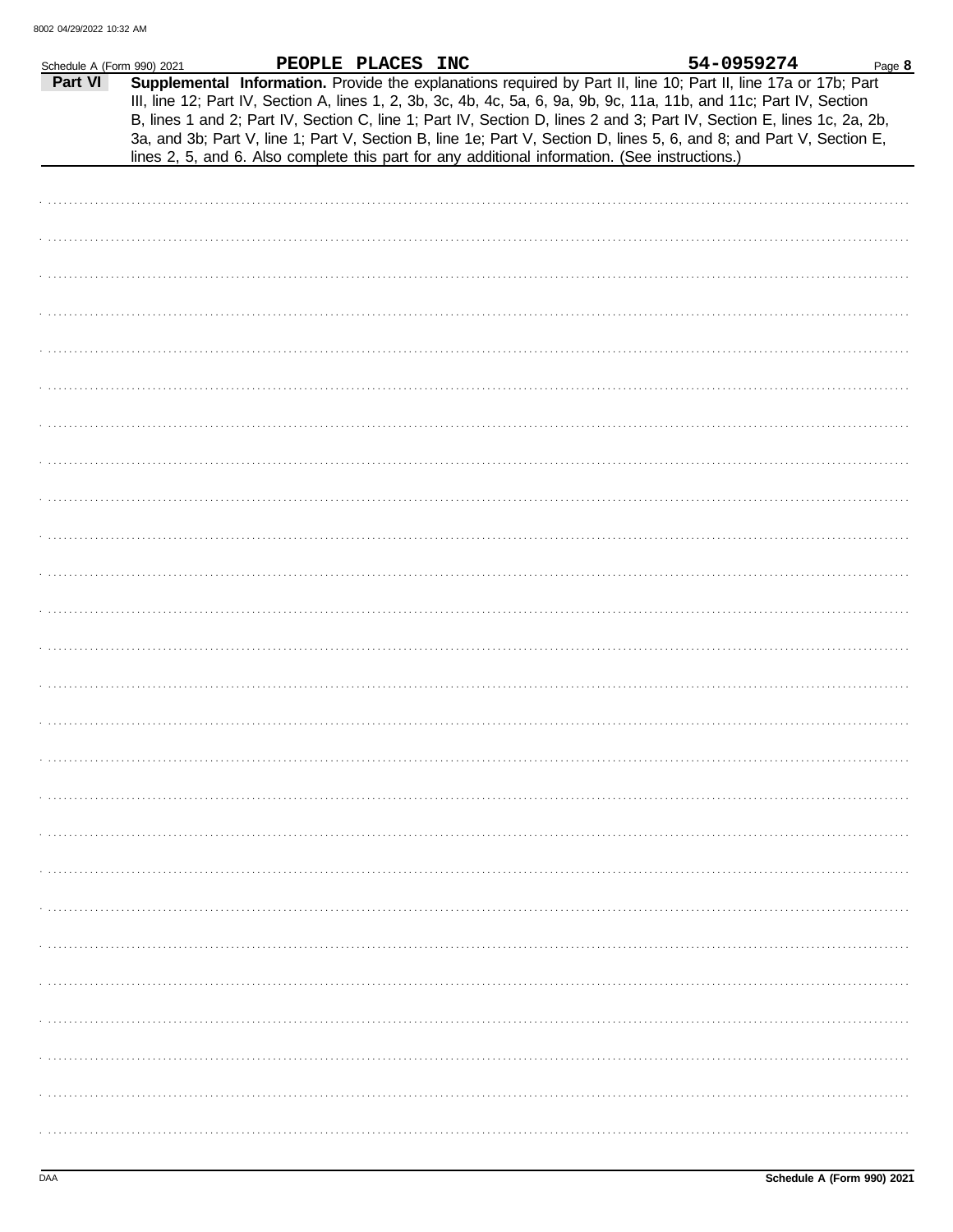Department of the Treasury Internal Revenue Service

**(Form 990)**

### **SCHEDULE D Supplemental Financial Statements**

**Part IV, line 6, 7, 8, 9, 10, 11a, 11b, 11c, 11d, 11e, 11f, 12a, or 12b.** u **Complete if the organization answered "Yes" on Form 990,**

u **Attach to Form 990.**  u **Go to** *www.irs.gov/Form990* **for instructions and the latest information.**

**Employer identification number Inspection**

**2021**

**Open to Public**

OMB No. 1545-0047

|    | Name of the organization |                                                                                                                                                                                                              |                                                    |    | Employer identification number  |
|----|--------------------------|--------------------------------------------------------------------------------------------------------------------------------------------------------------------------------------------------------------|----------------------------------------------------|----|---------------------------------|
|    |                          | PEOPLE PLACES INC                                                                                                                                                                                            |                                                    |    | 54-0959274                      |
|    | Part I                   | Organizations Maintaining Donor Advised Funds or Other Similar Funds or Accounts.<br>Complete if the organization answered "Yes" on Form 990, Part IV, line 6.                                               |                                                    |    |                                 |
|    |                          |                                                                                                                                                                                                              | (a) Donor advised funds                            |    | (b) Funds and other accounts    |
| 1. |                          | Total number at end of year                                                                                                                                                                                  |                                                    |    |                                 |
| 2  |                          | Aggregate value of contributions to (during year)                                                                                                                                                            |                                                    |    |                                 |
| 3  |                          | Aggregate value of grants from (during year)                                                                                                                                                                 |                                                    |    |                                 |
| 4  |                          |                                                                                                                                                                                                              |                                                    |    |                                 |
| 5  |                          | Did the organization inform all donors and donor advisors in writing that the assets held in donor advised                                                                                                   |                                                    |    |                                 |
|    |                          |                                                                                                                                                                                                              |                                                    |    | Yes<br>No                       |
| 6  |                          | Did the organization inform all grantees, donors, and donor advisors in writing that grant funds can be used                                                                                                 |                                                    |    |                                 |
|    |                          | only for charitable purposes and not for the benefit of the donor or donor advisor, or for any other purpose                                                                                                 |                                                    |    |                                 |
|    |                          |                                                                                                                                                                                                              |                                                    |    | Yes<br>No                       |
|    | Part II                  | <b>Conservation Easements.</b>                                                                                                                                                                               |                                                    |    |                                 |
|    |                          | Complete if the organization answered "Yes" on Form 990, Part IV, line 7.                                                                                                                                    |                                                    |    |                                 |
| 1  |                          | Purpose(s) of conservation easements held by the organization (check all that apply).                                                                                                                        |                                                    |    |                                 |
|    |                          | Preservation of land for public use (for example, recreation or education)                                                                                                                                   | Preservation of a historically important land area |    |                                 |
|    |                          | Protection of natural habitat                                                                                                                                                                                | Preservation of a certified historic structure     |    |                                 |
|    |                          | Preservation of open space                                                                                                                                                                                   |                                                    |    |                                 |
| 2  |                          | Complete lines 2a through 2d if the organization held a qualified conservation contribution in the form of a conservation                                                                                    |                                                    |    |                                 |
|    |                          | easement on the last day of the tax year.                                                                                                                                                                    |                                                    |    | Held at the End of the Tax Year |
| а  |                          |                                                                                                                                                                                                              |                                                    | 2a |                                 |
| b  |                          |                                                                                                                                                                                                              |                                                    | 2b |                                 |
| c  |                          | Number of conservation easements on a certified historic structure included in (a) [[[[[[[[[[[[[[[[[[[[[[[[]]]]]]]]<br>Number of conservation easements included in (c) acquired after 7/25/06, and not on a |                                                    | 2c |                                 |
| d  |                          |                                                                                                                                                                                                              |                                                    | 2d |                                 |
| 3  |                          | Number of conservation easements modified, transferred, released, extinguished, or terminated by the organization during the                                                                                 |                                                    |    |                                 |
|    |                          | tax year $\mathbf{u}$                                                                                                                                                                                        |                                                    |    |                                 |
| 4  |                          | Number of states where property subject to conservation easement is located u                                                                                                                                |                                                    |    |                                 |
| 5  |                          | Does the organization have a written policy regarding the periodic monitoring, inspection, handling of                                                                                                       |                                                    |    |                                 |
|    |                          |                                                                                                                                                                                                              |                                                    |    | No<br>Yes                       |
| 6  |                          | Staff and volunteer hours devoted to monitoring, inspecting, handling of violations, and enforcing conservation easements during the year                                                                    |                                                    |    |                                 |
|    | u                        |                                                                                                                                                                                                              |                                                    |    |                                 |
| 7  |                          | Amount of expenses incurred in monitoring, inspecting, handling of violations, and enforcing conservation easements during the year                                                                          |                                                    |    |                                 |
|    |                          |                                                                                                                                                                                                              |                                                    |    |                                 |
|    |                          | Does each conservation easement reported on line $2(d)$ above satisfy the requirements of section $170(h)(4)(B)(i)$                                                                                          |                                                    |    |                                 |
|    |                          |                                                                                                                                                                                                              |                                                    |    | No<br>Yes                       |
| 9  |                          | In Part XIII, describe how the organization reports conservation easements in its revenue and expense statement and                                                                                          |                                                    |    |                                 |
|    |                          | balance sheet, and include, if applicable, the text of the footnote to the organization's financial statements that describes the                                                                            |                                                    |    |                                 |
|    |                          | organization's accounting for conservation easements.                                                                                                                                                        |                                                    |    |                                 |
|    | Part III                 | Organizations Maintaining Collections of Art, Historical Treasures, or Other Similar Assets.<br>Complete if the organization answered "Yes" on Form 990, Part IV, line 8.                                    |                                                    |    |                                 |
|    |                          | 1a If the organization elected, as permitted under FASB ASC 958, not to report in its revenue statement and balance sheet works                                                                              |                                                    |    |                                 |
|    |                          | of art, historical treasures, or other similar assets held for public exhibition, education, or research in furtherance of public                                                                            |                                                    |    |                                 |
|    |                          | service, provide in Part XIII the text of the footnote to its financial statements that describes these items.                                                                                               |                                                    |    |                                 |
|    |                          | <b>b</b> If the organization elected, as permitted under FASB ASC 958, to report in its revenue statement and balance sheet works of                                                                         |                                                    |    |                                 |
|    |                          | art, historical treasures, or other similar assets held for public exhibition, education, or research in furtherance of public service,                                                                      |                                                    |    |                                 |
|    |                          | provide the following amounts relating to these items:                                                                                                                                                       |                                                    |    |                                 |
|    |                          |                                                                                                                                                                                                              |                                                    |    |                                 |
|    |                          |                                                                                                                                                                                                              |                                                    |    | $\mathbf{u}$ \$                 |
| 2  |                          | If the organization received or held works of art, historical treasures, or other similar assets for financial gain, provide the                                                                             |                                                    |    |                                 |
|    |                          | following amounts required to be reported under FASB ASC 958 relating to these items:                                                                                                                        |                                                    |    |                                 |
| а  |                          |                                                                                                                                                                                                              |                                                    |    |                                 |
|    |                          |                                                                                                                                                                                                              |                                                    |    |                                 |

|            |  |  |  | For Paperwork Reduction Act Notice, see the Instructions for Form 990. |  |  |
|------------|--|--|--|------------------------------------------------------------------------|--|--|
| <b>DAA</b> |  |  |  |                                                                        |  |  |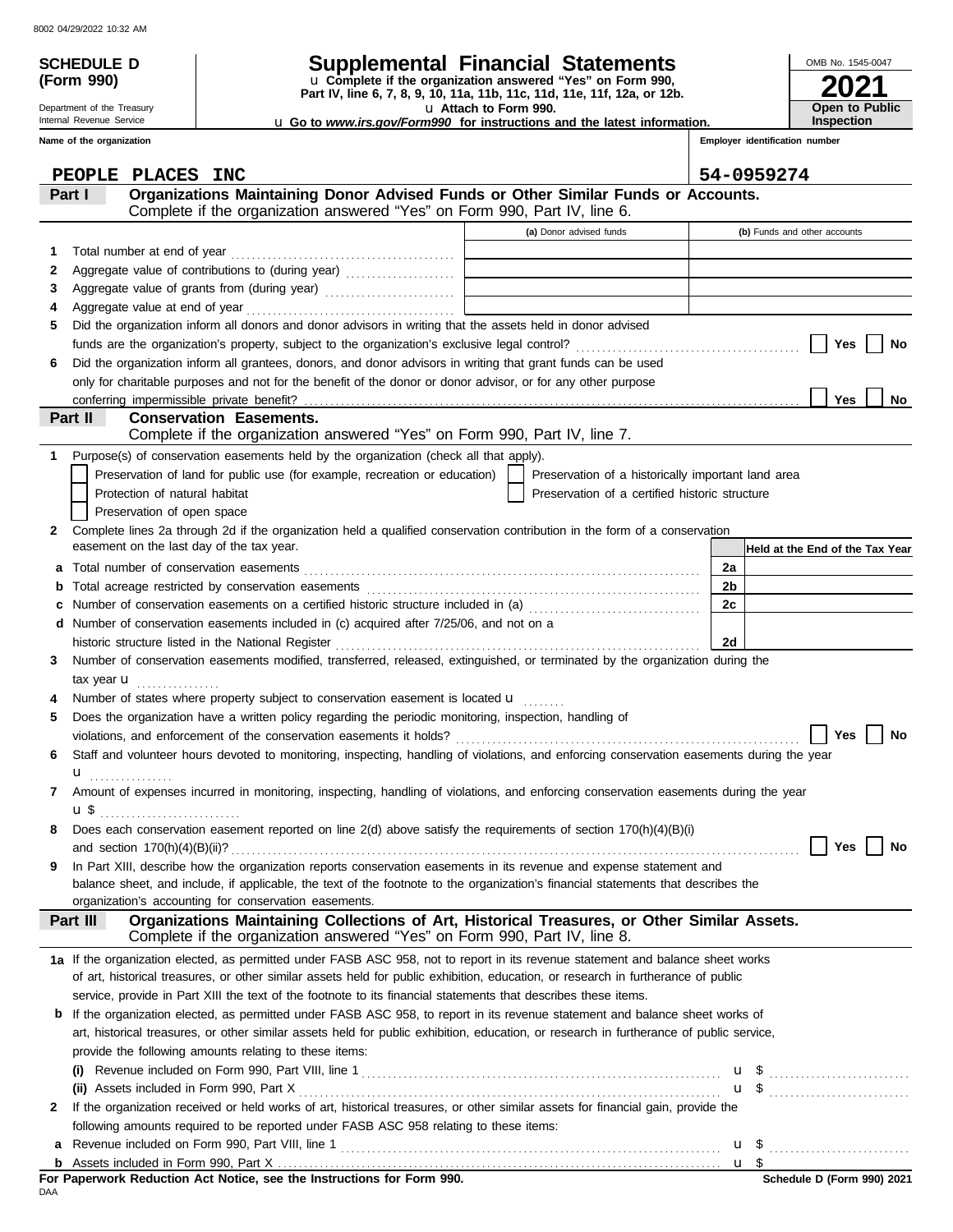|    | Schedule D (Form 990) 2021 PEOPLE PLACES INC                                                                                                                                |                  |                         |                          |                         | 54-0959274      |                      | Page 2              |
|----|-----------------------------------------------------------------------------------------------------------------------------------------------------------------------------|------------------|-------------------------|--------------------------|-------------------------|-----------------|----------------------|---------------------|
|    | Organizations Maintaining Collections of Art, Historical Treasures, or Other Similar Assets (continued)<br>Part III                                                         |                  |                         |                          |                         |                 |                      |                     |
| 3  | Using the organization's acquisition, accession, and other records, check any of the following that make significant use of its<br>collection items (check all that apply): |                  |                         |                          |                         |                 |                      |                     |
| a  | Public exhibition                                                                                                                                                           |                  | d                       | Loan or exchange program |                         |                 |                      |                     |
| b  | Scholarly research                                                                                                                                                          |                  | е                       |                          |                         |                 |                      |                     |
| c  | Preservation for future generations                                                                                                                                         |                  |                         |                          |                         |                 |                      |                     |
|    | Provide a description of the organization's collections and explain how they further the organization's exempt purpose in Part                                              |                  |                         |                          |                         |                 |                      |                     |
|    |                                                                                                                                                                             |                  |                         |                          |                         |                 |                      |                     |
|    | XIII.                                                                                                                                                                       |                  |                         |                          |                         |                 |                      |                     |
| 5. | During the year, did the organization solicit or receive donations of art, historical treasures, or other similar                                                           |                  |                         |                          |                         |                 |                      |                     |
|    |                                                                                                                                                                             |                  |                         |                          |                         |                 |                      | <b>Yes</b><br>No    |
|    | <b>Escrow and Custodial Arrangements.</b><br>Part IV                                                                                                                        |                  |                         |                          |                         |                 |                      |                     |
|    | Complete if the organization answered "Yes" on Form 990, Part IV, line 9, or reported an amount on Form                                                                     |                  |                         |                          |                         |                 |                      |                     |
|    | 990, Part X, line 21.                                                                                                                                                       |                  |                         |                          |                         |                 |                      |                     |
|    | 1a Is the organization an agent, trustee, custodian or other intermediary for contributions or other assets not                                                             |                  |                         |                          |                         |                 |                      |                     |
|    |                                                                                                                                                                             |                  |                         |                          |                         |                 |                      | Yes<br>No           |
|    | If "Yes," explain the arrangement in Part XIII and complete the following table:                                                                                            |                  |                         |                          |                         |                 |                      |                     |
|    |                                                                                                                                                                             |                  |                         |                          |                         |                 |                      | Amount              |
|    | c Beginning balance                                                                                                                                                         |                  |                         |                          |                         |                 | 1c                   |                     |
|    | Additions during the year manufactured and contact the year manufactured with the year manufactured with the year                                                           |                  |                         |                          |                         |                 | 1 <sub>d</sub>       |                     |
|    |                                                                                                                                                                             |                  |                         |                          |                         |                 | 1е                   |                     |
|    |                                                                                                                                                                             |                  |                         |                          |                         |                 | 1f                   |                     |
|    | 2a Did the organization include an amount on Form 990, Part X, line 21, for escrow or custodial account liability?                                                          |                  |                         |                          |                         |                 |                      | <b>Yes</b><br>No    |
|    |                                                                                                                                                                             |                  |                         |                          |                         |                 |                      |                     |
|    | Part V<br><b>Endowment Funds.</b>                                                                                                                                           |                  |                         |                          |                         |                 |                      |                     |
|    | Complete if the organization answered "Yes" on Form 990, Part IV, line 10.                                                                                                  |                  |                         |                          |                         |                 |                      |                     |
|    |                                                                                                                                                                             | (a) Current year |                         | (b) Prior year           | (c) Two years back      |                 | (d) Three years back | (e) Four years back |
|    | 1a Beginning of year balance                                                                                                                                                |                  |                         |                          |                         |                 |                      |                     |
|    |                                                                                                                                                                             |                  |                         |                          |                         |                 |                      |                     |
|    | Net investment earnings, gains, and                                                                                                                                         |                  |                         |                          |                         |                 |                      |                     |
|    |                                                                                                                                                                             |                  |                         |                          |                         |                 |                      |                     |
|    | losses<br><b>d</b> Grants or scholarships                                                                                                                                   |                  |                         |                          |                         |                 |                      |                     |
|    | <u> 1999 - Johann Stoff, Amerikaansk kanton (</u>                                                                                                                           |                  |                         |                          |                         |                 |                      |                     |
|    | e Other expenditures for facilities and                                                                                                                                     |                  |                         |                          |                         |                 |                      |                     |
|    | programs                                                                                                                                                                    |                  |                         |                          |                         |                 |                      |                     |
|    | f Administrative expenses                                                                                                                                                   |                  |                         |                          |                         |                 |                      |                     |
|    | End of year balance                                                                                                                                                         |                  |                         |                          |                         |                 |                      |                     |
| 2  | Provide the estimated percentage of the current year end balance (line 1g, column (a)) held as:                                                                             |                  |                         |                          |                         |                 |                      |                     |
|    | Board designated or quasi-endowment <b>u</b> %                                                                                                                              |                  |                         |                          |                         |                 |                      |                     |
|    | <b>b</b> Permanent endowment <b>u</b> %                                                                                                                                     |                  |                         |                          |                         |                 |                      |                     |
| c  | Term endowment <b>u</b> %                                                                                                                                                   |                  |                         |                          |                         |                 |                      |                     |
|    | The percentages on lines 2a, 2b, and 2c should equal 100%.                                                                                                                  |                  |                         |                          |                         |                 |                      |                     |
|    | 3a Are there endowment funds not in the possession of the organization that are held and administered for the                                                               |                  |                         |                          |                         |                 |                      |                     |
|    | organization by:                                                                                                                                                            |                  |                         |                          |                         |                 |                      | Yes<br>No           |
|    |                                                                                                                                                                             |                  |                         |                          |                         |                 |                      | 3a(i)               |
|    | (ii) Related organizations                                                                                                                                                  |                  |                         |                          |                         |                 |                      | 3a(ii)              |
|    |                                                                                                                                                                             |                  |                         |                          |                         |                 |                      | 3b                  |
|    | Describe in Part XIII the intended uses of the organization's endowment funds.                                                                                              |                  |                         |                          |                         |                 |                      |                     |
|    | Land, Buildings, and Equipment.<br><b>Part VI</b>                                                                                                                           |                  |                         |                          |                         |                 |                      |                     |
|    | Complete if the organization answered "Yes" on Form 990, Part IV, line 11a. See Form 990, Part X, line 10.                                                                  |                  |                         |                          |                         |                 |                      |                     |
|    | Description of property                                                                                                                                                     |                  | (a) Cost or other basis |                          | (b) Cost or other basis | (c) Accumulated |                      | (d) Book value      |
|    |                                                                                                                                                                             |                  | (investment)            |                          | (other)                 | depreciation    |                      |                     |
|    | <b>1a</b> Land                                                                                                                                                              |                  |                         |                          | 689,386                 |                 |                      | 689,386             |
|    |                                                                                                                                                                             |                  |                         |                          | 2,069,623               |                 | 691,188              | 1,378,435           |
|    |                                                                                                                                                                             |                  |                         |                          |                         |                 |                      |                     |
|    | c Leasehold improvements                                                                                                                                                    |                  |                         |                          | 224,248                 |                 | 206,511              | 17,737              |
|    |                                                                                                                                                                             |                  |                         |                          |                         |                 |                      |                     |
|    |                                                                                                                                                                             |                  |                         |                          |                         |                 |                      |                     |
|    |                                                                                                                                                                             |                  |                         |                          |                         |                 | $\mathbf{u}$         | 2,085,558           |

**Schedule D (Form 990) 2021**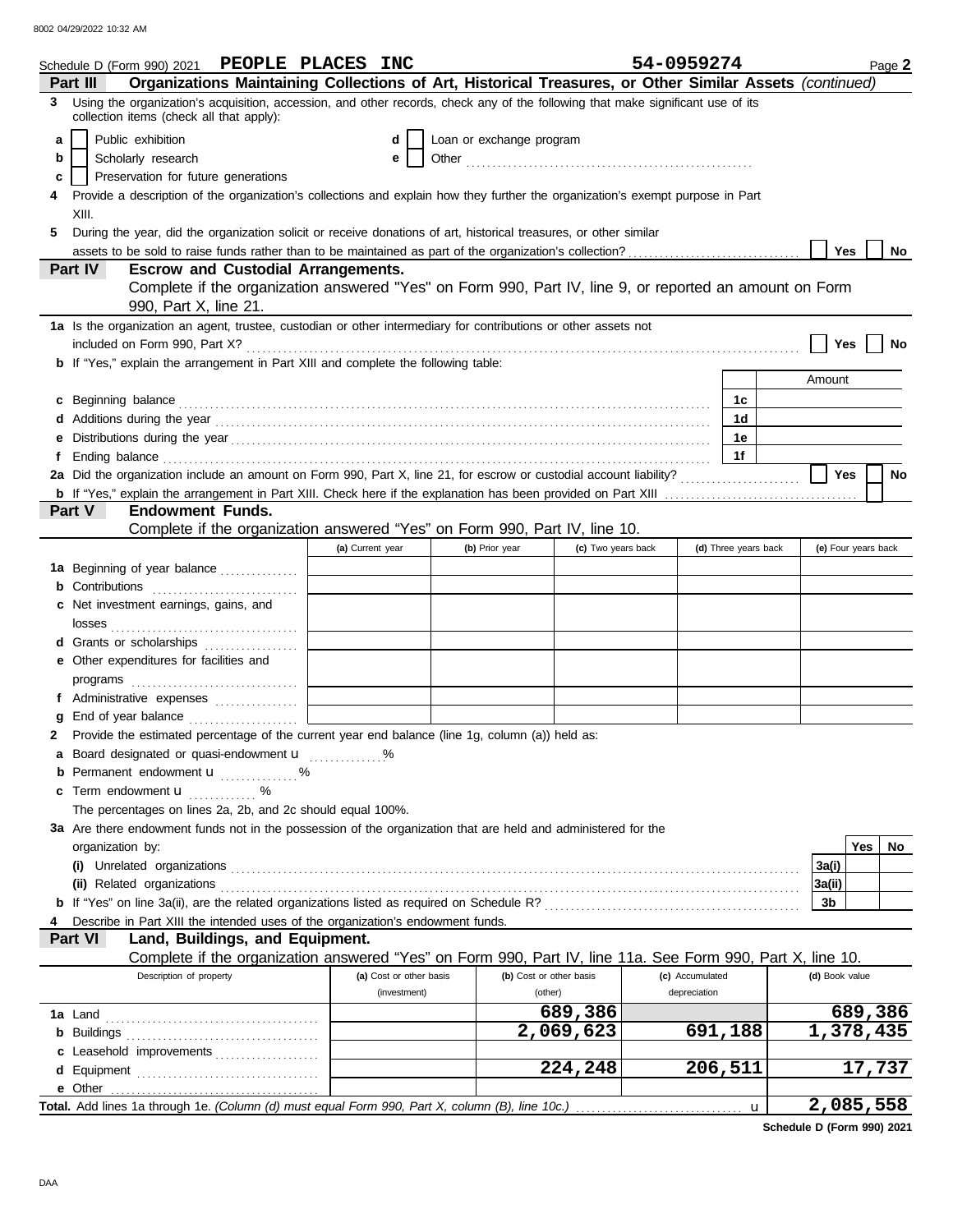DAA

|           | PEOPLE PLACES<br>INC<br>Schedule D (Form 990) 2021                                                         |                | 54-0959274                       | Page 3         |
|-----------|------------------------------------------------------------------------------------------------------------|----------------|----------------------------------|----------------|
| Part VII  | <b>Investments - Other Securities.</b>                                                                     |                |                                  |                |
|           | Complete if the organization answered "Yes" on Form 990, Part IV, line 11b. See Form 990, Part X, line 12. |                |                                  |                |
|           | (a) Description of security or category                                                                    | (b) Book value | (c) Method of valuation:         |                |
|           | (including name of security)                                                                               |                | Cost or end-of-year market value |                |
|           |                                                                                                            |                |                                  |                |
|           |                                                                                                            |                |                                  |                |
|           | $(3)$ Other                                                                                                |                |                                  |                |
|           |                                                                                                            |                |                                  |                |
|           |                                                                                                            |                |                                  |                |
|           |                                                                                                            |                |                                  |                |
|           |                                                                                                            |                |                                  |                |
|           |                                                                                                            |                |                                  |                |
|           |                                                                                                            |                |                                  |                |
|           |                                                                                                            |                |                                  |                |
| (G)       |                                                                                                            |                |                                  |                |
| (H)       |                                                                                                            |                |                                  |                |
|           | Total. (Column (b) must equal Form 990, Part X, col. (B) line 12.)<br>u                                    |                |                                  |                |
| Part VIII | Investments - Program Related.                                                                             |                |                                  |                |
|           | Complete if the organization answered "Yes" on Form 990, Part IV, line 11c. See Form 990, Part X, line 13. |                |                                  |                |
|           | (a) Description of investment                                                                              | (b) Book value | (c) Method of valuation:         |                |
|           |                                                                                                            |                | Cost or end-of-year market value |                |
| (1)       |                                                                                                            |                |                                  |                |
| (2)       |                                                                                                            |                |                                  |                |
| (3)       |                                                                                                            |                |                                  |                |
| (4)       |                                                                                                            |                |                                  |                |
| (5)       |                                                                                                            |                |                                  |                |
| (6)       |                                                                                                            |                |                                  |                |
| (7)       |                                                                                                            |                |                                  |                |
| (8)       |                                                                                                            |                |                                  |                |
| (9)       |                                                                                                            |                |                                  |                |
|           | Total. (Column (b) must equal Form 990, Part X, col. (B) line 13.) $\mathbf u$                             |                |                                  |                |
| Part IX   | Other Assets.                                                                                              |                |                                  |                |
|           | Complete if the organization answered "Yes" on Form 990, Part IV, line 11d. See Form 990, Part X, line 15. |                |                                  |                |
|           | (a) Description                                                                                            |                |                                  | (b) Book value |
| (1)       |                                                                                                            |                |                                  |                |
| (2)       |                                                                                                            |                |                                  |                |
| (3)       |                                                                                                            |                |                                  |                |
| (4)       |                                                                                                            |                |                                  |                |
| (5)       |                                                                                                            |                |                                  |                |
| (6)       |                                                                                                            |                |                                  |                |
| (7)       |                                                                                                            |                |                                  |                |
| (8)       |                                                                                                            |                |                                  |                |
| (9)       |                                                                                                            |                |                                  |                |
|           | Total. (Column (b) must equal Form 990, Part X, col. (B) line 15.)                                         |                | u                                |                |
| Part X    | Other Liabilities.                                                                                         |                |                                  |                |
|           | Complete if the organization answered "Yes" on Form 990, Part IV, line 11e or 11f. See Form 990, Part X,   |                |                                  |                |
|           | line $25$ .                                                                                                |                |                                  |                |
|           | (a) Description of liability                                                                               |                |                                  | (b) Book value |
| 1.        |                                                                                                            |                |                                  |                |
| (1)       | Federal income taxes                                                                                       |                |                                  |                |
| (2)       |                                                                                                            |                |                                  |                |
| (3)       |                                                                                                            |                |                                  |                |
| (4)       |                                                                                                            |                |                                  |                |
| (5)       |                                                                                                            |                |                                  |                |
| (6)       |                                                                                                            |                |                                  |                |
| (7)       |                                                                                                            |                |                                  |                |
| (8)       |                                                                                                            |                |                                  |                |
| (9)       |                                                                                                            |                |                                  |                |
|           | Total. (Column (b) must equal Form 990, Part X, col. (B) line 25.)                                         |                | u                                |                |

Liability for uncertain tax positions. In Part XIII, provide the text of the footnote to the organization's financial statements that reports the **2.** organization's liability for uncertain tax positions under FASB ASC 740. Check here if the text of the footnote has been provided in Part XIII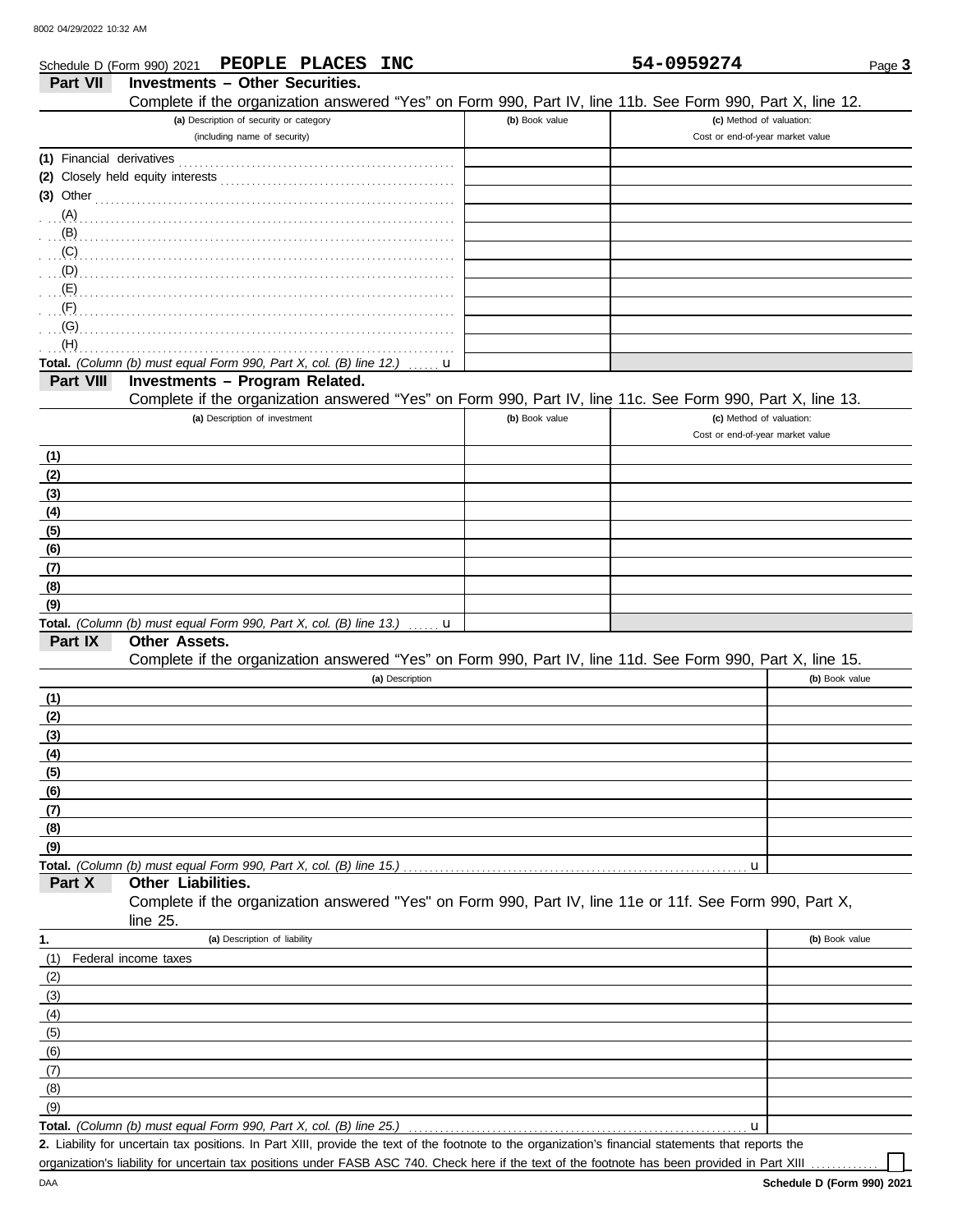|   | Schedule D (Form 990) 2021 PEOPLE PLACES INC                                                                                                                                                                                  |                | 54-0959274 |              | Page 4      |
|---|-------------------------------------------------------------------------------------------------------------------------------------------------------------------------------------------------------------------------------|----------------|------------|--------------|-------------|
|   | Reconciliation of Revenue per Audited Financial Statements With Revenue per Return.<br>Part XI                                                                                                                                |                |            |              |             |
|   | Complete if the organization answered "Yes" on Form 990, Part IV, line 12a.                                                                                                                                                   |                |            |              |             |
| 1 | Total revenue, gains, and other support per audited financial statements                                                                                                                                                      |                |            | $\mathbf{1}$ | 6,178,304   |
| 2 | Amounts included on line 1 but not on Form 990, Part VIII, line 12:                                                                                                                                                           |                |            |              |             |
| a |                                                                                                                                                                                                                               | 2a             | 89,077     |              |             |
|   |                                                                                                                                                                                                                               | 2 <sub>b</sub> |            |              |             |
| c |                                                                                                                                                                                                                               | 2c             |            |              |             |
| d |                                                                                                                                                                                                                               | 2d             |            |              |             |
| е | Add lines 2a through 2d [11] Add [12] Add [12] Add lines 2a through 2d [12] Add lines 2a through 2d                                                                                                                           |                |            | 2е           | 89,077      |
| 3 |                                                                                                                                                                                                                               |                |            | 3            | 6,089,227   |
| 4 | Amounts included on Form 990, Part VIII, line 12, but not on line 1:                                                                                                                                                          |                |            |              |             |
|   |                                                                                                                                                                                                                               | 4a             | 25,774     |              |             |
|   |                                                                                                                                                                                                                               | 4b             |            |              |             |
|   | Add lines 4a and 4b                                                                                                                                                                                                           |                |            | 4с           | 25,774      |
| 5 |                                                                                                                                                                                                                               |                |            | 5            | 6, 115, 001 |
|   | Reconciliation of Expenses per Audited Financial Statements With Expenses per Return.<br>Part XII                                                                                                                             |                |            |              |             |
|   |                                                                                                                                                                                                                               |                |            |              |             |
|   | Complete if the organization answered "Yes" on Form 990, Part IV, line 12a.                                                                                                                                                   |                |            |              |             |
| 1 | Total expenses and losses per audited financial statements                                                                                                                                                                    |                |            | $\mathbf 1$  | 5,891,655   |
| 2 | Amounts included on line 1 but not on Form 990, Part IX, line 25:                                                                                                                                                             |                |            |              |             |
|   |                                                                                                                                                                                                                               | 2a             |            |              |             |
|   |                                                                                                                                                                                                                               | 2 <sub>b</sub> |            |              |             |
| c |                                                                                                                                                                                                                               | 2c             |            |              |             |
| d |                                                                                                                                                                                                                               | 2d             |            |              |             |
| е | Add lines 2a through 2d [11] Additional Property and Property and Property and Property and Property and Property and Property and Property and Property and Property and Property and Property and Property and Property and |                |            | 2e           |             |
| 3 |                                                                                                                                                                                                                               |                |            | 3            | 5,891,655   |
|   | Amounts included on Form 990, Part IX, line 25, but not on line 1:                                                                                                                                                            |                |            |              |             |
| 4 |                                                                                                                                                                                                                               |                |            |              |             |
| a |                                                                                                                                                                                                                               | 4a             | 25,774     |              |             |
|   |                                                                                                                                                                                                                               | 4b             |            |              |             |
|   | c Add lines 4a and 4b                                                                                                                                                                                                         |                |            | 4с           | 25,774      |
|   |                                                                                                                                                                                                                               |                |            | 5            | 5,917,429   |
|   | Part XIII Supplemental Information.                                                                                                                                                                                           |                |            |              |             |
|   | Provide the descriptions required for Part II, lines 3, 5, and 9; Part III, lines 1a and 4; Part IV, lines 1b and 2b; Part V, line 4; Part X, line                                                                            |                |            |              |             |
|   | 2; Part XI, lines 2d and 4b; and Part XII, lines 2d and 4b. Also complete this part to provide any additional information.                                                                                                    |                |            |              |             |
|   |                                                                                                                                                                                                                               |                |            |              |             |
|   |                                                                                                                                                                                                                               |                |            |              |             |
|   |                                                                                                                                                                                                                               |                |            |              |             |
|   |                                                                                                                                                                                                                               |                |            |              |             |
|   |                                                                                                                                                                                                                               |                |            |              |             |
|   |                                                                                                                                                                                                                               |                |            |              |             |
|   |                                                                                                                                                                                                                               |                |            |              |             |
|   |                                                                                                                                                                                                                               |                |            |              |             |
|   |                                                                                                                                                                                                                               |                |            |              |             |
|   |                                                                                                                                                                                                                               |                |            |              |             |
|   |                                                                                                                                                                                                                               |                |            |              |             |
|   |                                                                                                                                                                                                                               |                |            |              |             |
|   |                                                                                                                                                                                                                               |                |            |              |             |
|   |                                                                                                                                                                                                                               |                |            |              |             |
|   |                                                                                                                                                                                                                               |                |            |              |             |
|   |                                                                                                                                                                                                                               |                |            |              |             |
|   |                                                                                                                                                                                                                               |                |            |              |             |
|   |                                                                                                                                                                                                                               |                |            |              |             |
|   |                                                                                                                                                                                                                               |                |            |              |             |
|   |                                                                                                                                                                                                                               |                |            |              |             |
|   |                                                                                                                                                                                                                               |                |            |              |             |
|   |                                                                                                                                                                                                                               |                |            |              |             |
|   |                                                                                                                                                                                                                               |                |            |              |             |
|   |                                                                                                                                                                                                                               |                |            |              |             |
|   |                                                                                                                                                                                                                               |                |            |              |             |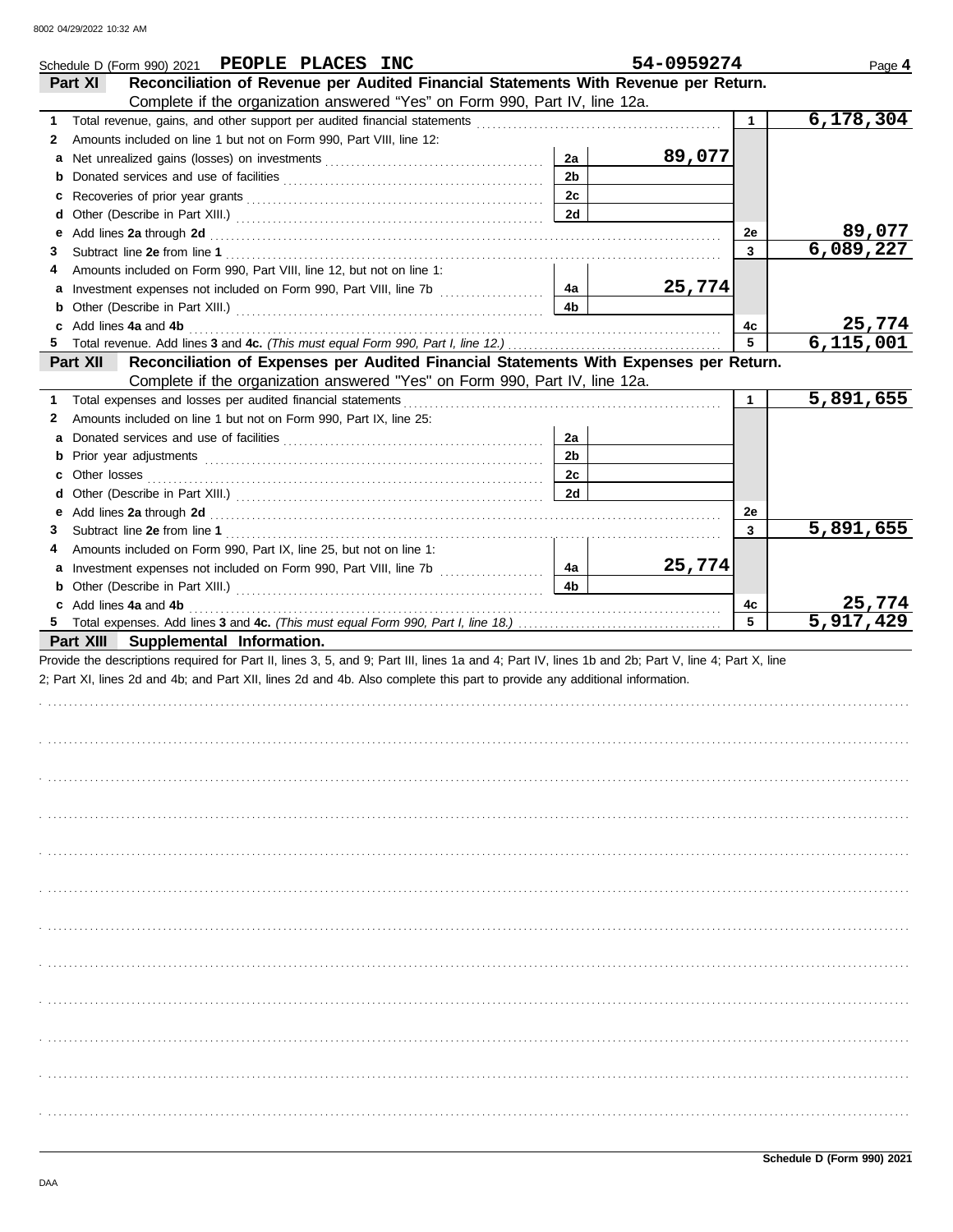|                                                                                                | 54-0959274 | Page 5 |
|------------------------------------------------------------------------------------------------|------------|--------|
| Schedule D (Form 990) 2021 PEOPLE PLACES INC<br>Part XIII Supplemental Information (continued) |            |        |
|                                                                                                |            |        |
|                                                                                                |            |        |
|                                                                                                |            |        |
|                                                                                                |            |        |
|                                                                                                |            |        |
|                                                                                                |            |        |
|                                                                                                |            |        |
|                                                                                                |            |        |
|                                                                                                |            |        |
|                                                                                                |            |        |
|                                                                                                |            |        |
|                                                                                                |            |        |
|                                                                                                |            |        |
|                                                                                                |            |        |
|                                                                                                |            |        |
|                                                                                                |            |        |
|                                                                                                |            |        |
|                                                                                                |            |        |
|                                                                                                |            |        |
|                                                                                                |            |        |
|                                                                                                |            |        |
|                                                                                                |            |        |
|                                                                                                |            |        |
|                                                                                                |            |        |
|                                                                                                |            |        |
|                                                                                                |            |        |
|                                                                                                |            |        |
|                                                                                                |            |        |
|                                                                                                |            |        |
|                                                                                                |            |        |
|                                                                                                |            |        |
|                                                                                                |            |        |
|                                                                                                |            |        |
|                                                                                                |            |        |
|                                                                                                |            |        |
|                                                                                                |            |        |
|                                                                                                |            |        |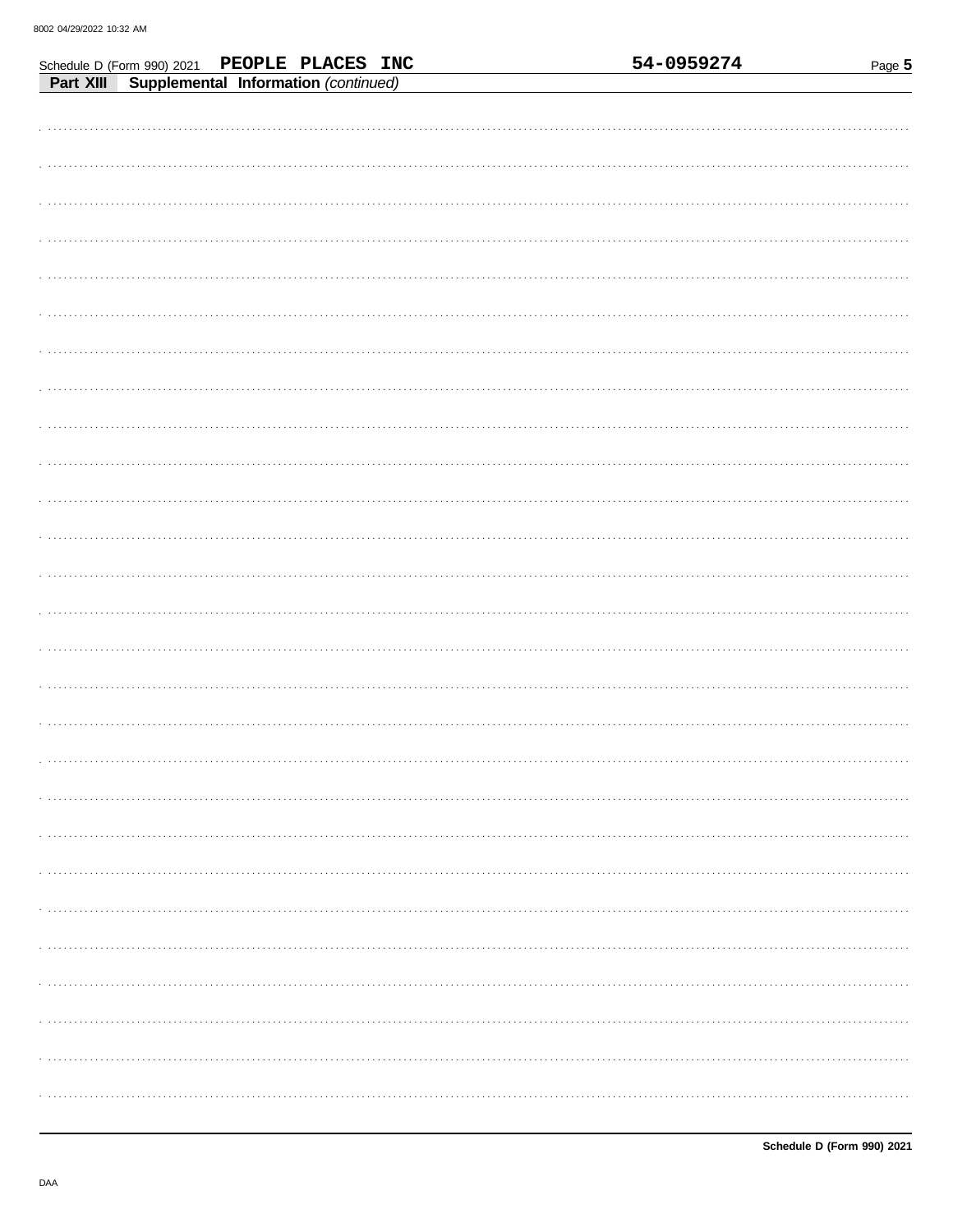| u Complete if the organization answered "Yes" on Form 990,<br>(Form 990)<br>Part IV, line 13, or Form 990-EZ, Part VI, line 48.<br>u Attach to Form 990 or Form 990-EZ.<br><b>Open to Public</b><br>Department of the Treasury<br>Internal Revenue Service<br>u Go to www.irs.gov/Form990 for the latest information.<br><b>Inspection</b><br>Employer identification number<br>Name of the organization<br>54-0959274<br>PEOPLE PLACES INC<br>Part I<br>Does the organization have a racially nondiscriminatory policy toward students by statement in its charter,<br>1<br>$\mathbf{1}$<br>Does the organization include a statement of its racially nondiscriminatory policy toward students in all its brochures,<br>$\mathbf{2}$<br>catalogues, and other written communications with the public dealing with student admissions, programs, and scholarships?<br>$\overline{2}$<br>Has the organization publicized its racially nondiscriminatory policy on its primary publicly accessible Internet<br>3<br>homepage at all times during its taxable year in a manner reasonably expected to be noticed by visitors to the<br>homepage, or through newspaper or broadcast media during the period of solicitation for students, or during the<br>registration period if it has no solicitation program, in a way that makes the policy known to all parts of the general<br>3<br>community it serves? If "Yes," please describe. If "No," please explain. If you need more space, use Part II<br>ALL EMPLOYMENT NOTICES, PUBLICATIONS OR OTHER NEWSPAPER ADS FOR<br>TRAINING DO COMPLY.<br>Does the organization maintain the following?<br>4<br>4a<br>а<br>Records documenting that scholarships and other financial assistance are awarded on a racially<br>b<br>nondiscriminatory basis?<br>4b<br>Copies of all catalogues, brochures, announcements, and other written communications to the public dealing<br>c<br>with student admissions, programs, and scholarships?<br>4с<br>4d<br>d<br>If you answered "No" to any of the above, please explain. If you need more space, use Part II. |                               |
|-------------------------------------------------------------------------------------------------------------------------------------------------------------------------------------------------------------------------------------------------------------------------------------------------------------------------------------------------------------------------------------------------------------------------------------------------------------------------------------------------------------------------------------------------------------------------------------------------------------------------------------------------------------------------------------------------------------------------------------------------------------------------------------------------------------------------------------------------------------------------------------------------------------------------------------------------------------------------------------------------------------------------------------------------------------------------------------------------------------------------------------------------------------------------------------------------------------------------------------------------------------------------------------------------------------------------------------------------------------------------------------------------------------------------------------------------------------------------------------------------------------------------------------------------------------------------------------------------------------------------------------------------------------------------------------------------------------------------------------------------------------------------------------------------------------------------------------------------------------------------------------------------------------------------------------------------------------------------------------------------------------------------------------------------------------------------------------------------------|-------------------------------|
|                                                                                                                                                                                                                                                                                                                                                                                                                                                                                                                                                                                                                                                                                                                                                                                                                                                                                                                                                                                                                                                                                                                                                                                                                                                                                                                                                                                                                                                                                                                                                                                                                                                                                                                                                                                                                                                                                                                                                                                                                                                                                                       |                               |
|                                                                                                                                                                                                                                                                                                                                                                                                                                                                                                                                                                                                                                                                                                                                                                                                                                                                                                                                                                                                                                                                                                                                                                                                                                                                                                                                                                                                                                                                                                                                                                                                                                                                                                                                                                                                                                                                                                                                                                                                                                                                                                       |                               |
|                                                                                                                                                                                                                                                                                                                                                                                                                                                                                                                                                                                                                                                                                                                                                                                                                                                                                                                                                                                                                                                                                                                                                                                                                                                                                                                                                                                                                                                                                                                                                                                                                                                                                                                                                                                                                                                                                                                                                                                                                                                                                                       |                               |
|                                                                                                                                                                                                                                                                                                                                                                                                                                                                                                                                                                                                                                                                                                                                                                                                                                                                                                                                                                                                                                                                                                                                                                                                                                                                                                                                                                                                                                                                                                                                                                                                                                                                                                                                                                                                                                                                                                                                                                                                                                                                                                       |                               |
|                                                                                                                                                                                                                                                                                                                                                                                                                                                                                                                                                                                                                                                                                                                                                                                                                                                                                                                                                                                                                                                                                                                                                                                                                                                                                                                                                                                                                                                                                                                                                                                                                                                                                                                                                                                                                                                                                                                                                                                                                                                                                                       |                               |
|                                                                                                                                                                                                                                                                                                                                                                                                                                                                                                                                                                                                                                                                                                                                                                                                                                                                                                                                                                                                                                                                                                                                                                                                                                                                                                                                                                                                                                                                                                                                                                                                                                                                                                                                                                                                                                                                                                                                                                                                                                                                                                       | YES <sup>I</sup><br><b>NO</b> |
|                                                                                                                                                                                                                                                                                                                                                                                                                                                                                                                                                                                                                                                                                                                                                                                                                                                                                                                                                                                                                                                                                                                                                                                                                                                                                                                                                                                                                                                                                                                                                                                                                                                                                                                                                                                                                                                                                                                                                                                                                                                                                                       | x                             |
|                                                                                                                                                                                                                                                                                                                                                                                                                                                                                                                                                                                                                                                                                                                                                                                                                                                                                                                                                                                                                                                                                                                                                                                                                                                                                                                                                                                                                                                                                                                                                                                                                                                                                                                                                                                                                                                                                                                                                                                                                                                                                                       | X                             |
|                                                                                                                                                                                                                                                                                                                                                                                                                                                                                                                                                                                                                                                                                                                                                                                                                                                                                                                                                                                                                                                                                                                                                                                                                                                                                                                                                                                                                                                                                                                                                                                                                                                                                                                                                                                                                                                                                                                                                                                                                                                                                                       |                               |
|                                                                                                                                                                                                                                                                                                                                                                                                                                                                                                                                                                                                                                                                                                                                                                                                                                                                                                                                                                                                                                                                                                                                                                                                                                                                                                                                                                                                                                                                                                                                                                                                                                                                                                                                                                                                                                                                                                                                                                                                                                                                                                       | X                             |
|                                                                                                                                                                                                                                                                                                                                                                                                                                                                                                                                                                                                                                                                                                                                                                                                                                                                                                                                                                                                                                                                                                                                                                                                                                                                                                                                                                                                                                                                                                                                                                                                                                                                                                                                                                                                                                                                                                                                                                                                                                                                                                       |                               |
|                                                                                                                                                                                                                                                                                                                                                                                                                                                                                                                                                                                                                                                                                                                                                                                                                                                                                                                                                                                                                                                                                                                                                                                                                                                                                                                                                                                                                                                                                                                                                                                                                                                                                                                                                                                                                                                                                                                                                                                                                                                                                                       |                               |
|                                                                                                                                                                                                                                                                                                                                                                                                                                                                                                                                                                                                                                                                                                                                                                                                                                                                                                                                                                                                                                                                                                                                                                                                                                                                                                                                                                                                                                                                                                                                                                                                                                                                                                                                                                                                                                                                                                                                                                                                                                                                                                       | x                             |
|                                                                                                                                                                                                                                                                                                                                                                                                                                                                                                                                                                                                                                                                                                                                                                                                                                                                                                                                                                                                                                                                                                                                                                                                                                                                                                                                                                                                                                                                                                                                                                                                                                                                                                                                                                                                                                                                                                                                                                                                                                                                                                       |                               |
|                                                                                                                                                                                                                                                                                                                                                                                                                                                                                                                                                                                                                                                                                                                                                                                                                                                                                                                                                                                                                                                                                                                                                                                                                                                                                                                                                                                                                                                                                                                                                                                                                                                                                                                                                                                                                                                                                                                                                                                                                                                                                                       | x                             |
|                                                                                                                                                                                                                                                                                                                                                                                                                                                                                                                                                                                                                                                                                                                                                                                                                                                                                                                                                                                                                                                                                                                                                                                                                                                                                                                                                                                                                                                                                                                                                                                                                                                                                                                                                                                                                                                                                                                                                                                                                                                                                                       | X                             |
|                                                                                                                                                                                                                                                                                                                                                                                                                                                                                                                                                                                                                                                                                                                                                                                                                                                                                                                                                                                                                                                                                                                                                                                                                                                                                                                                                                                                                                                                                                                                                                                                                                                                                                                                                                                                                                                                                                                                                                                                                                                                                                       | X                             |
|                                                                                                                                                                                                                                                                                                                                                                                                                                                                                                                                                                                                                                                                                                                                                                                                                                                                                                                                                                                                                                                                                                                                                                                                                                                                                                                                                                                                                                                                                                                                                                                                                                                                                                                                                                                                                                                                                                                                                                                                                                                                                                       |                               |
|                                                                                                                                                                                                                                                                                                                                                                                                                                                                                                                                                                                                                                                                                                                                                                                                                                                                                                                                                                                                                                                                                                                                                                                                                                                                                                                                                                                                                                                                                                                                                                                                                                                                                                                                                                                                                                                                                                                                                                                                                                                                                                       |                               |
|                                                                                                                                                                                                                                                                                                                                                                                                                                                                                                                                                                                                                                                                                                                                                                                                                                                                                                                                                                                                                                                                                                                                                                                                                                                                                                                                                                                                                                                                                                                                                                                                                                                                                                                                                                                                                                                                                                                                                                                                                                                                                                       |                               |
| 5<br>Does the organization discriminate by race in any way with respect to:                                                                                                                                                                                                                                                                                                                                                                                                                                                                                                                                                                                                                                                                                                                                                                                                                                                                                                                                                                                                                                                                                                                                                                                                                                                                                                                                                                                                                                                                                                                                                                                                                                                                                                                                                                                                                                                                                                                                                                                                                           |                               |
| 5a<br>a                                                                                                                                                                                                                                                                                                                                                                                                                                                                                                                                                                                                                                                                                                                                                                                                                                                                                                                                                                                                                                                                                                                                                                                                                                                                                                                                                                                                                                                                                                                                                                                                                                                                                                                                                                                                                                                                                                                                                                                                                                                                                               | х                             |
|                                                                                                                                                                                                                                                                                                                                                                                                                                                                                                                                                                                                                                                                                                                                                                                                                                                                                                                                                                                                                                                                                                                                                                                                                                                                                                                                                                                                                                                                                                                                                                                                                                                                                                                                                                                                                                                                                                                                                                                                                                                                                                       |                               |
| 5b                                                                                                                                                                                                                                                                                                                                                                                                                                                                                                                                                                                                                                                                                                                                                                                                                                                                                                                                                                                                                                                                                                                                                                                                                                                                                                                                                                                                                                                                                                                                                                                                                                                                                                                                                                                                                                                                                                                                                                                                                                                                                                    | x.                            |
| 5c<br>Employment of faculty or administrative staff?                                                                                                                                                                                                                                                                                                                                                                                                                                                                                                                                                                                                                                                                                                                                                                                                                                                                                                                                                                                                                                                                                                                                                                                                                                                                                                                                                                                                                                                                                                                                                                                                                                                                                                                                                                                                                                                                                                                                                                                                                                                  | х                             |
|                                                                                                                                                                                                                                                                                                                                                                                                                                                                                                                                                                                                                                                                                                                                                                                                                                                                                                                                                                                                                                                                                                                                                                                                                                                                                                                                                                                                                                                                                                                                                                                                                                                                                                                                                                                                                                                                                                                                                                                                                                                                                                       |                               |
| 5d<br>d                                                                                                                                                                                                                                                                                                                                                                                                                                                                                                                                                                                                                                                                                                                                                                                                                                                                                                                                                                                                                                                                                                                                                                                                                                                                                                                                                                                                                                                                                                                                                                                                                                                                                                                                                                                                                                                                                                                                                                                                                                                                                               | x                             |
| 5e<br>е                                                                                                                                                                                                                                                                                                                                                                                                                                                                                                                                                                                                                                                                                                                                                                                                                                                                                                                                                                                                                                                                                                                                                                                                                                                                                                                                                                                                                                                                                                                                                                                                                                                                                                                                                                                                                                                                                                                                                                                                                                                                                               | x                             |
| 5f<br>f                                                                                                                                                                                                                                                                                                                                                                                                                                                                                                                                                                                                                                                                                                                                                                                                                                                                                                                                                                                                                                                                                                                                                                                                                                                                                                                                                                                                                                                                                                                                                                                                                                                                                                                                                                                                                                                                                                                                                                                                                                                                                               | x                             |
| 5g<br>g                                                                                                                                                                                                                                                                                                                                                                                                                                                                                                                                                                                                                                                                                                                                                                                                                                                                                                                                                                                                                                                                                                                                                                                                                                                                                                                                                                                                                                                                                                                                                                                                                                                                                                                                                                                                                                                                                                                                                                                                                                                                                               | x                             |
|                                                                                                                                                                                                                                                                                                                                                                                                                                                                                                                                                                                                                                                                                                                                                                                                                                                                                                                                                                                                                                                                                                                                                                                                                                                                                                                                                                                                                                                                                                                                                                                                                                                                                                                                                                                                                                                                                                                                                                                                                                                                                                       |                               |
| Other extracurricular activities?<br>h.<br>5h<br>If you answered "Yes" to any of the above, please explain. If you need more space, use Part II.                                                                                                                                                                                                                                                                                                                                                                                                                                                                                                                                                                                                                                                                                                                                                                                                                                                                                                                                                                                                                                                                                                                                                                                                                                                                                                                                                                                                                                                                                                                                                                                                                                                                                                                                                                                                                                                                                                                                                      | х                             |
|                                                                                                                                                                                                                                                                                                                                                                                                                                                                                                                                                                                                                                                                                                                                                                                                                                                                                                                                                                                                                                                                                                                                                                                                                                                                                                                                                                                                                                                                                                                                                                                                                                                                                                                                                                                                                                                                                                                                                                                                                                                                                                       |                               |
|                                                                                                                                                                                                                                                                                                                                                                                                                                                                                                                                                                                                                                                                                                                                                                                                                                                                                                                                                                                                                                                                                                                                                                                                                                                                                                                                                                                                                                                                                                                                                                                                                                                                                                                                                                                                                                                                                                                                                                                                                                                                                                       |                               |
|                                                                                                                                                                                                                                                                                                                                                                                                                                                                                                                                                                                                                                                                                                                                                                                                                                                                                                                                                                                                                                                                                                                                                                                                                                                                                                                                                                                                                                                                                                                                                                                                                                                                                                                                                                                                                                                                                                                                                                                                                                                                                                       |                               |
|                                                                                                                                                                                                                                                                                                                                                                                                                                                                                                                                                                                                                                                                                                                                                                                                                                                                                                                                                                                                                                                                                                                                                                                                                                                                                                                                                                                                                                                                                                                                                                                                                                                                                                                                                                                                                                                                                                                                                                                                                                                                                                       |                               |
| 6а<br>6а                                                                                                                                                                                                                                                                                                                                                                                                                                                                                                                                                                                                                                                                                                                                                                                                                                                                                                                                                                                                                                                                                                                                                                                                                                                                                                                                                                                                                                                                                                                                                                                                                                                                                                                                                                                                                                                                                                                                                                                                                                                                                              | х                             |
| 6b<br>b                                                                                                                                                                                                                                                                                                                                                                                                                                                                                                                                                                                                                                                                                                                                                                                                                                                                                                                                                                                                                                                                                                                                                                                                                                                                                                                                                                                                                                                                                                                                                                                                                                                                                                                                                                                                                                                                                                                                                                                                                                                                                               | $\mathbf x$                   |
| If you answered "Yes" on either line 6a or line 6b, explain on Part II.                                                                                                                                                                                                                                                                                                                                                                                                                                                                                                                                                                                                                                                                                                                                                                                                                                                                                                                                                                                                                                                                                                                                                                                                                                                                                                                                                                                                                                                                                                                                                                                                                                                                                                                                                                                                                                                                                                                                                                                                                               |                               |
| Does the organization certify that it has complied with the applicable requirements of sections 4.01 through<br>7<br>X<br>$\overline{7}$                                                                                                                                                                                                                                                                                                                                                                                                                                                                                                                                                                                                                                                                                                                                                                                                                                                                                                                                                                                                                                                                                                                                                                                                                                                                                                                                                                                                                                                                                                                                                                                                                                                                                                                                                                                                                                                                                                                                                              |                               |

**For Paperwork Reduction Act Notice, see the Instructions for Form 990 or 990-EZ.**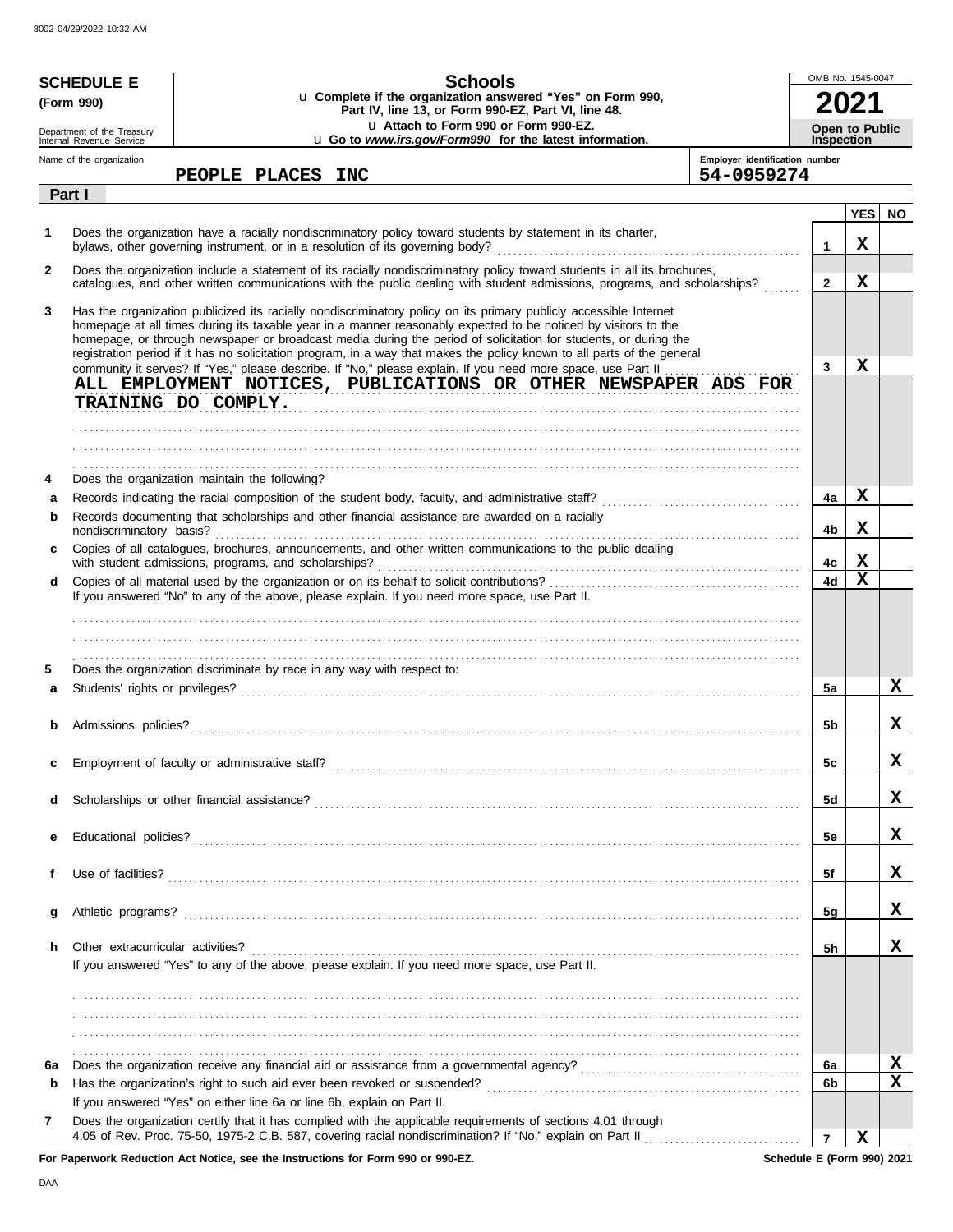|         | Schedule E (Form 990) 2021                                                                            |  | PEOPLE PLACES INC |  |  | 54-0959274 | Page 2 |
|---------|-------------------------------------------------------------------------------------------------------|--|-------------------|--|--|------------|--------|
| Part II | Supplemental Information. Provide the explanations required by Part I, lines 3, 4d, 5h, 6b, and 7, as |  |                   |  |  |            |        |
|         | applicable. Also provide any other additional information. See instructions.                          |  |                   |  |  |            |        |
|         |                                                                                                       |  |                   |  |  |            |        |
|         |                                                                                                       |  |                   |  |  |            |        |
|         |                                                                                                       |  |                   |  |  |            |        |
|         |                                                                                                       |  |                   |  |  |            |        |
|         |                                                                                                       |  |                   |  |  |            |        |
|         |                                                                                                       |  |                   |  |  |            |        |
|         |                                                                                                       |  |                   |  |  |            |        |
|         |                                                                                                       |  |                   |  |  |            |        |
|         |                                                                                                       |  |                   |  |  |            |        |
|         |                                                                                                       |  |                   |  |  |            |        |
|         |                                                                                                       |  |                   |  |  |            |        |
|         |                                                                                                       |  |                   |  |  |            |        |
|         |                                                                                                       |  |                   |  |  |            |        |
|         |                                                                                                       |  |                   |  |  |            |        |
|         |                                                                                                       |  |                   |  |  |            |        |
|         |                                                                                                       |  |                   |  |  |            |        |
|         |                                                                                                       |  |                   |  |  |            |        |
|         |                                                                                                       |  |                   |  |  |            |        |
|         |                                                                                                       |  |                   |  |  |            |        |
|         |                                                                                                       |  |                   |  |  |            |        |
|         |                                                                                                       |  |                   |  |  |            |        |
|         |                                                                                                       |  |                   |  |  |            |        |
|         |                                                                                                       |  |                   |  |  |            |        |
|         |                                                                                                       |  |                   |  |  |            |        |
|         |                                                                                                       |  |                   |  |  |            |        |
|         |                                                                                                       |  |                   |  |  |            |        |
|         |                                                                                                       |  |                   |  |  |            |        |
|         |                                                                                                       |  |                   |  |  |            |        |
|         |                                                                                                       |  |                   |  |  |            |        |
|         |                                                                                                       |  |                   |  |  |            |        |
|         |                                                                                                       |  |                   |  |  |            |        |
|         |                                                                                                       |  |                   |  |  |            |        |
|         |                                                                                                       |  |                   |  |  |            |        |
|         |                                                                                                       |  |                   |  |  |            |        |
|         |                                                                                                       |  |                   |  |  |            |        |
|         |                                                                                                       |  |                   |  |  |            |        |
|         |                                                                                                       |  |                   |  |  |            |        |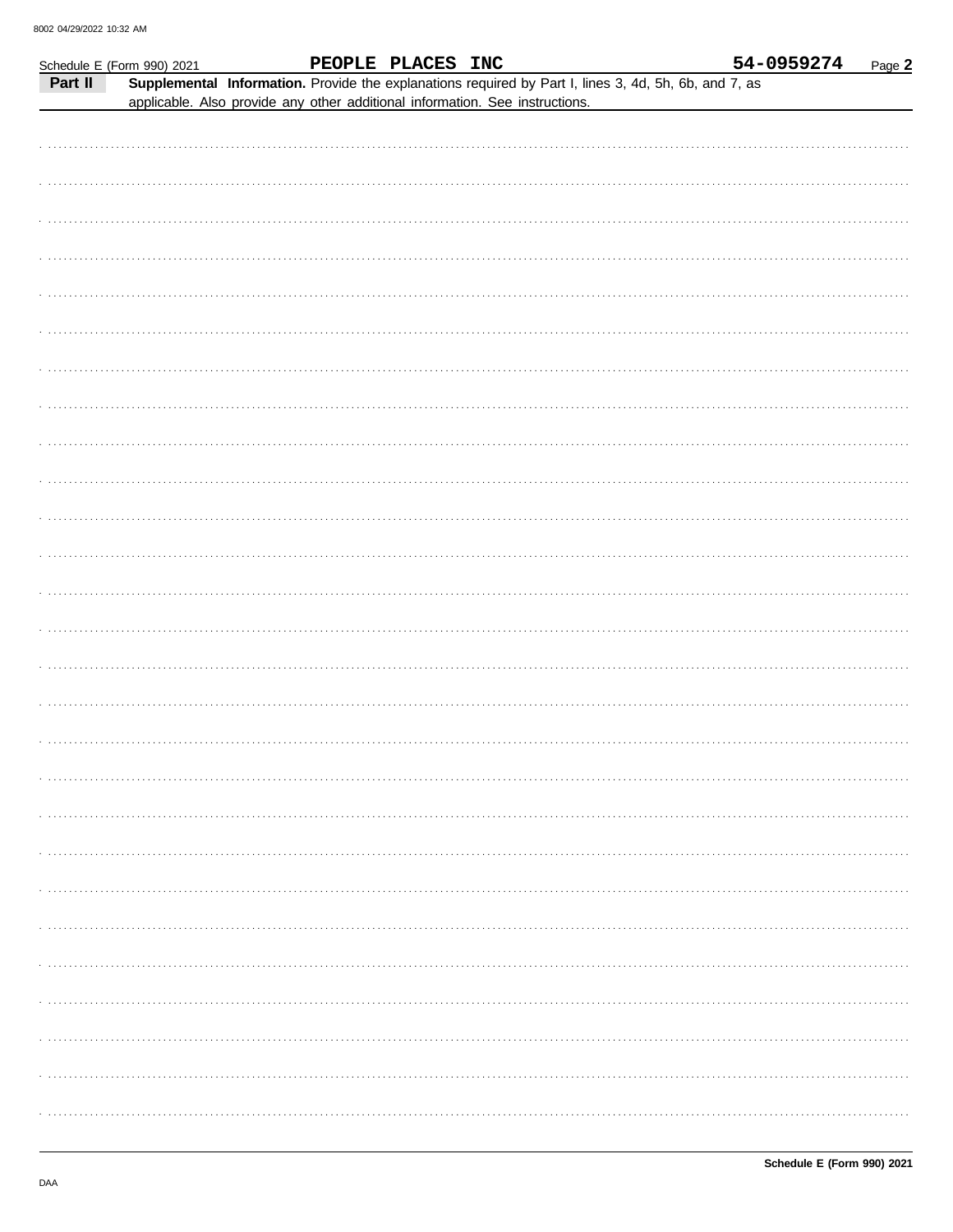| <b>SCHEDULE J</b>                                |                                                                                                     | <b>Compensation Information</b>                                                                                                                                                                                    |                                | OMB No. 1545-0047 |                   |  |
|--------------------------------------------------|-----------------------------------------------------------------------------------------------------|--------------------------------------------------------------------------------------------------------------------------------------------------------------------------------------------------------------------|--------------------------------|-------------------|-------------------|--|
| (Form 990)                                       | For certain Officers, Directors, Trustees, Key Employees, and Highest                               |                                                                                                                                                                                                                    |                                |                   |                   |  |
|                                                  |                                                                                                     | <b>Compensated Employees</b>                                                                                                                                                                                       |                                | 2021              |                   |  |
| Department of the Treasury                       |                                                                                                     | u Complete if the organization answered "Yes" on Form 990, Part IV, line 23.<br>u Attach to Form 990.                                                                                                              |                                | Open to Public    |                   |  |
| Internal Revenue Service                         |                                                                                                     | <b>uGo to www.irs.gov/Form990 for instructions and the latest information.</b>                                                                                                                                     |                                | Inspection        |                   |  |
| Name of the organization                         |                                                                                                     |                                                                                                                                                                                                                    | Employer identification number |                   |                   |  |
| Part I                                           | PEOPLE PLACES INC<br>Questions Regarding Compensation                                               | 54-0959274                                                                                                                                                                                                         |                                |                   |                   |  |
|                                                  |                                                                                                     |                                                                                                                                                                                                                    |                                | Yes               | No                |  |
|                                                  |                                                                                                     | 1a Check the appropriate box(es) if the organization provided any of the following to or for a person listed on Form                                                                                               |                                |                   |                   |  |
|                                                  |                                                                                                     | 990, Part VII, Section A, line 1a. Complete Part III to provide any relevant information regarding these items.                                                                                                    |                                |                   |                   |  |
| First-class or charter travel                    |                                                                                                     | Housing allowance or residence for personal use                                                                                                                                                                    |                                |                   |                   |  |
| Travel for companions                            |                                                                                                     | Payments for business use of personal residence                                                                                                                                                                    |                                |                   |                   |  |
|                                                  | Tax indemnification and gross-up payments                                                           | Health or social club dues or initiation fees                                                                                                                                                                      |                                |                   |                   |  |
| Discretionary spending account                   |                                                                                                     | Personal services (such as maid, chauffeur, chef)                                                                                                                                                                  |                                |                   |                   |  |
|                                                  |                                                                                                     |                                                                                                                                                                                                                    |                                |                   |                   |  |
|                                                  |                                                                                                     | <b>b</b> If any of the boxes on line 1a are checked, did the organization follow a written policy regarding payment                                                                                                |                                |                   |                   |  |
|                                                  |                                                                                                     | or reimbursement or provision of all of the expenses described above? If "No," complete Part III to                                                                                                                |                                |                   |                   |  |
|                                                  |                                                                                                     |                                                                                                                                                                                                                    | 1b                             |                   |                   |  |
| 2                                                |                                                                                                     | Did the organization require substantiation prior to reimbursing or allowing expenses incurred by all                                                                                                              |                                |                   |                   |  |
|                                                  |                                                                                                     | directors, trustees, and officers, including the CEO/Executive Director, regarding the items checked on line                                                                                                       |                                |                   |                   |  |
|                                                  |                                                                                                     |                                                                                                                                                                                                                    | 2                              |                   |                   |  |
|                                                  |                                                                                                     |                                                                                                                                                                                                                    |                                |                   |                   |  |
| 3                                                | Indicate which, if any, of the following the organization used to establish the compensation of the |                                                                                                                                                                                                                    |                                |                   |                   |  |
|                                                  |                                                                                                     | organization's CEO/Executive Director. Check all that apply. Do not check any boxes for methods used by a                                                                                                          |                                |                   |                   |  |
|                                                  |                                                                                                     | related organization to establish compensation of the CEO/Executive Director, but explain in Part III.                                                                                                             |                                |                   |                   |  |
| Compensation committee                           |                                                                                                     | Written employment contract                                                                                                                                                                                        |                                |                   |                   |  |
|                                                  | Independent compensation consultant                                                                 | Compensation survey or study                                                                                                                                                                                       |                                |                   |                   |  |
| Form 990 of other organizations                  |                                                                                                     | Approval by the board or compensation committee                                                                                                                                                                    |                                |                   |                   |  |
| 4                                                |                                                                                                     | During the year, did any person listed on Form 990, Part VII, Section A, line 1a, with respect to the filing                                                                                                       |                                |                   |                   |  |
| organization or a related organization:          |                                                                                                     |                                                                                                                                                                                                                    |                                |                   |                   |  |
|                                                  | a Receive a severance payment or change-of-control payment?                                         |                                                                                                                                                                                                                    | 4a                             |                   | X                 |  |
| b                                                |                                                                                                     |                                                                                                                                                                                                                    | 4b                             |                   | X                 |  |
|                                                  |                                                                                                     |                                                                                                                                                                                                                    | 4c                             |                   | X                 |  |
|                                                  |                                                                                                     | If "Yes" to any of lines 4a-c, list the persons and provide the applicable amounts for each item in Part III.                                                                                                      |                                |                   |                   |  |
|                                                  |                                                                                                     |                                                                                                                                                                                                                    |                                |                   |                   |  |
|                                                  | Only section $501(c)(3)$ , $501(c)(4)$ , and $501(c)(29)$ organizations must complete lines 5–9.    |                                                                                                                                                                                                                    |                                |                   |                   |  |
| 5                                                |                                                                                                     | For persons listed on Form 990, Part VII, Section A, line 1a, did the organization pay or accrue any                                                                                                               |                                |                   |                   |  |
|                                                  | compensation contingent on the revenues of:                                                         |                                                                                                                                                                                                                    |                                |                   |                   |  |
|                                                  |                                                                                                     |                                                                                                                                                                                                                    | 5a<br>5b                       |                   | X<br>$\mathbf{x}$ |  |
| If "Yes" on line 5a or 5b, describe in Part III. |                                                                                                     |                                                                                                                                                                                                                    |                                |                   |                   |  |
|                                                  |                                                                                                     |                                                                                                                                                                                                                    |                                |                   |                   |  |
| 6                                                |                                                                                                     | For persons listed on Form 990, Part VII, Section A, line 1a, did the organization pay or accrue any                                                                                                               |                                |                   |                   |  |
|                                                  | compensation contingent on the net earnings of:                                                     |                                                                                                                                                                                                                    |                                |                   |                   |  |
|                                                  |                                                                                                     |                                                                                                                                                                                                                    | 6a                             |                   | X                 |  |
|                                                  |                                                                                                     |                                                                                                                                                                                                                    | 6b                             |                   | $\mathbf x$       |  |
| If "Yes" on line 6a or 6b, describe in Part III. |                                                                                                     |                                                                                                                                                                                                                    |                                |                   |                   |  |
|                                                  |                                                                                                     |                                                                                                                                                                                                                    |                                |                   |                   |  |
| 7                                                |                                                                                                     | For persons listed on Form 990, Part VII, Section A, line 1a, did the organization provide any nonfixed                                                                                                            |                                |                   |                   |  |
|                                                  |                                                                                                     |                                                                                                                                                                                                                    | 7                              |                   | X                 |  |
| 8                                                |                                                                                                     | Were any amounts reported on Form 990, Part VII, paid or accrued pursuant to a contract that was subject<br>to the initial contract exception described in Regulations section 53.4958-4(a)(3)? If "Yes," describe |                                |                   |                   |  |
|                                                  |                                                                                                     |                                                                                                                                                                                                                    | 8                              |                   | х                 |  |
|                                                  |                                                                                                     | $\ $ n Part III $\ $                                                                                                                                                                                               |                                |                   |                   |  |
| 9                                                |                                                                                                     | If "Yes" on line 8, did the organization also follow the rebuttable presumption procedure described in                                                                                                             |                                |                   |                   |  |
|                                                  |                                                                                                     |                                                                                                                                                                                                                    | 9                              |                   |                   |  |
|                                                  | For Paperwork Reduction Act Notice, see the Instructions for Form 990.                              |                                                                                                                                                                                                                    | Schedule J (Form 990) 2021     |                   |                   |  |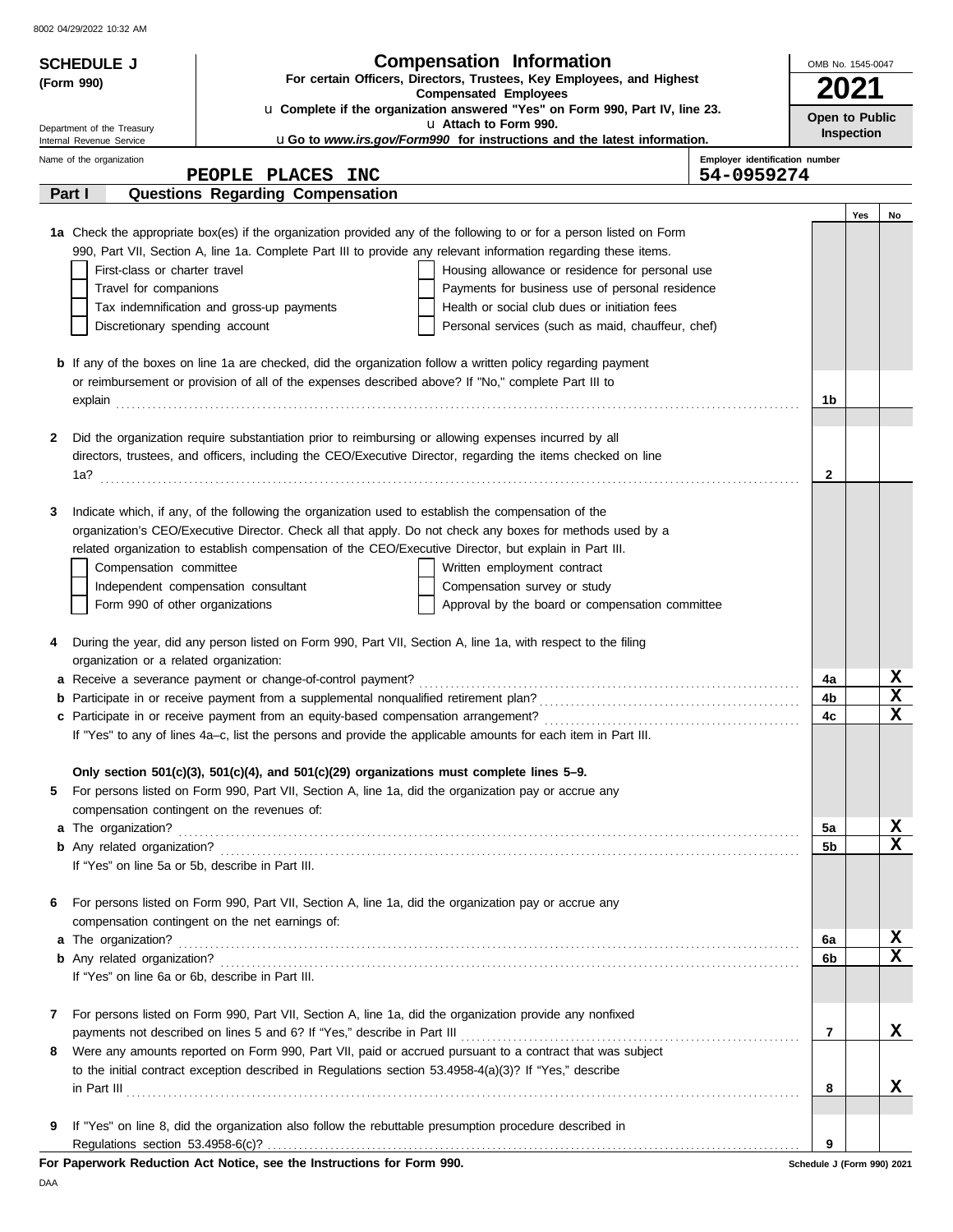|         | Schedule J (Form 990) 2021 | PEOPLE PLACES INC | 54-0959274                                                                                                                                                                   | Page 2 |
|---------|----------------------------|-------------------|------------------------------------------------------------------------------------------------------------------------------------------------------------------------------|--------|
| Part II |                            |                   | Officers, Directors, Trustees, Key Employees, and Highest Compensated Employees. Use duplicate copies if additional space is needed.                                         |        |
|         |                            |                   | For each individual whose compensation must be reported on Schedule J, report compensation from the organization on row (i) and from related organizations, described in the |        |

For each individual writes compensation must be reported on Schedule 3, report compensionstructions, on row (ii). Do not list any individuals that aren't listed on Form 990, Part VII.

Note: The sum of columns (B)(i)-(iii) for each listed individual must equal the total amount of Form 990, Part VII, Section A, line 1a, applicable column (D) and (E) amounts for that individual.

|                             |                          | (B) Breakdown of W-2 and/or 1099-MISC and/or 1099-NEC compensation |                                           | (C) Retirement and             | (D) Nontaxable | (E) Total of columns | (F) Compensation<br>in column (B) reported<br>as deferred on prior<br>Form 990 |  |
|-----------------------------|--------------------------|--------------------------------------------------------------------|-------------------------------------------|--------------------------------|----------------|----------------------|--------------------------------------------------------------------------------|--|
| (A) Name and Title          | (i) Base<br>compensation | (ii) Bonus & incentive<br>compensation                             | (iii) Other<br>reportable<br>compensation | other deferred<br>compensation | benefits       | $(B)(i)$ - $(D)$     |                                                                                |  |
| NANCY STRANG<br>(i)         | 143,872                  | $\Omega$                                                           |                                           | 20, 316                        | 0l             | 164, 188             | 0                                                                              |  |
| 1 EXECUTIVE DIRECTOR<br>(i) | 0                        | n                                                                  |                                           | 0                              | οl             | O                    | 0                                                                              |  |
| (i)                         |                          |                                                                    |                                           |                                |                |                      |                                                                                |  |
| (ii)<br>$\overline{2}$      |                          |                                                                    |                                           |                                |                |                      |                                                                                |  |
| (i)                         |                          |                                                                    |                                           |                                |                |                      |                                                                                |  |
|                             |                          |                                                                    |                                           |                                |                |                      |                                                                                |  |
| (i)                         |                          |                                                                    |                                           |                                |                |                      |                                                                                |  |
|                             |                          |                                                                    |                                           |                                |                |                      |                                                                                |  |
| (i)                         |                          |                                                                    |                                           |                                |                |                      |                                                                                |  |
| 5                           |                          |                                                                    |                                           |                                |                |                      |                                                                                |  |
| (i)                         |                          |                                                                    |                                           |                                |                |                      |                                                                                |  |
| $\bf 6$                     |                          |                                                                    |                                           |                                |                |                      |                                                                                |  |
| (i)                         |                          |                                                                    |                                           |                                |                |                      |                                                                                |  |
| $\overline{7}$              |                          |                                                                    |                                           |                                |                |                      |                                                                                |  |
| (i)                         |                          |                                                                    |                                           |                                |                |                      |                                                                                |  |
| (ii)<br>8                   |                          |                                                                    |                                           |                                |                |                      |                                                                                |  |
| (i)                         |                          |                                                                    |                                           |                                |                |                      |                                                                                |  |
| 9                           |                          |                                                                    |                                           |                                |                |                      |                                                                                |  |
| (i)                         |                          |                                                                    |                                           |                                |                |                      |                                                                                |  |
| (iii)<br>10                 |                          |                                                                    |                                           |                                |                |                      |                                                                                |  |
| (i)                         |                          |                                                                    |                                           |                                |                |                      |                                                                                |  |
| 11                          |                          |                                                                    |                                           |                                |                |                      |                                                                                |  |
| (i)                         |                          |                                                                    |                                           |                                |                |                      |                                                                                |  |
| 12<br>(ii)                  |                          |                                                                    |                                           |                                |                |                      |                                                                                |  |
| (i)                         |                          |                                                                    |                                           |                                |                |                      |                                                                                |  |
| 13                          |                          |                                                                    |                                           |                                |                |                      |                                                                                |  |
| (i)                         |                          |                                                                    |                                           |                                |                |                      |                                                                                |  |
| 14                          |                          |                                                                    |                                           |                                |                |                      |                                                                                |  |
| (i)                         |                          |                                                                    |                                           |                                |                |                      |                                                                                |  |
| 15                          |                          |                                                                    |                                           |                                |                |                      |                                                                                |  |
| (i)                         |                          |                                                                    |                                           |                                |                |                      |                                                                                |  |
| (ii)<br>16                  |                          |                                                                    |                                           |                                |                |                      |                                                                                |  |

Schedule J (Form 990) 2021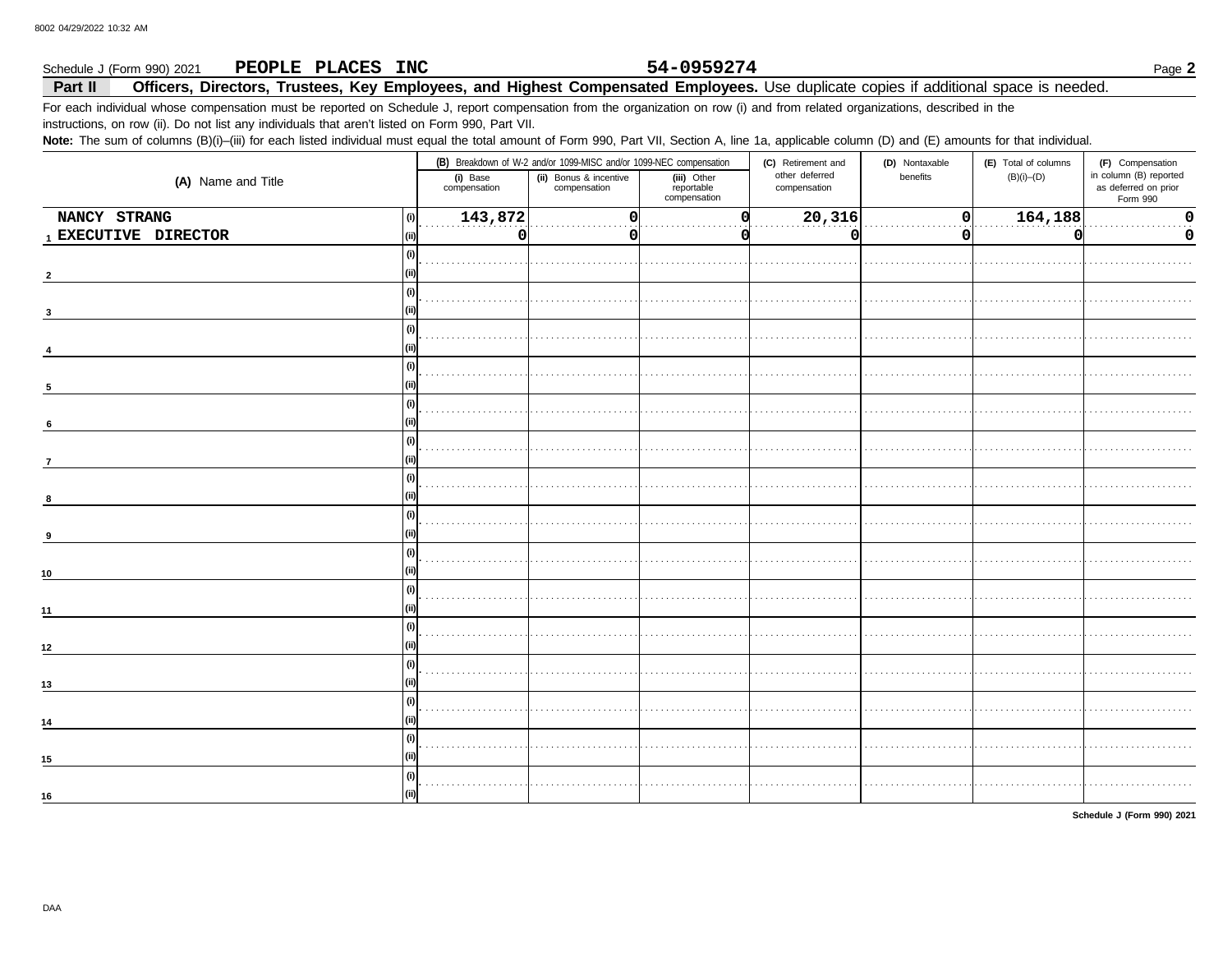|          |                                 |                                 | Schedule J (Form 990) 2021  PEOPLE PLACES INC |  | 54-0959274                                                                                                                                                                 |  | Page 3                     |
|----------|---------------------------------|---------------------------------|-----------------------------------------------|--|----------------------------------------------------------------------------------------------------------------------------------------------------------------------------|--|----------------------------|
| Part III | for any additional information. | <b>Supplemental Information</b> |                                               |  | Provide the information, explanation, or descriptions required for Part I, lines 1a, 1b, 3, 4a, 4b, 4c, 5a, 5b, 6a, 6b, 7, and 8, and for Part II. Also complete this part |  |                            |
|          |                                 |                                 |                                               |  |                                                                                                                                                                            |  |                            |
|          |                                 |                                 |                                               |  |                                                                                                                                                                            |  |                            |
|          |                                 |                                 |                                               |  |                                                                                                                                                                            |  |                            |
|          |                                 |                                 |                                               |  |                                                                                                                                                                            |  |                            |
|          |                                 |                                 |                                               |  |                                                                                                                                                                            |  |                            |
|          |                                 |                                 |                                               |  |                                                                                                                                                                            |  |                            |
|          |                                 |                                 |                                               |  |                                                                                                                                                                            |  |                            |
|          |                                 |                                 |                                               |  |                                                                                                                                                                            |  |                            |
|          |                                 |                                 |                                               |  |                                                                                                                                                                            |  |                            |
|          |                                 |                                 |                                               |  |                                                                                                                                                                            |  |                            |
|          |                                 |                                 |                                               |  |                                                                                                                                                                            |  |                            |
|          |                                 |                                 |                                               |  |                                                                                                                                                                            |  |                            |
|          |                                 |                                 |                                               |  |                                                                                                                                                                            |  |                            |
|          |                                 |                                 |                                               |  |                                                                                                                                                                            |  |                            |
|          |                                 |                                 |                                               |  |                                                                                                                                                                            |  |                            |
|          |                                 |                                 |                                               |  |                                                                                                                                                                            |  |                            |
|          |                                 |                                 |                                               |  |                                                                                                                                                                            |  |                            |
|          |                                 |                                 |                                               |  |                                                                                                                                                                            |  |                            |
|          |                                 |                                 |                                               |  |                                                                                                                                                                            |  |                            |
|          |                                 |                                 |                                               |  |                                                                                                                                                                            |  |                            |
|          |                                 |                                 |                                               |  |                                                                                                                                                                            |  |                            |
|          |                                 |                                 |                                               |  |                                                                                                                                                                            |  |                            |
|          |                                 |                                 |                                               |  |                                                                                                                                                                            |  |                            |
|          |                                 |                                 |                                               |  |                                                                                                                                                                            |  | Schedule J (Form 990) 2021 |